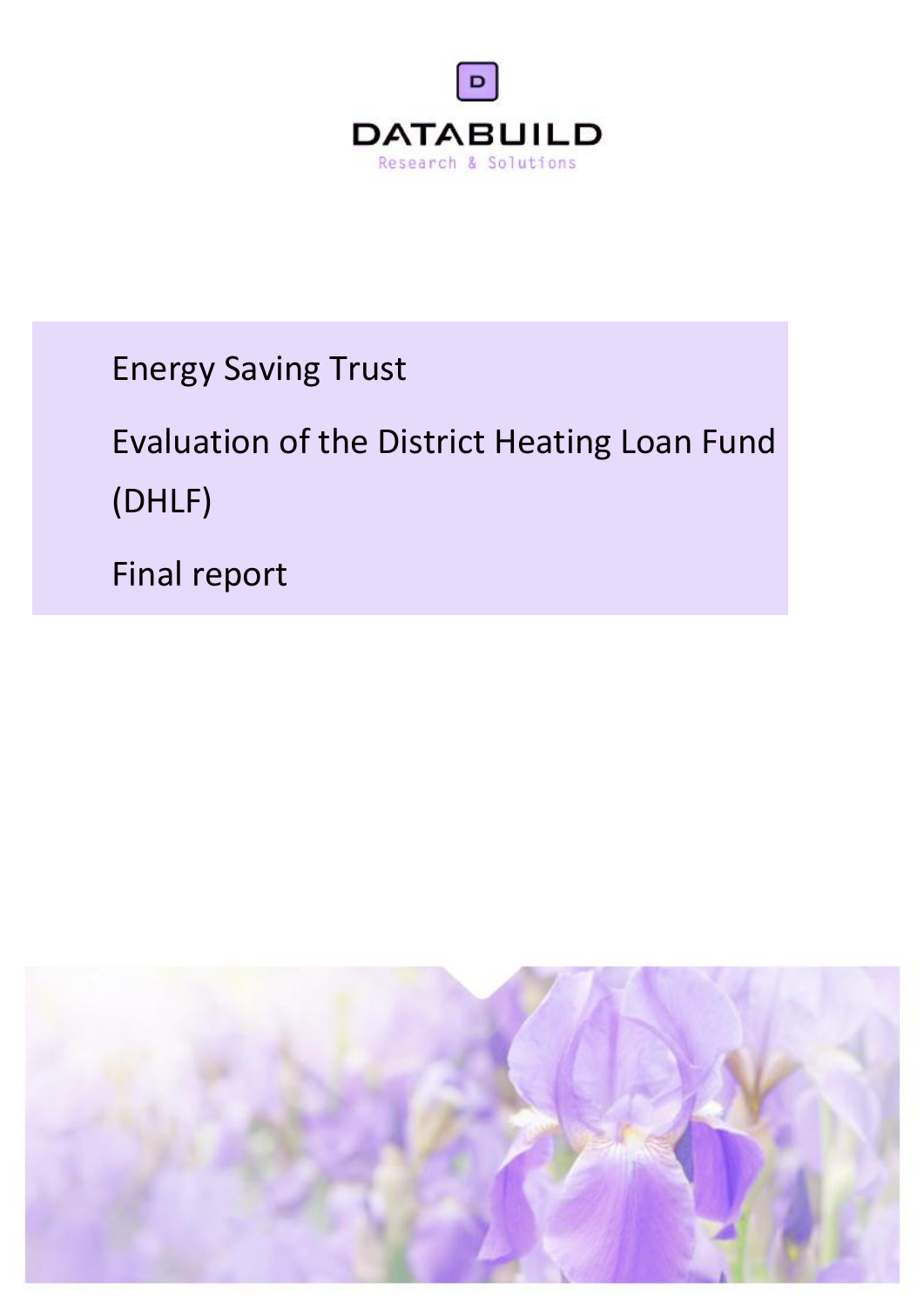| <b>Report Name</b>  | <b>EST DHLF Evaluation Final Report</b> |
|---------------------|-----------------------------------------|
| <b>Prepared for</b> | <b>The Energy Saving Trust</b>          |
| <b>Authors</b>      | <b>John Fawcett</b>                     |
| <b>Approved by</b>  | David Kenington                         |
| <b>Date</b>         |                                         |
| <b>Version</b>      | <b>Version 2.1 [Final]</b>              |



Databuild Ltd, 21 Graham Street, Birmingham, B1 3JR | +44 (0) 121 687 1144 research@data-build.co.uk | www.data-build.co.uk



Consider the environment. Please do not print this document or related documents unless necessary, or print in black and white if possible.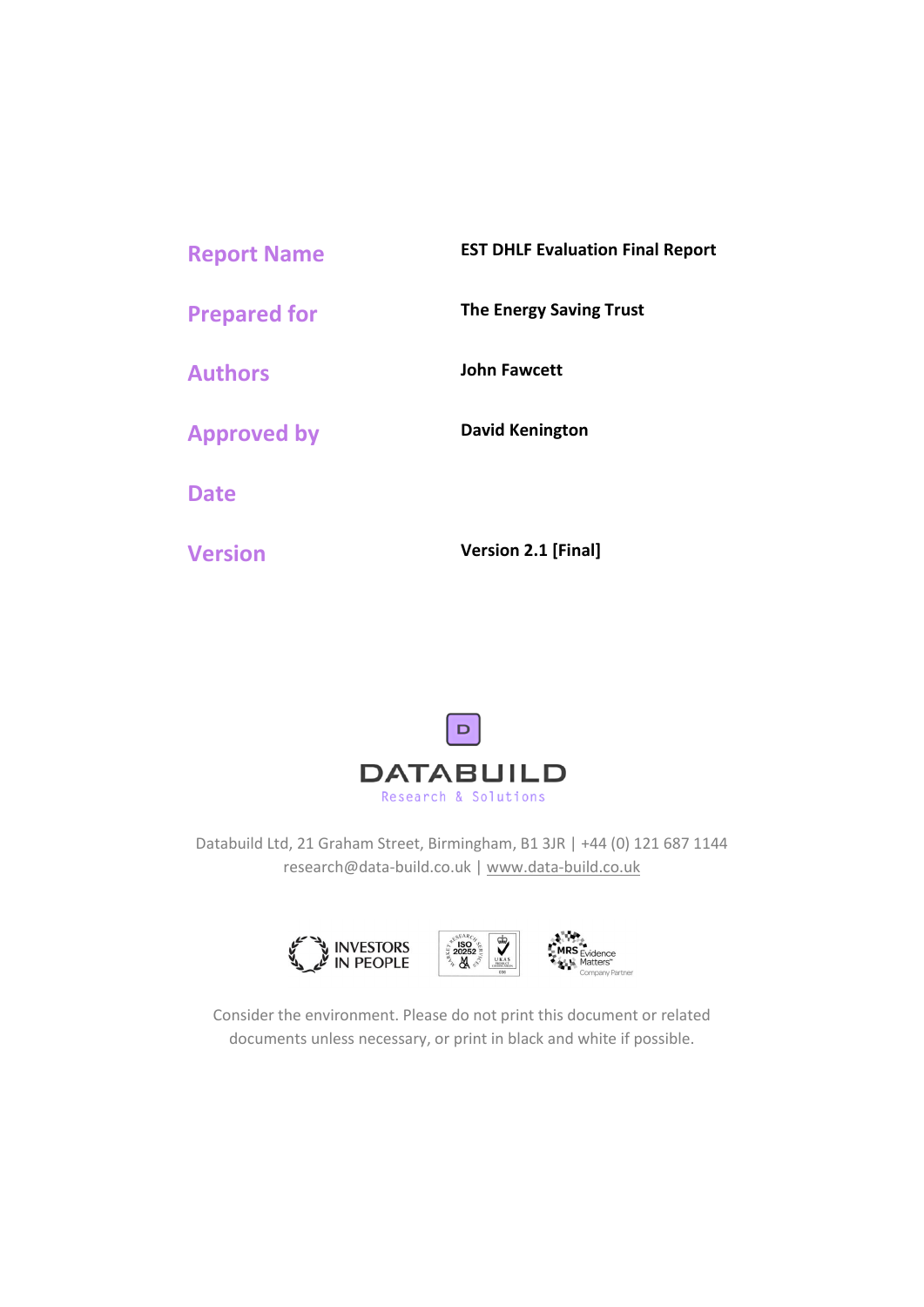# **Contents**

| 1            |       |  |  |  |  |
|--------------|-------|--|--|--|--|
|              | 1.1   |  |  |  |  |
|              | 1.2   |  |  |  |  |
|              | 1.3   |  |  |  |  |
| $\mathbf{2}$ |       |  |  |  |  |
|              | 2.1   |  |  |  |  |
|              | 2.2   |  |  |  |  |
|              | 2.3   |  |  |  |  |
|              | 2.4   |  |  |  |  |
|              | 2.5   |  |  |  |  |
|              | 2.6   |  |  |  |  |
|              | 2.7   |  |  |  |  |
|              | 2.8   |  |  |  |  |
|              | 2.8.1 |  |  |  |  |
| 2.8.2        |       |  |  |  |  |
| 2.8.3        |       |  |  |  |  |
|              | 2.8.4 |  |  |  |  |
| 3            |       |  |  |  |  |
|              | 3.1   |  |  |  |  |
|              | 3.2   |  |  |  |  |
|              | 3.3   |  |  |  |  |
|              | 3.3.1 |  |  |  |  |
|              | 3.3.2 |  |  |  |  |
|              | 3.4   |  |  |  |  |
| 4            |       |  |  |  |  |
|              | 4.1   |  |  |  |  |
|              | 4.2   |  |  |  |  |
|              | 4.3   |  |  |  |  |
|              | 4.3.1 |  |  |  |  |
|              | 4.3.2 |  |  |  |  |
| 5            |       |  |  |  |  |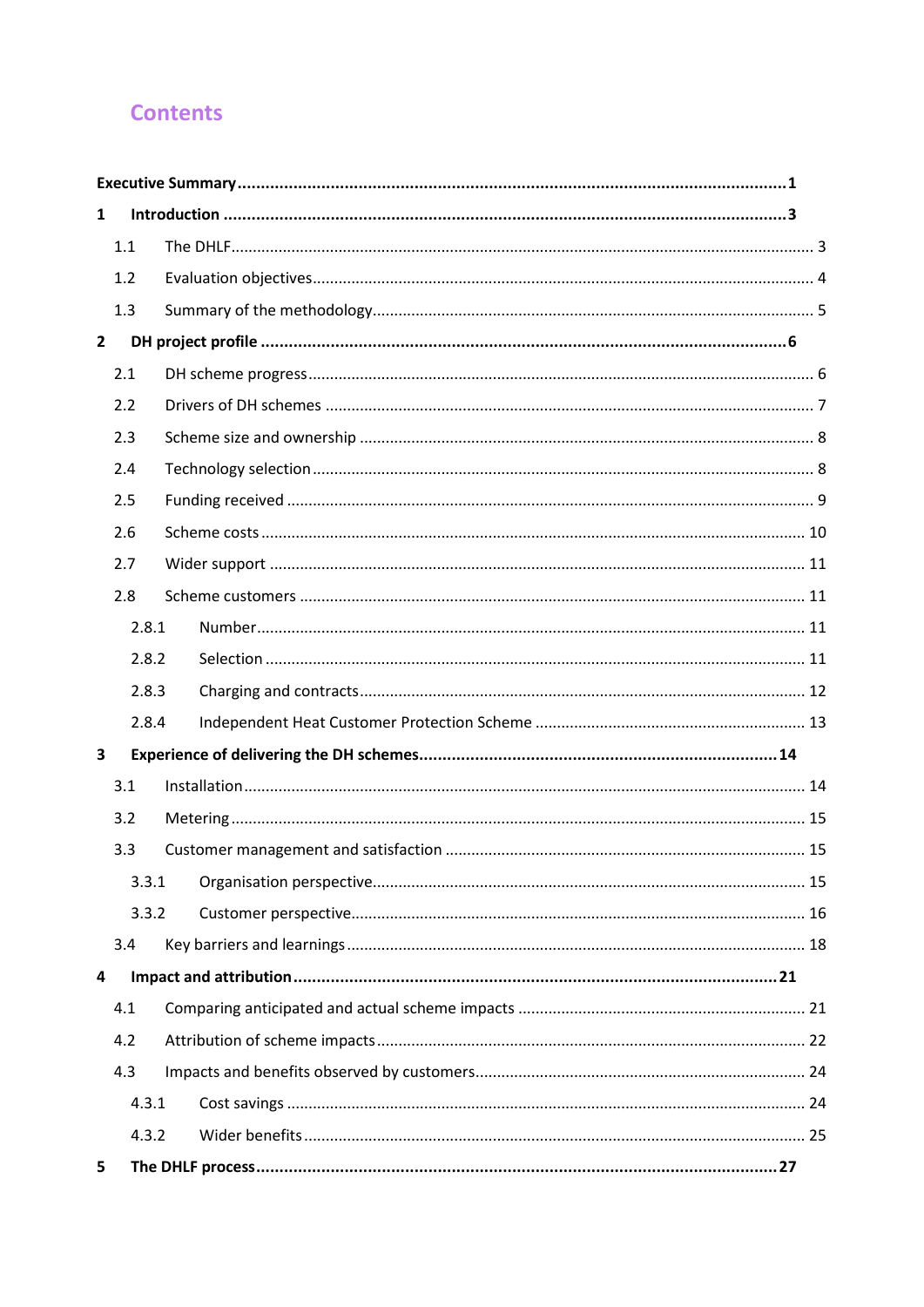|   | 5.1   |                                                                           |  |
|---|-------|---------------------------------------------------------------------------|--|
|   | 5.2   |                                                                           |  |
|   | 5.3   |                                                                           |  |
|   | 5.4   |                                                                           |  |
| 6 |       |                                                                           |  |
| 7 |       |                                                                           |  |
|   | 7.1   |                                                                           |  |
|   | 7.2   | Encouraging greater numbers of DH schemes and enhancing existing ones  33 |  |
|   | 7.3   |                                                                           |  |
| 8 |       |                                                                           |  |
|   | 8.1   |                                                                           |  |
|   | 8.1.1 |                                                                           |  |
|   | 8.1.2 |                                                                           |  |
|   | 8.1.3 |                                                                           |  |
|   | 8.1.4 |                                                                           |  |
|   | 8.2   |                                                                           |  |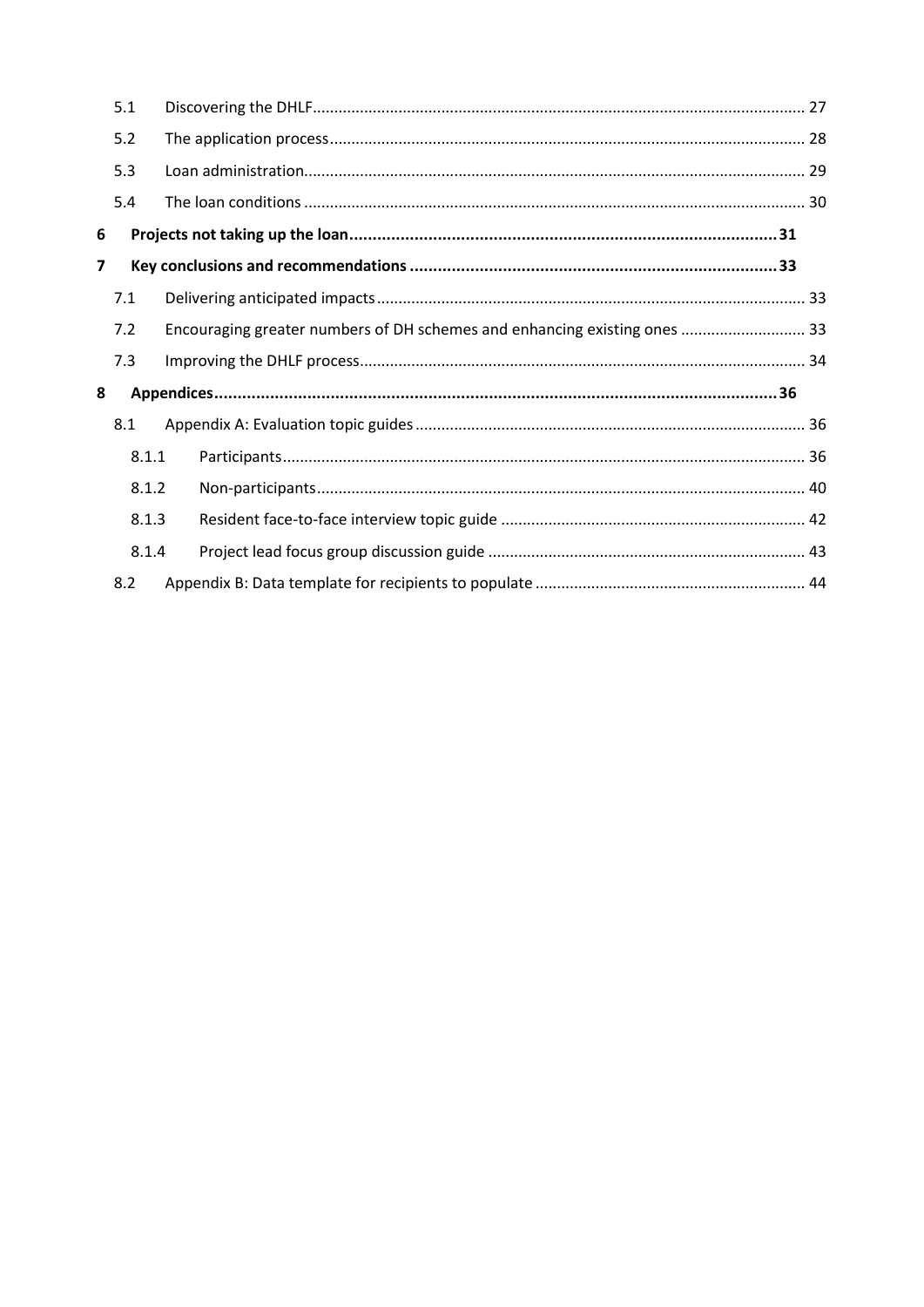# <span id="page-4-0"></span>**Executive Summary**

The Scottish Government has made a commitment to support the development of district heating networks in Scotland, with generation and householder connection targets to reach by 2020. Since 2011, on behalf of the Government, the Energy Saving Trust has managed a programme to support scheme take up and implementation – the District Heating Loan Fund (DHLF).

The Warm Homes Fund (WHF) also offers loans and development grants to RSLs and local authorities to implement renewables based projects providing affordable warmth to householders. Where this funded DH projects, these were included in the evaluation. Therefore where DHLF is used in the evaluation, this also refers to WHF-funded district heating schemes.

The Energy Saving Trust (EST) commissioned Databuild to undertake an evaluation – comprising interviews with scheme managers and customers - to help to answer the following strategic questions:

- To what extent the funded District Heating (DH) projects are delivering/projected to deliver the carbon and other impacts anticipated at the outset?
- Attribution how important was the DHLF to the projects and what would have happened without it?
- Applicant experience of, and satisfaction with, the DHLF programme.
- What issues schemes have encountered and what support if any could be provided to overcome these.
- How Scottish Government/the DHLF could encourage more and/or larger DH schemes and so greater impact towards 2020 targets.

### **Impact and attribution**

The total *predicted* CO<sub>2</sub> saving impact across the funded projects included in the evaluation was calculated through predicted boiler efficiency. *Actual* boiler efficiencies were obtained from 14 of the 22 evaluated projects i.e. those that are operational and could provide these figures.

Amongst these 14 projects, predicted CO<sub>2</sub> saving impact was 2,368tCO<sub>2</sub> per annum/59,200tCO<sub>2</sub> lifetime but actual impact was 97% of this - **2,300tCO<sup>2</sup> per annum/57,500tCO<sup>2</sup> lifetime.** 

### **Assuming this will be true of all 26 funded schemes (including those not yet operational and those not evaluated), the total impact across the funded schemes would be 4,271tCO<sup>2</sup> per annum/106,775tCO<sup>2</sup> lifetime.**

It is clear that in all cases, the DHLF had an influence upon the impacts delivered by the funded DH schemes. Initially, all but one respondent to the evaluation claimed that their scheme would not have happened without the DHLF. However, exploring this in greater depth, half of respondents stated that if DHLF had not been available, they *would* still have taken some action, for example by accessing the required finance elsewhere. Yet where this was the case, they did state that the process would likely have been more challenging, costly and slower thus placing risk on project delivery. This means that:

- For 11 of the 22 schemes explored, these would likely not have happened at all without DHLF funding; this equates to extrapolated savings of 2,385tCO<sub>2</sub> per annum/59,625tCO<sub>2</sub> lifetime (56% of the total achieved).
- For the other 11 of the 22 projects, though these would still likely have happened (through sourcing other finance), the DHLF made these happen quicker, better and/or with fewer costs i.e. the remaining 44% of achieved impacts would still have been influenced by the DHLF.

In total, 835 households have been - or will be - connected to district heating from all the projects funded to date (excluding the 200 households already connected to the Wick scheme, which will benefit from additional funding provided).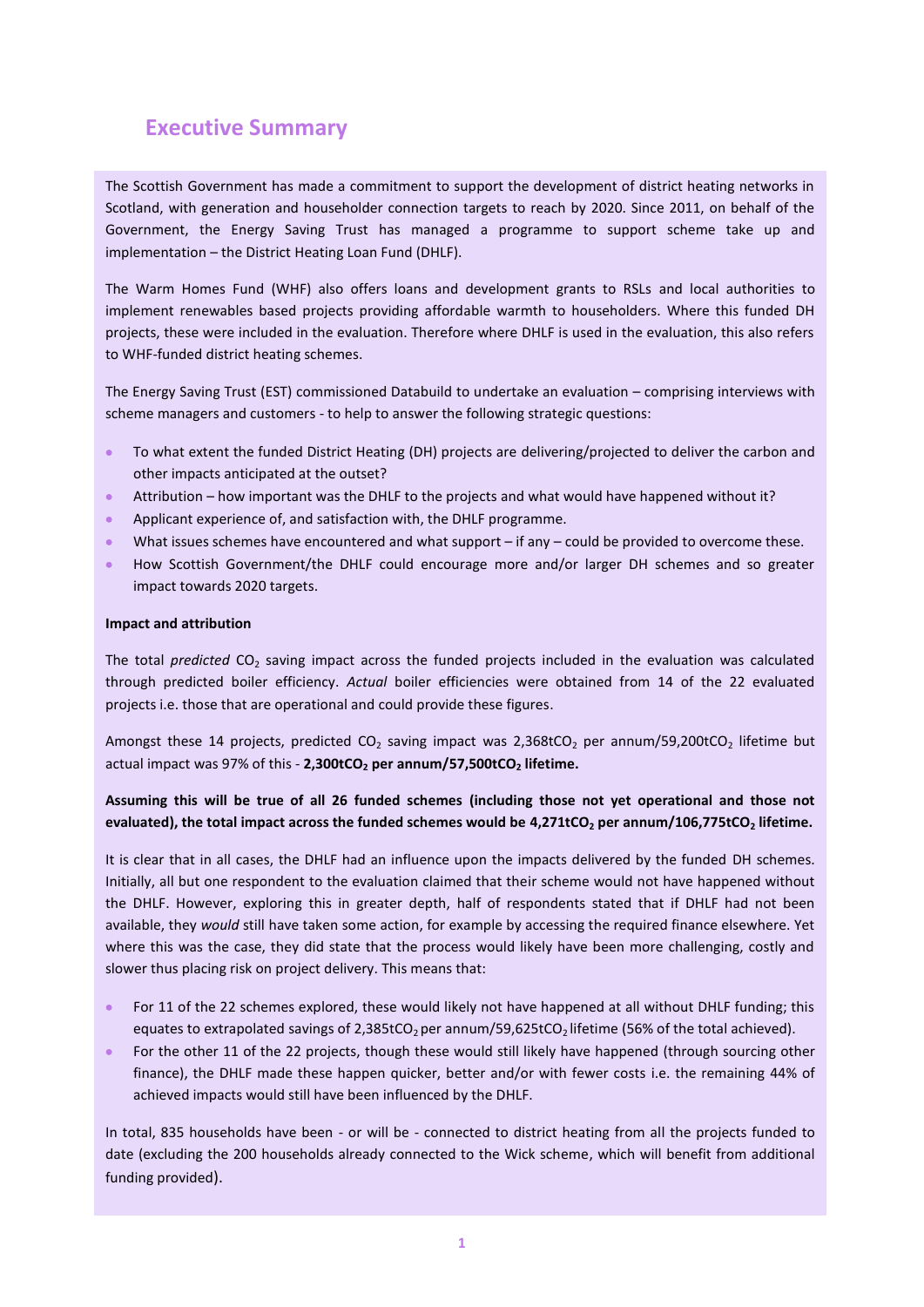### **Satisfaction**

Overall, satisfaction with all aspects of the DHLF process was high; most found the application process clear and straightforward and found the payment terms to be flexible and manageable. There was also no strong appetite from successful projects for adjustments to either the loan cap or conditions (e.g. interest rate).

### **Scheme issues and solutions**

The key barriers and issues cited by respondents were analysed to generate a set of likely success factors for DH schemes. These included:

- Conducting in depth research into existing DH schemes in advance of project design and implementation; benefits of this included identifying existing schemes to learn from, signposting of contacts and building knowledge of technical elements (enabling better contingency planning and realistic project planning).
- Collecting baseline data on the properties involved in the scheme; this ensures the viability and impact of the technology is more accurately assessed.
- Having excellent contractors; most scheme managers either were themselves or brought in experienced contractors to deliver key elements of the work.
- Early and frequent customer liaison; this has helped scheme managers to build customer understanding of – and trust in – the technology, ensuring buy-in and addressing concerns.
- Restricting installation work to times of the year when good weather can be expected.

### **Enhancing DH scheme impacts**

There would seem to be potential for encouraging more and larger DH schemes through:

- Wider marketing of opportunities like DHLF to organisations with potential to take up DH schemes e.g. housing associations or facilities management companies in shopping centres. The effect may not be immediate but these organisations may then consider DH when trigger points arise. Further research could be conducted to understand the potential for uptake amongst these large public sector bodies and what the barriers are.
- The DHLF application assessment panel driving consideration of larger schemes through where appropriate – offering both the original amount bid for and an 'enhanced'/'premium' loan offer (i.e. more money) to deliver a larger scheme where this is possible.
- **Developing a DHLF/EST best practice guide, which as well as being an excellent idea in encouraging schemes** and helping organisations to design schemes in the most efficient and effective way, might also help organisations to be more relaxed and reassured about pushing for an expansive and ambitious scheme.

Finally, managers on several smaller schemes were concerned about smaller schemes being "drowned out" in the battle for funding through an emphasis upon large, ambitious schemes. This perhaps indicates the value of supporting both large and small scale projects.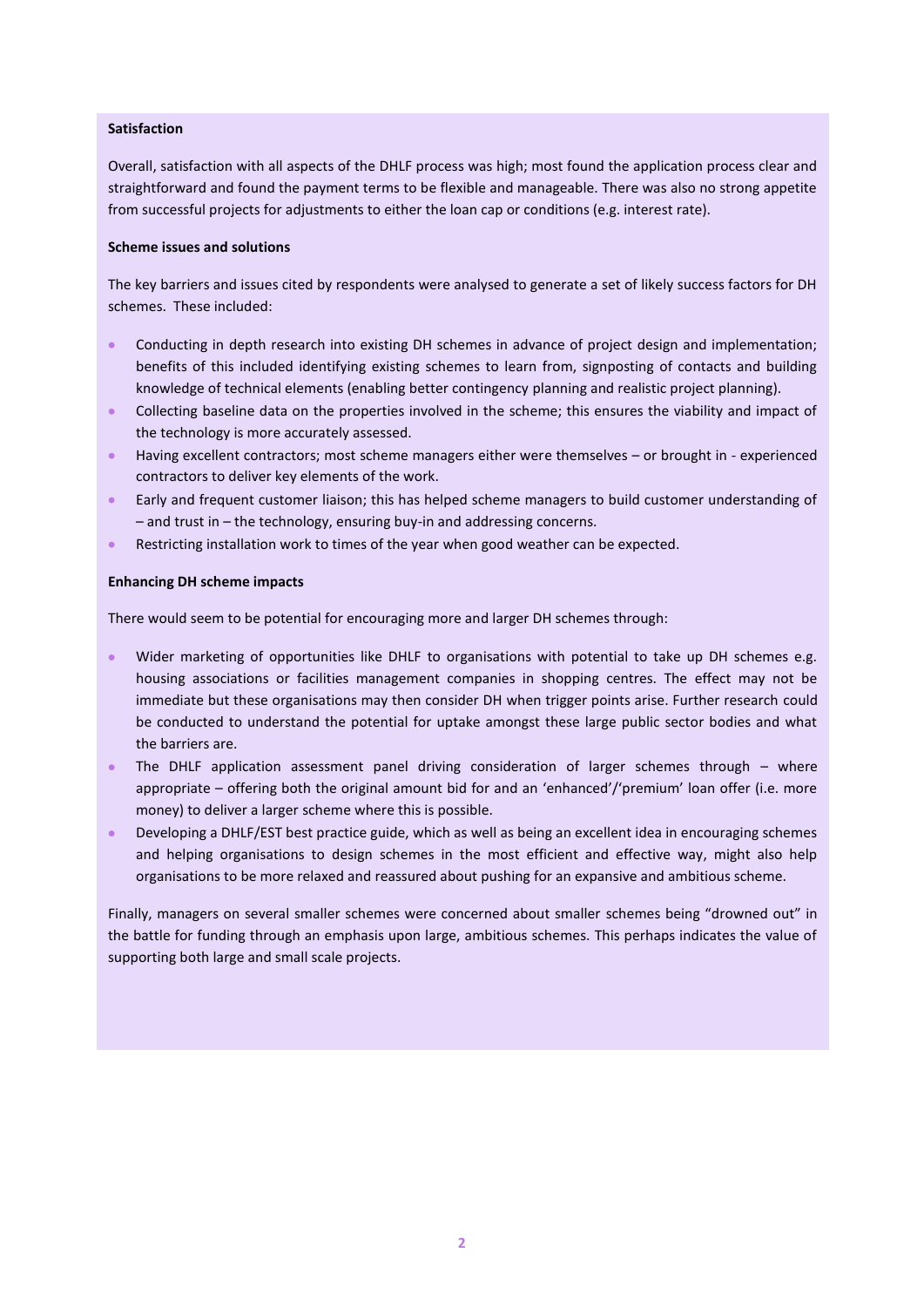

# <span id="page-6-0"></span>**1 Introduction**

# <span id="page-6-1"></span>**1.1 The DHLF**

The Scottish Government has made a commitment to support the development of district heating networks in Scotland, with generation and household connection targets to reach by 2020<sup>1</sup>.

Since 2011, on behalf of the Government, the Energy Saving Trust has managed one of the key policy interventions put in place to support take up - loans for district heating projects. This District Heating Loan Fund (DHLF):

- Comprises an unsecured loan of up to £400,000, which can cover 100% of the costs of DH schemes; it carries 3.5% interest and is repayable over 10 years<sup>2</sup>.
- **Covers both renewable and low carbon technologies.**
- Cannot fund individuals, only organisations<sup>3</sup>. A wide variety of organisations can be funded (public, private, third sector), though for the private sector, DHLF only funds SMEs, not large (+250FTE) businesses.
- Places no limitations on those that apply from accessing and utilising other funding pots.
- **•** Includes an element of technical support where appropriate.

After initial filtering and assessment of applications, a proposed DH project goes to a crossorganisation DHLF Panel who then make recommendations to the Scottish Government on whether to make a funding award. The panel looks for benefits to the local areas, carbon reduction and the prospect of heat price reduction, and overall deliverability of the project.<sup>4</sup> The application form and panel review also has a focus upon assessing additionality i.e. could the bidding organisation implement this project anyway without the loan.

The Warm Homes Fund (WHF) offers loans and development grants to RSLs and local authorities to implement renewables based projects providing affordable warmth to householders; up to £5m loans and up to £20K development grants can be offered. The scheme has funded four capital projects and 30 development studies to date.

In relation to district heating loans, over 40 applications have been progressed to the DHLF Panel. Thirty were approved for funding and 26 took this up; most of these are now operational. There were a wider number of projects whereby interest in the DHLF was expressed and the application process started but then stopped. The Energy Saving Trust have logged a number of reasons for this, therefore this group will not be followed up in the detailed evaluation at this point in time.

1

<sup>1</sup> <http://www.scotland.gov.uk/Topics/Business-Industry/Energy/Energy-sources/19185/Heat>

 $2$  There is scope for flexibility on these conditions but so far little call for it.

<sup>&</sup>lt;sup>3</sup> Though a sole trader business would be eligible.

<sup>&</sup>lt;sup>4</sup> To be funded, a project must demonstrate that domestic energy prices would be reduced by at least 20% based on current pricing for alternative fuels. .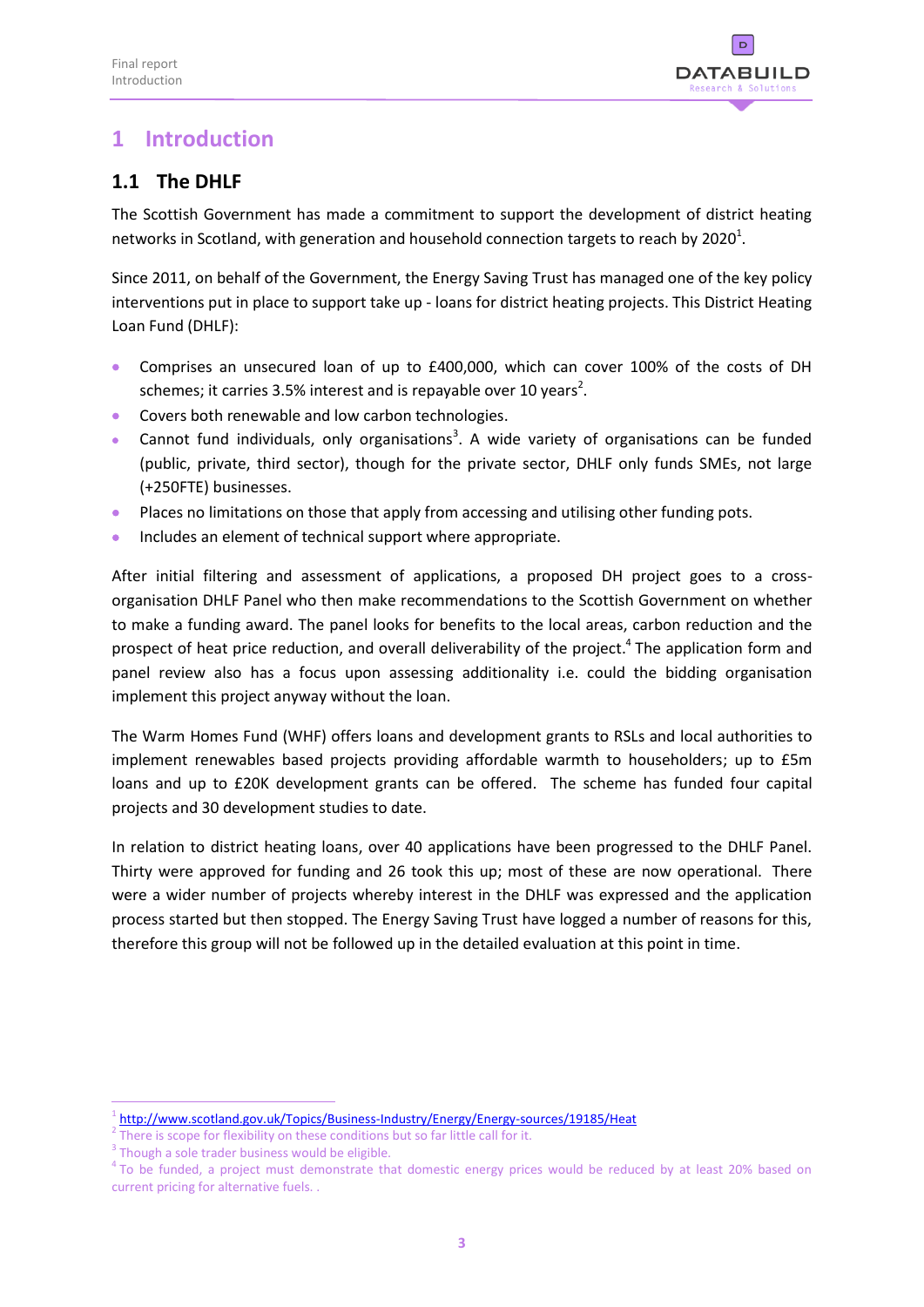$\overline{a}$ 



# <span id="page-7-0"></span>**1.2 Evaluation objectives**

The Energy Saving Trust commissioned Databuild to undertake an evaluation to quantify the impact of the projects funded by DHLF and WHF<sup>5</sup> and the satisfaction/experiences of the DH project teams that went through the DHFL process. More widely, both EST and the Scottish Government had a number of strategic questions that the evaluation was intended to feed into:

 **Impact - to what extent the DH projects are delivering – and are projected to deliver - the carbon and other impacts anticipated at the outset**? This provides Scottish Government with an understanding of what their investment has delivered, as well as progress towards 2020 carbon and generation targets. It also tests how far expectations of the volume of DH projects required to deliver on targets aligns with project performance 'on the ground'<sup>6</sup>. It therefore provides a clearer picture of what further level of DH will be required to ensure targets are met, as well as information to assess whether the programme has demonstrated value for money.

Linked to ascertaining impact, secondary objectives were to understand (a) why achieved impacts are different to anticipated impacts (where this has been the case) (b) identify what types of information DH project teams are struggling to collect and/or calculate, and therefore what support might be required to help them to do this.

- **Experience of and satisfaction with the process - applicant assessment of the DHLF application process**. To assess what works well currently and inform any changes going forward e.g. around loan amounts, eligibility and application requirements.
- **Attribution and the counterfactual – how important was the DHLF to the success of the funded projects and what would have happened without it.** Understanding both the extent to which DHLF supported impact - and how - is important for the Scottish Government and EST in designing further interventions. In addition, the research needed to explore whether more could be achieved – in terms of supporting more 'transformational' projects – by increasing the current £400K loan cap.
- **Overcoming barriers – what issues projects have encountered and what support – if any – could be provided to overcome them.** This provides an understanding of what support needs DH projects have and so can inform the development of future support. In addition, EST hoped the research would generate examples of project issues and solutions that new DH projects can learn from.

<sup>&</sup>lt;sup>5</sup> For the latter, district heating projects only. Throughout the report, the whole sample is referred to in terms of DHLF but includes some WHF-funded district heating projects.

 $<sup>6</sup>$  Anecdotally, boiler efficiencies on projects have not been as high as claimed in the applications, so any shortfall needs to</sup> be ascertained, with achieved and projected impact figures revised.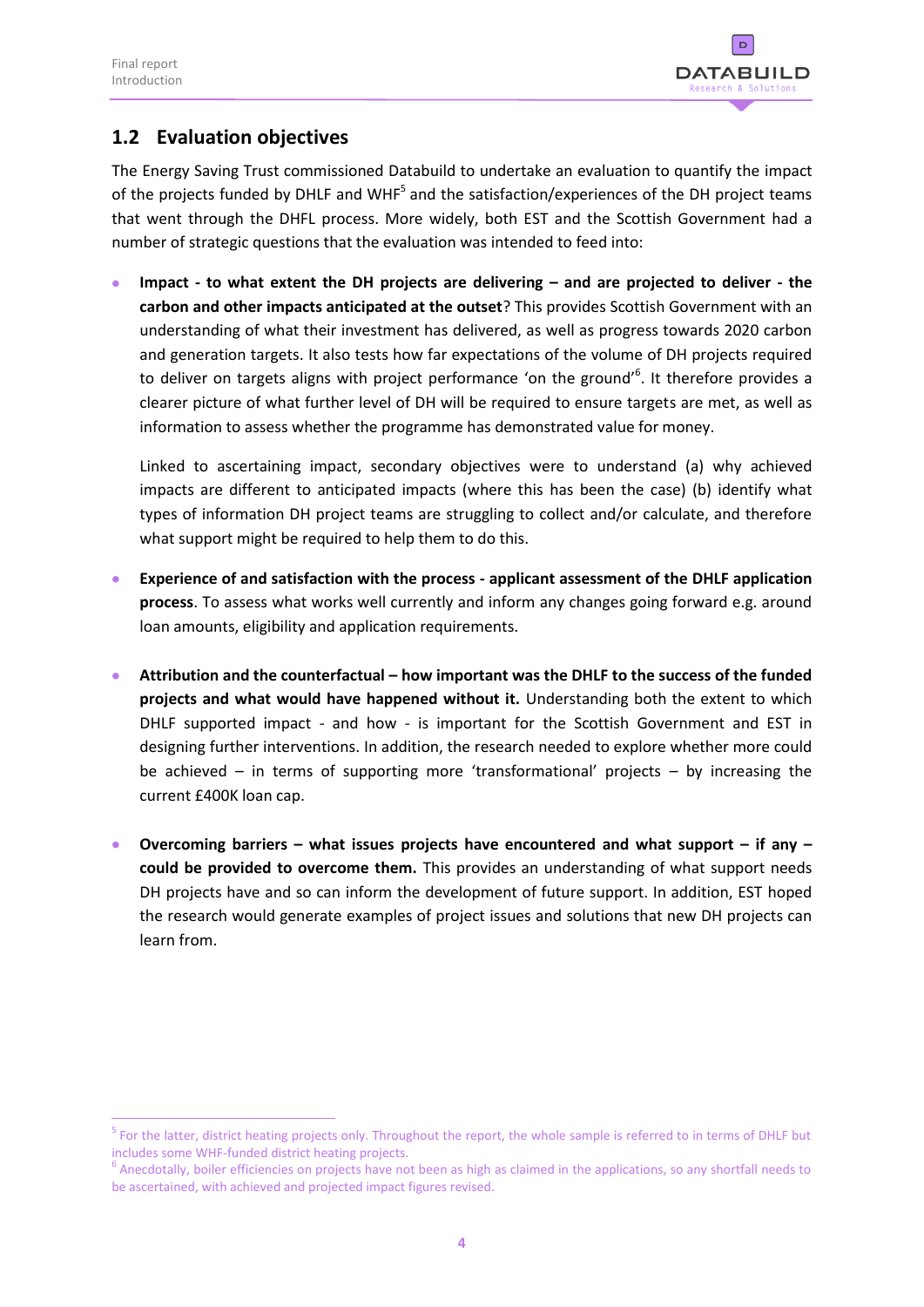

# <span id="page-8-0"></span>**1.3 Summary of the methodology**

The approach to the evaluation was as follows:

- Circulation of a note to all funded projects that the evaluation was taking place. This provided both an introduction to the research and attached was a 'key project data' template<sup>7</sup> for contacts to complete in advance of being interviewed.
- Semi-structured telephone interviews with 17 lead contacts across 22 DH projects funded through the DHLF/WHF; this sample included 5 projects that received funding in recent months, on the basis that although the DH project itself may not have progressed substantially, recall of the application process would be fresh in the respondent's memory.
- Shorter telephone interviews with 4 lead contacts covering 5 projects whereby the project progressed to the DHLF Panel but funding was not taken up, principally to understand what has happened to this project subsequently and why, if funding was offered, it was not taken up.
- A paper survey of residents in areas where a DHLF-funded project has been implemented. This is yet to be distributed but will explore the benefits – financial or otherwise – of district heating to the household, as well as any issues and challenges arising. This survey was designed by Databuild but will be administered and analysed by the Energy Saving Trust.
- Interviews with a group of householders on a DHLF-funded project to obtain further insight into resident experiences of large DH projects.
- A focus group with DH project leads to discuss application and project delivery experiences, in particular as it was thought that a more discursive approach could encourage more openness and honesty around challenges and factors underpinning these.
- Analysis of the interview data and project impact data held by the Energy Saving Trust to calculate DHLF impacts – and satisfaction of those interacting with the Fund – to date, as well as projected future impacts.

The interview topic guides and focus group discussion guides can be found in the appendix to this report.

<sup>1</sup>  $<sup>7</sup>$  See Appendices for the full template.</sup>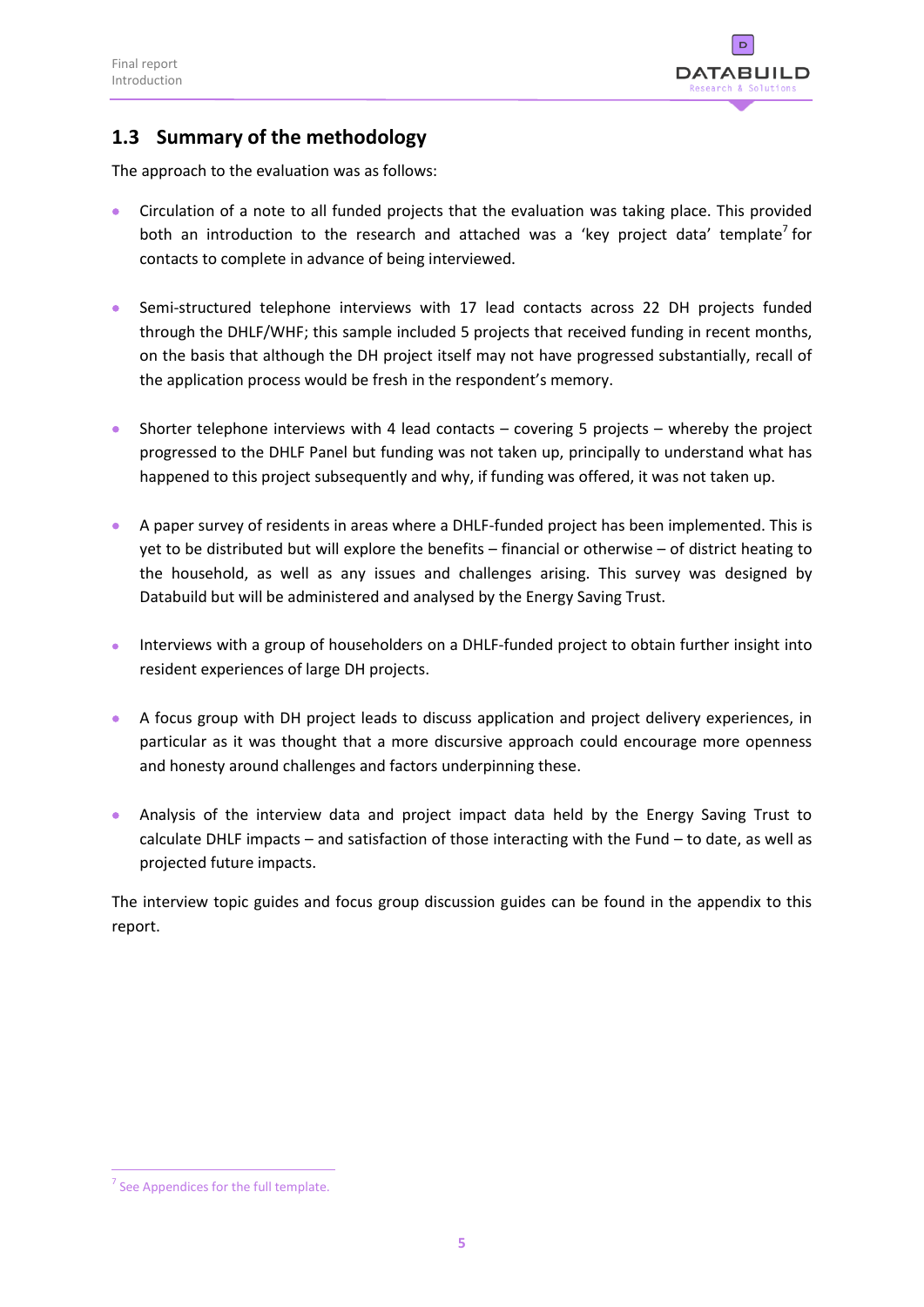

# <span id="page-9-0"></span>**2 DH project profile**

Although the application process meant that the DHLF team captured substantial amounts of data on each project, the survey provided an opportunity to supplement this. This section focuses upon some of the key findings.

### <span id="page-9-1"></span>**2.1 DH scheme progress**

All project leads were asked if and when the scheme had become operational; the responses are summarised in Figure 1:





The majority of the funded schemes are now operational. The seven not yet operational mainly comprise those that only received funding in 2014, which is not unexpected. All these schemes are expected to become operational before the end of this year. Only one lead contact on these schemes felt that the scheme was behind schedule – they attributed this to a more protracted tendering process than anticipated for the construction work.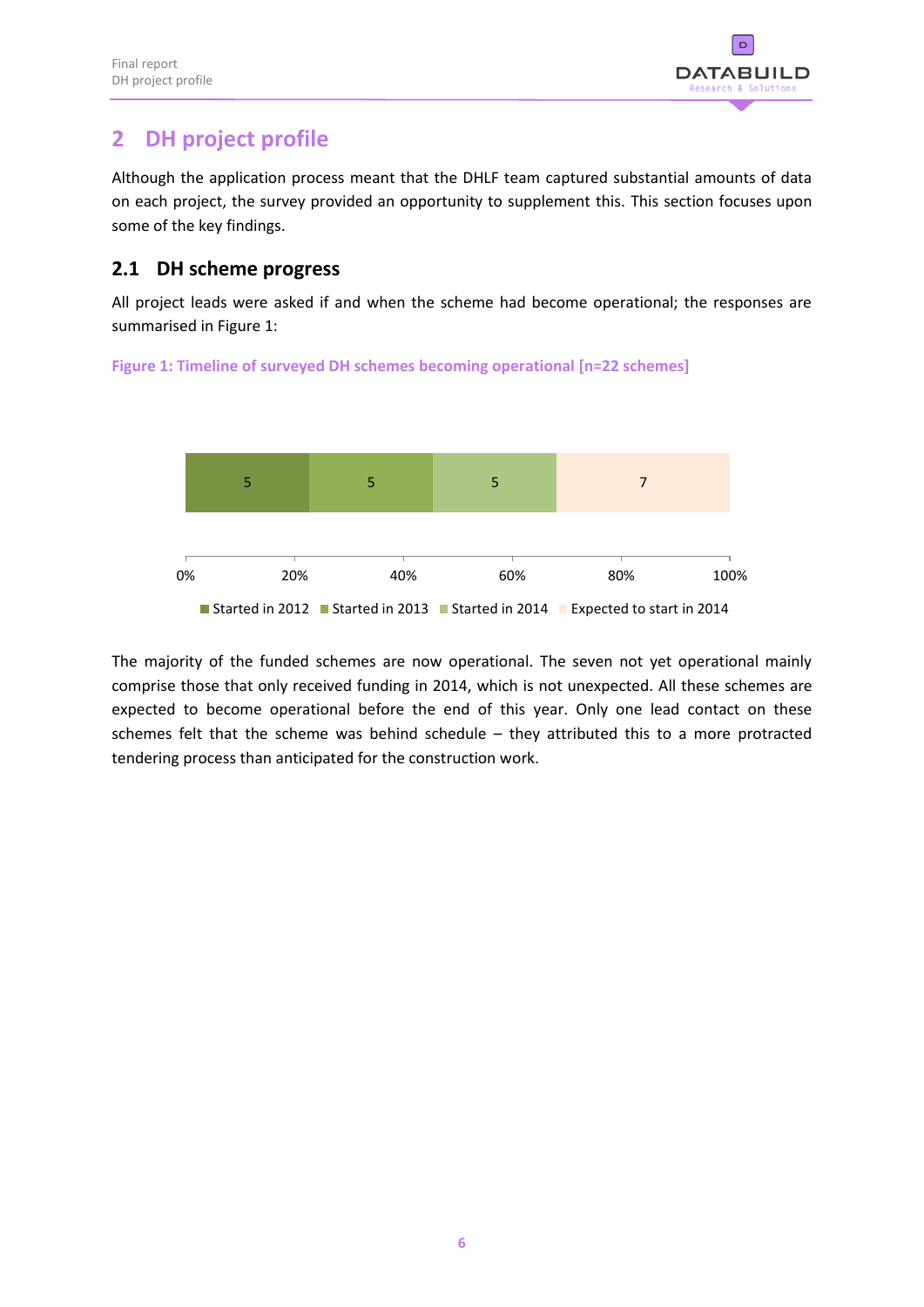

# <span id="page-10-0"></span>**2.2 Drivers of DH schemes**

All project leads were asked – unprompted - about what had originally motivated their organisation to undertake a DH scheme. Their responses are summarised in Figure 2:





Expectation of reducing costs  $-$  for the lead organisation, residents, or both  $-$  was the most commonly cited motivation, though three organisations also cited a commitment to sustainability. Reducing resident living costs was in particular a concern for housing associations.

*"We have three sheltered housing complexes which have oil boilers and the cost for tenants has been going up year on year. We had seen a similar district heating project at another housing project and it seemed like a good option."* [housing association]

*"We wanted to upgrade the heating system. We were looking for a sustainable source of energy for the future and to keep costs down."* [private business]

*"We wanted to implement a green energy system; we are idealists and feel that green energy is the future."* [private business]

*"It's important for us to provide our customers with an affordable supply of heat as a number of them are low income."* [housing association]

Whilst more a trigger than a motivation, three organisations needed to replace their existing systems anyway, which provided the opportunity to look for and consider a new solution.

Responses also highlighted several common enabling factors. Several respondents had seen other schemes in operation prior to even considering their scheme and these experiences seemed to highlight to them the benefits and feasibility of DH networks. Several also mentioned that access to their own wood fuel supply made DH seem more viable.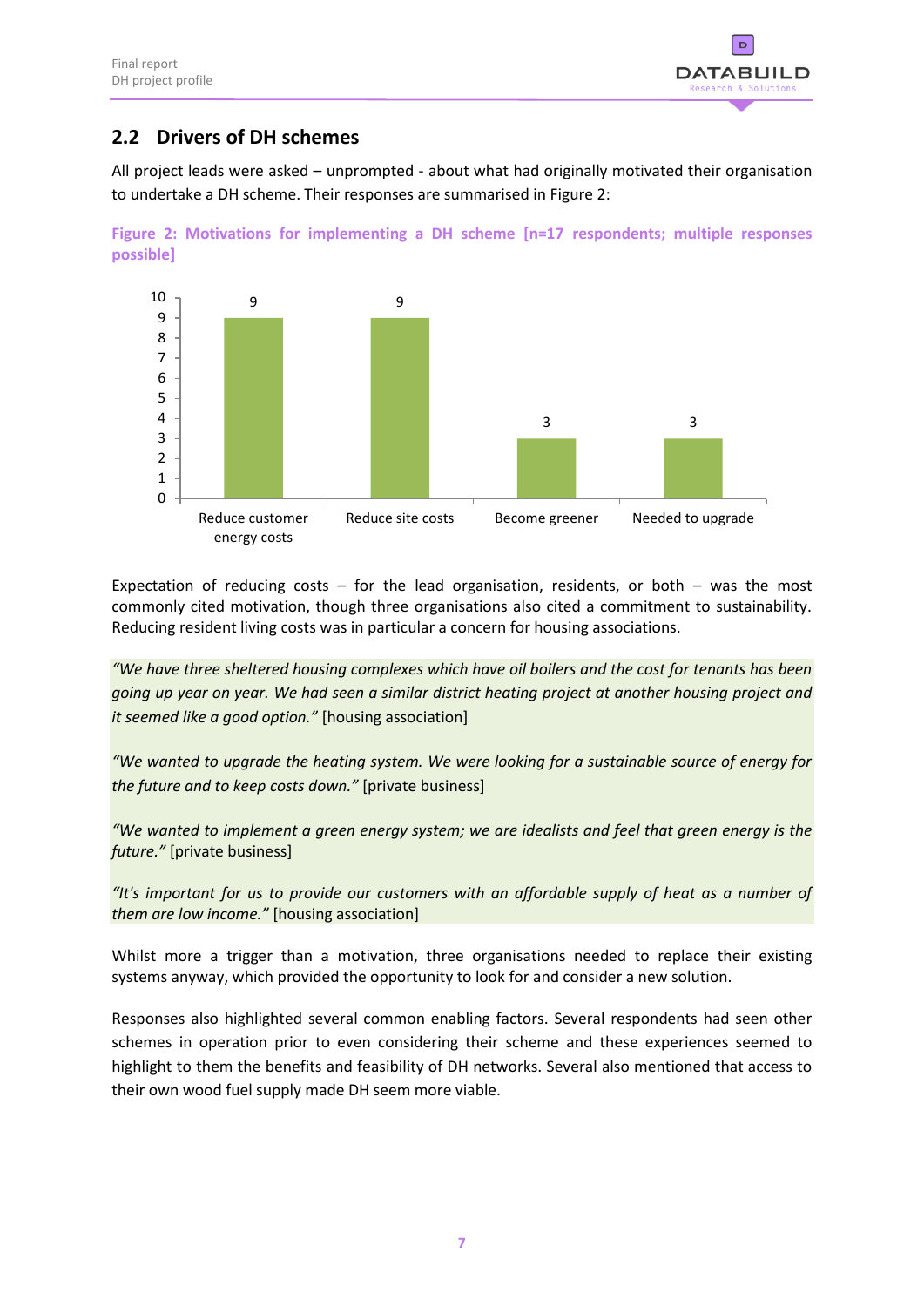

# <span id="page-11-0"></span>**2.3 Scheme size and ownership**

Scheme size varied greatly – from 543 separate properties to just 3. All but four schemes are providing heat for less than 50 properties. Nine were purely providing heat to domestic properties, four purely non-domestic and the rest a mixture. The scale of the scheme was almost always dictated by the geographical proximity and grouping of buildings to the location of the generation plant.

All the projects evaluated are delivered by one lead organisation with no delivery partners.

# <span id="page-11-1"></span>**2.4 Technology selection**

On almost all funded schemes (except one solar thermal with a back-up water to water heat pump system), the technology chosen was a biomass boiler. The principal reasons given by respondents for selection of this technology were the availability of supply and the relatively low level of system adaption needed from the previous conventional heating system. Another potential factor – stated by respondents – was familiarity with biomass DH schemes.

*"We wanted a sustainable source of energy and to reduce costs; biomass seemed like the ideal option as we already produce our own woodchip."* [private business]

*"It was the most logical for the size of the project; carbon savings from wood chip are quite significant as well. We didn't do any studies as we have already put in a couple of smaller biomass boilers in the village, so we already knew how the technology worked."* [third sector organisation]

*"It's one of the easiest ways to heat the properties. The RHI at the moment makes it an attractive project. I was already well aware of the technology and had been to see other similar projects nearby."* [private business]

On the one project using solar rather than biomass, the reasons given by the lead contact were as follows: *"We didn't want to use biomass boilers. I don't think there is enough woodchip supply locally*  and I think the cost will go up in the future. Also our site ground conditions weren't right." [private business]

Of the 21 funded projects using biomass boiler technology, 17 are using woodchip and only 4 are using wood pellets. The reason given for selection of the former was that woodchip was less expensive (especially where the site owners had access to their own supply). Where pellets had been selected, the reasons given by respondents were that they had been advised pellets were a more efficient form of the fuel and easier to load.

11 biomass schemes are using external local suppliers, on 9 schemes the lead organisation owns its own supply and one scheme has access to both. No respondent had encountered, or envisaged – any issues with the reliability of supply.

The programme NPV spreadsheet influenced technology selection on four schemes, though it was used more widely to confirm the cost effectiveness of and endorse a decision already made on the DH technology.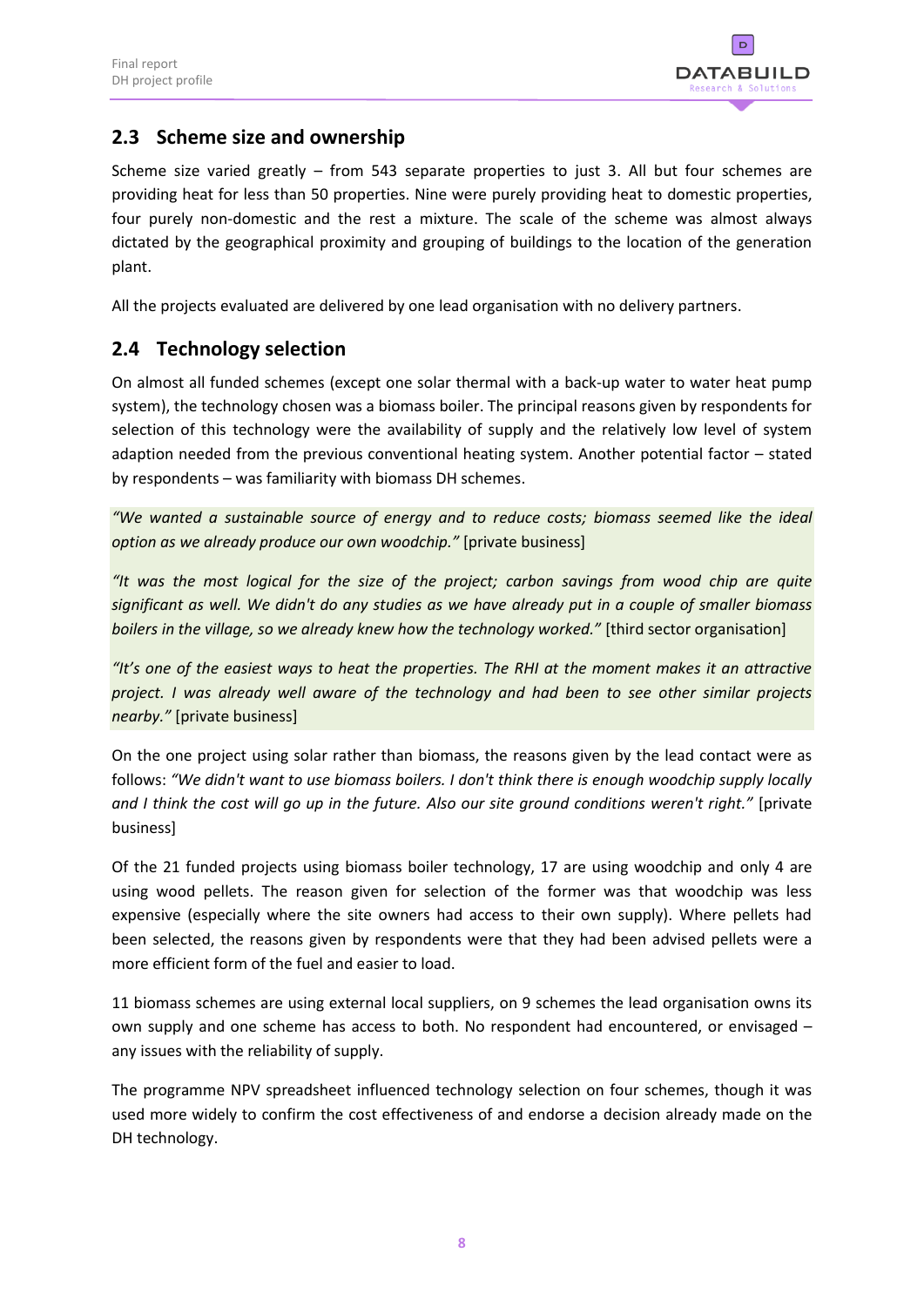

None of the DH schemes were operating in conjunction with other fuels/technologies<sup>8</sup> though 12 of the 22 have back-up systems in place – 8 have oil fired heaters and 4 have gas heaters.

# <span id="page-12-0"></span>**2.5 Funding received**

The loans provided to the schemes covered in the evaluation averaged around £210,000 per scheme and ranged from £110,000 to the maximum of £400,000<sup>9</sup>. Only three organisations applied for and received the DHLF maximum amount. Figure 3 shows how the funding award aligned with the amount originally applied for:



**Figure 3: How the loan received equated to the amount originally applied for [n=22 schemes]**

Figure 3 shows that most applications yielded exactly the amount applied for. Where they did not, it was more common for the project to be awarded *more* than originally bid for rather than less. This is because project progress concurrent to the application highlighted new additional costs that the applicants were allowed to account and seek funding for $^{10}$ .

*"This was what we initially applied for but the build was more complicated than we anticipated. We had to do a bit of extra building work and pipework, mainly due to the old buildings."*[private business]

*"It was just a few extra costs which were realised after the initial application. We originally applied for £195,000."*[third sector]

*"We originally applied for less as we initially thought we could get the rest of the funding from a bank loan. However, this proved difficult so we went back to DHLF and applied for more."* [private business]

1

<sup>&</sup>lt;sup>8</sup> Apart from West Whitlawburn – hybrid gas and biomass.

<sup>&</sup>lt;sup>9</sup> One organisation bid for two rounds of funding on the same project and ultimately have received over £620,000. In addition, a WHF DH scheme received the maximum of £1.5m, but this was not a scheme covered in this evaluation.

<sup>&</sup>lt;sup>10</sup> Organisations still had to re-apply for the increased amount. Scottish Government considered minor claims, but large increases were referred to the Advisory Panel.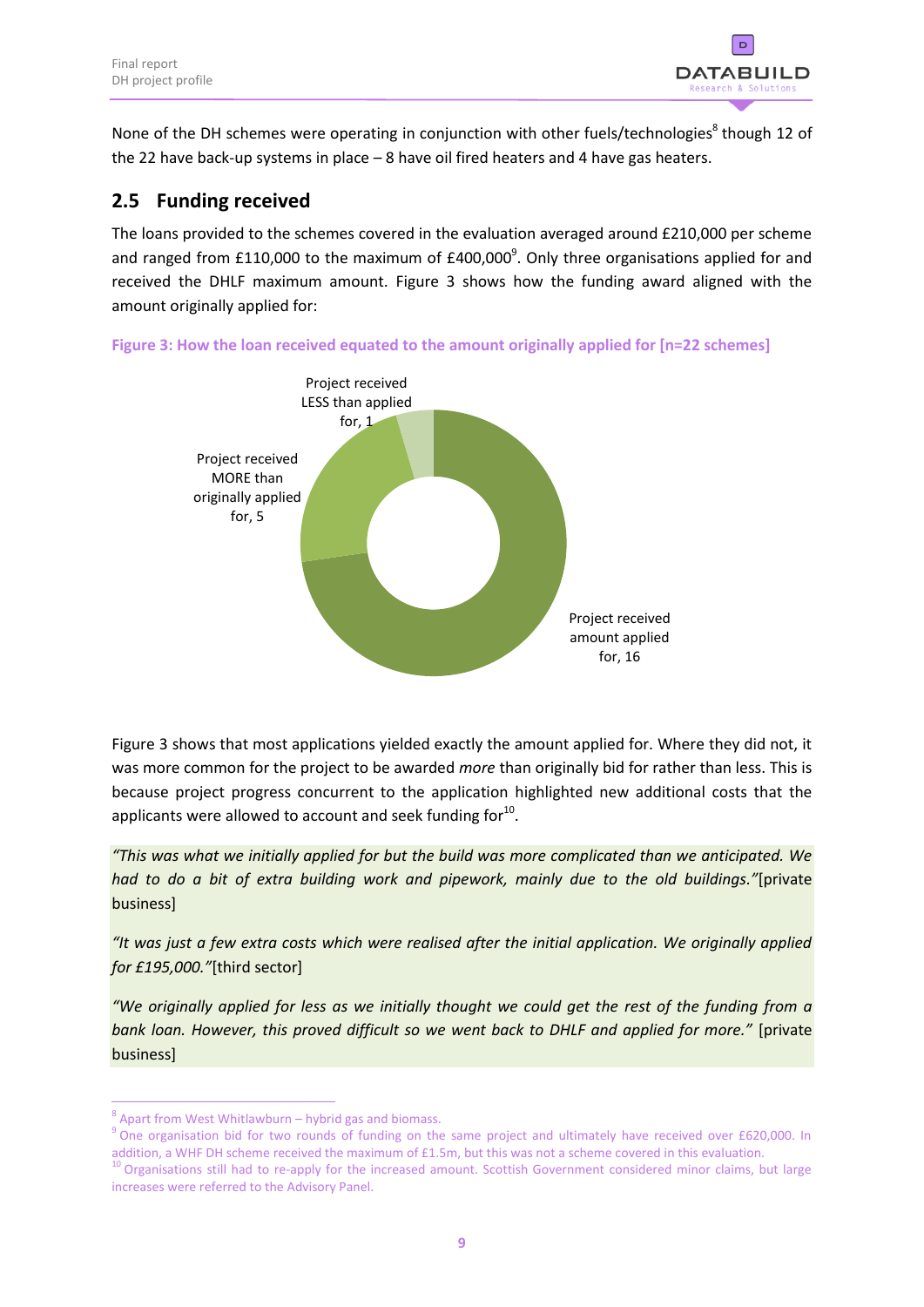

For the one scheme receiving less than originally applied for, this was because they had much reduced the size of their project during the application process, meaning that whilst the full amount was offered, they did not need to use/take up the whole offer.

In terms of use of the loan, most respondents could not point to one specific project element for which the requested loan was required. Instead, the money was being distributed across multiple elements (design, implementation, procurement etc), though in all cases at least some of the money was being used for the installation capital costs.

# <span id="page-13-0"></span>**2.6 Scheme costs**

Respondents were able to provide a fixed costs estimate for 20 of the 22 projects explored. As a result of multiple factors (including scheme size and lead organisation requirement for contractors), stated costs ranged from £90,000<sup>11</sup> to an outlier of £6.8m<sup>12</sup>; all other scheme costs quoted were less than £1m. The average scheme cost - ignoring the outlier - is £240,000.

Respondents were generally not able to provide detailed disaggregation of the costs. As might be expected, average scheme costs were higher than the average award, but there were two instances where costs were overestimated leading to the award being higher than the actual loan draw down.

On running costs of the DH schemes, respondents were asked whether they expected these to grow, stay the same, or shrink over the coming years:



### **Figure 4: Expectation of the level of scheme running costs in future years [n=22 schemes]**

Most respondents expected their running costs to stay broadly the same as they are currently, though around one third expected them to grow. These respondents envisaged increases in the cost of the fuel and other aspects of the scheme in line with inflation. Two also expected maintenance costs to grow as time progresses (along with insurance).

<sup>1</sup> <sup>11</sup> For a network of seven domestic properties.

 $12$  For a network of 543 domestic properties.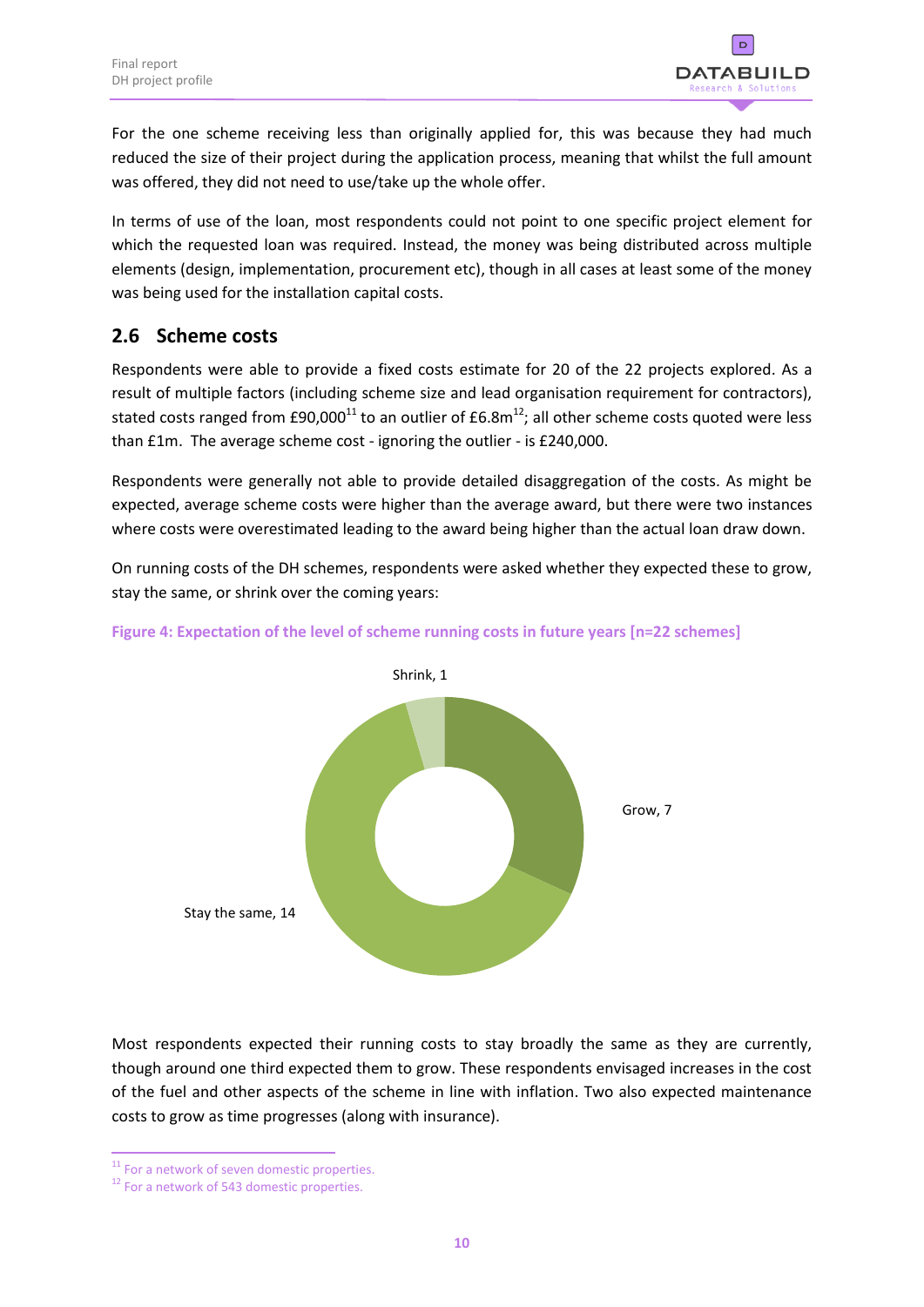

*"The cost of wood pellets will increase year on year with inflation."* [housing association]

*"Raw materials and maintenance will go up a bit."* [private business]

*"Everything will increase with inflation."* [private business]

# <span id="page-14-0"></span>**2.7 Wider support**

All respondents were asked about support accessed from third parties aside from the DHLF team.

In terms of financial support, most schemes were using DHLF and the lead organisation's own resources, though a small number have also accessed finance from banks or private companies with an interest in the scheme (N-Power was cited on two schemes).

On 18 of the 22 schemes the project leads had accessed wider design support and expertise. This was most commonly from the specialists / energy companies they were working in partnership with, though several sourced consultants outside of the project group. Selection was usually upon the basis of reputation and experience of having assisted on previous DH schemes.

Where respondents mentioned it, the type of support that was provided included advice on the layout of the scheme, how to make the system as efficient as possible, and feasibility testing (in particular in terms of the likely heat that would be generated).

### <span id="page-14-1"></span>**2.8 Scheme customers**

### <span id="page-14-2"></span>**2.8.1 Number**

As outlined above, scheme size (measured in numbers of customers) varies greatly from 543 domestic properties to 3 non-domestic. All but four respondents said they got the customer numbers originally anticipated; where they did not, this was only a variation of one or two customers, though did create viability issues for at least one scheme.

*"We wanted one more residential property, but they opted out."* [third sector]

*"The one remaining house is currently still being built."* [private business]

*"We originally intended just three but there was a cottage nearby which made sense to include in the project; they were keen to be involved."* [private business]

### <span id="page-14-3"></span>**2.8.2 Selection**

Decisions on selection of customers and therefore the scale of the project were almost always made on a geographical basis. The networks are usually of properties in close proximity, keeping the pipework and scheme feasible and the costs manageable. For landowners and housing associations, all properties within their ownership were included by default.

This meant that customer autonomy varied between schemes (generally only those where the properties were occupier-owned had an opt-out approach), though no respondent on a scheme where tenants had no choice in participation felt there was any significant dissatisfaction. In all cases there seemed to have been some form of pre-consultation and attempt to 'sell' the benefits of the scheme to the potential customers.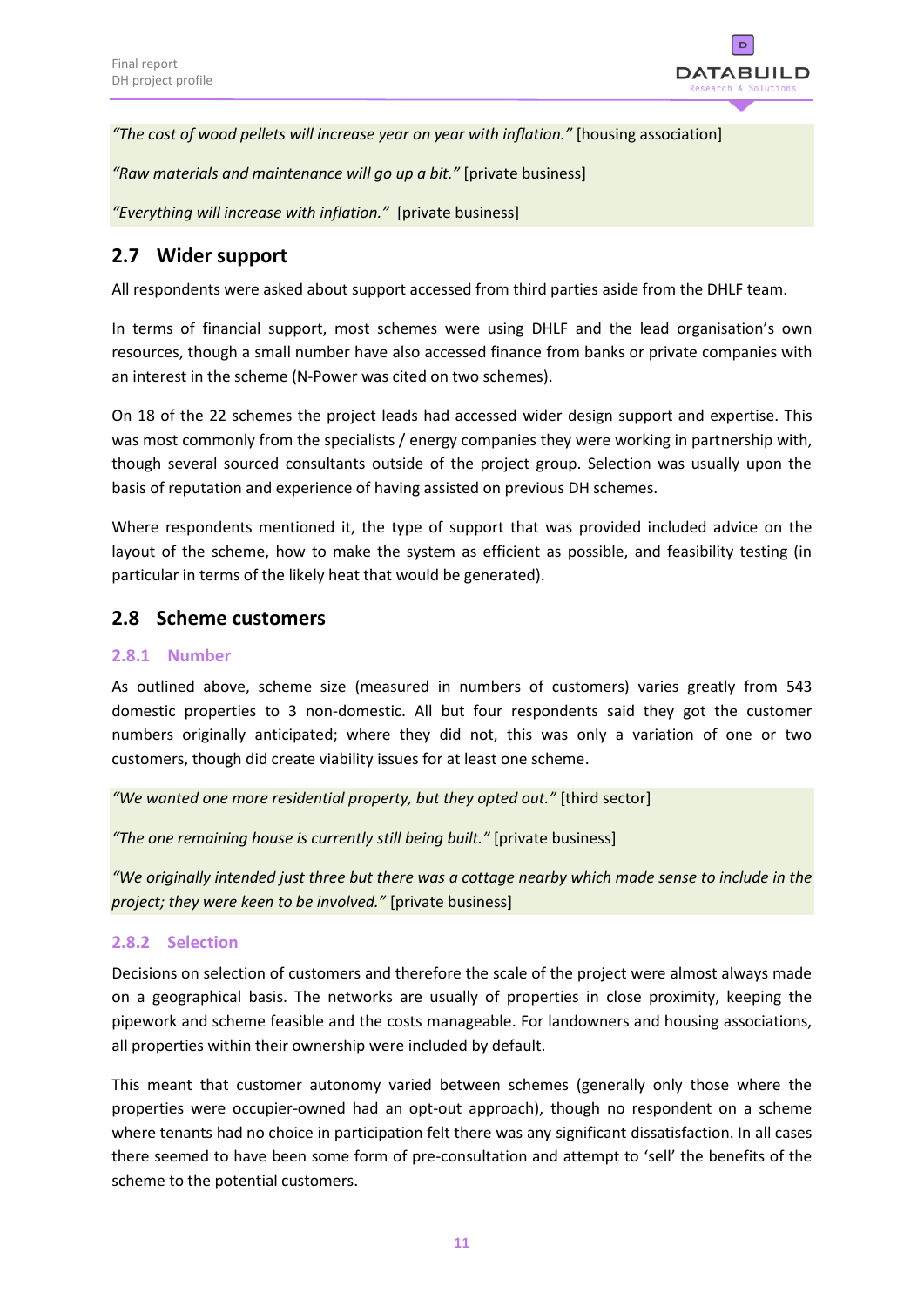

*"We live in a rural, isolated area so it makes sense to connect the buildings together."* [private business]

*"We basically didn't have much choice; they were the buildings near us."* [third sector]

*"Three of the properties are our own but rented out so we made the decision; the tenants were consulted."* [third sector]

*"They were existing tenants, it wasn't opt in. There was a generally positive response, though a couple of criticisms from people who were unsure how to use the new heating systems."* [housing association]

In the project lead focus group, one participant emphasised the benefit of having both commercial and non-commercial customers in a network to balance risk in terms of demand.

### <span id="page-15-0"></span>**2.8.3 Charging and contracts**

All respondents were asked how they were charging  $-$  or expected to charge  $-$  the scheme customers for heat used:





As Figure 5 shows, most project leads are planning to charge on a pence per kW basis; rates ranged between 3p and 5p.

Although few operate such a system, participants at the project lead focus group advocated the reduced administrative costs of chasing bad debts as a result of pre-payment meters:

"*Our strong preference is… any customer that come along now goes onto pre-paid with a meter. And then, in one stroke, you deal with your revenue collection, your bad debt issue and, interestingly enough, the majority of customers we have on a meter actually prefer it*." [private business]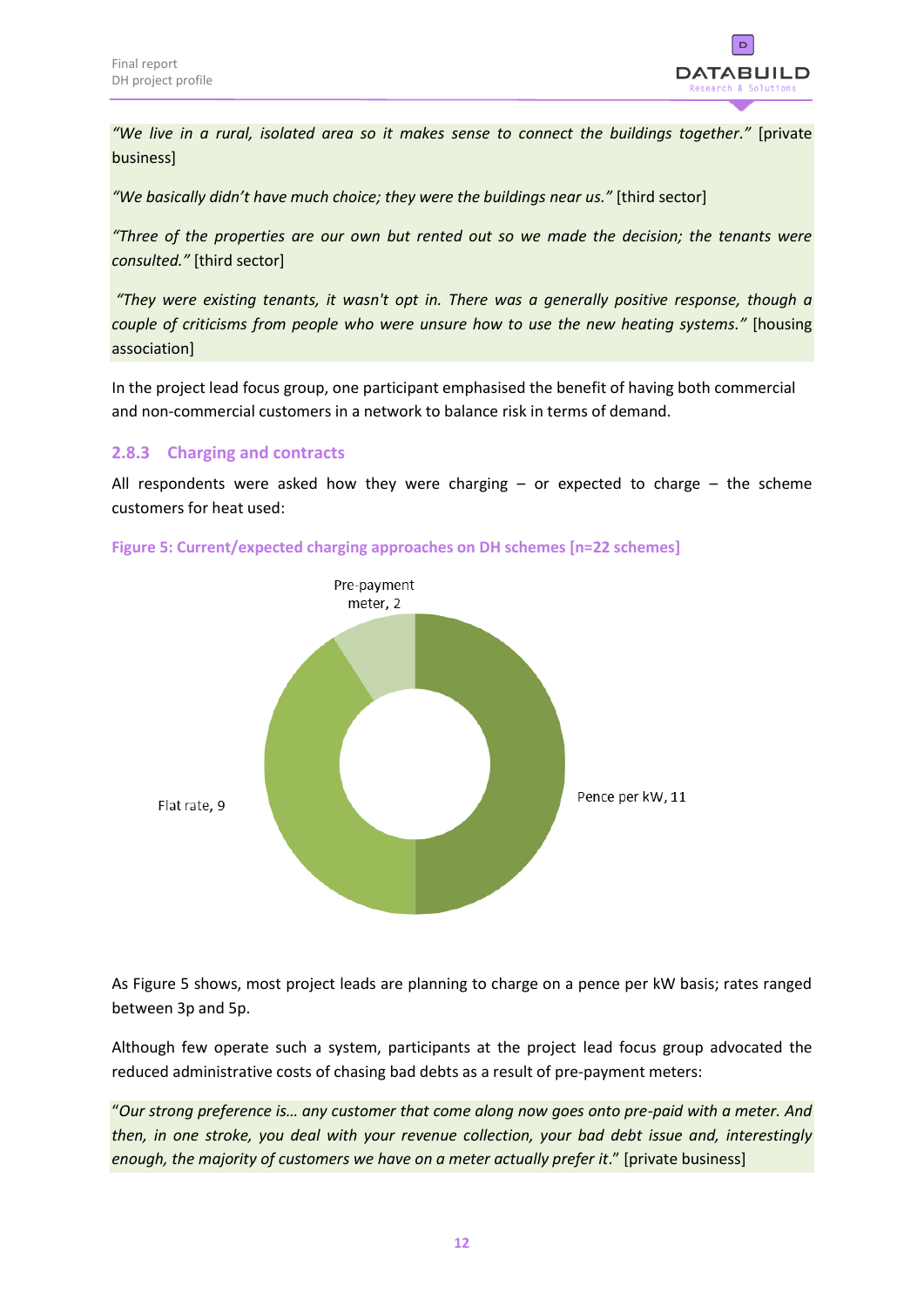

Those participants not operating pre-payment systems also worried that there is no incentive for domestic customers to use less energy if they pay a flat rate. However, some organisations have a goal of sustaining heat use. One participant - a social housing provider - said that a low flat rate fee benefits vulnerable/fuel poor households that would otherwise turn their heating off in order to save money.

On 16 projects a contract has been established with customers, though in cases where the customers are tenants of the lead organisation, obligations relating to the scheme are being included in the tenancy/leasing agreements rather than as a separate contract. On two projects there is not yet a formal contract in place but there is expected to be, whilst on four there is no expectation of a formal contract. The information covered in the contracts includes:

A guarantee of supply

 $\overline{a}$ 

- The charging approach being used and  $-$  where applicable  $-$  when and how this will be reviewed $^{13}$ /increased.
- How long the contract will run for; in some cases, this is up to twenty years.

### <span id="page-16-0"></span>**2.8.4 Independent Heat Customer Protection Scheme**

All respondents were asked about this scheme. Only two were aware of it<sup>14</sup>, though both viewed it positively:

*"It should provide more confidence and promote confidence in the sector."* [private business]

*"It's good because things were unregulated before. It is voluntary and we will look to sign up to it."* [third sector]

 $^{13}$  One organisation are guaranteeing that the pence cost per unit will always be less than current LPG costs by a set margin and plan to review this annually.

<sup>&</sup>lt;sup>14</sup> Both relatively large projects covering in total 225 domestic properties and 4 commercial properties.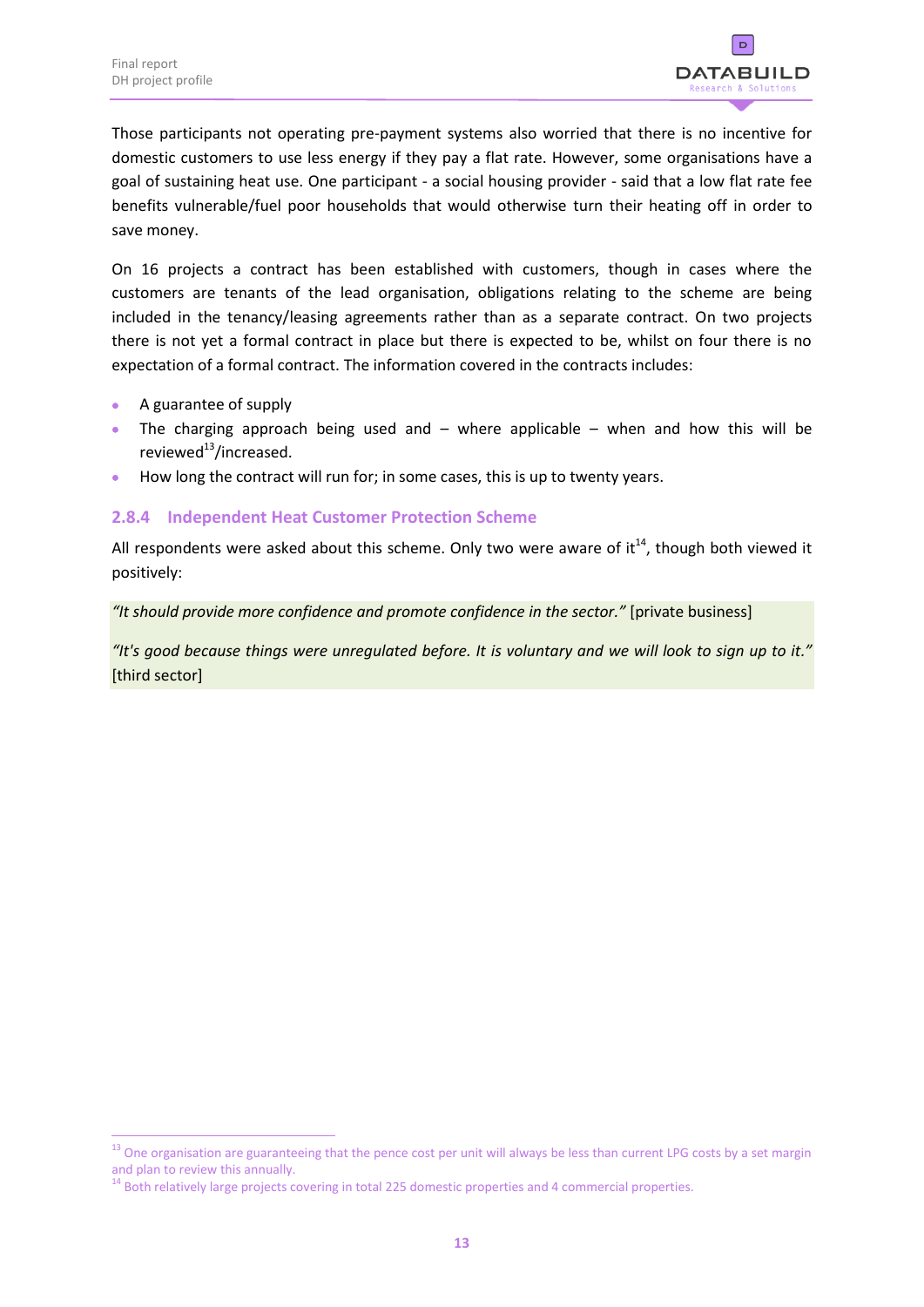

# <span id="page-17-0"></span>**3 Experience of delivering the DH schemes**

As well as being asked about the design and set up of their scheme and associated charging and contractual approaches, respondents were asked about the experience of implementing and managing their schemes. The aim of this was to identify potential areas of support for future DHLF rounds as well as highlighting instances of good practice in addressing or avoiding challenges.

# <span id="page-17-1"></span>**3.1 Installation**

On all but one project (operated by a company specialising in the technology), the lead organisation brought in contractors to install the DH system. Some procured multiple contractors (e.g. one for the ground work/digging and then specialist technology suppliers, though some found this complicated the process) and some allowed their main contractors to further sub-contract without too much oversight.

Most respondents said that they found it easy to source the required contractors and skills – some had contacts from previous projects and several found enough potential suppliers to set up a competitive tender.

Similarly, most respondents felt that the installation process had gone as smoothly as could be expected and praised the contractors. Respondents noted that the work was particularly easy where there was already infrastructure set up for a network (so they simply had to link up the new system) and where the ground to lay pipes was soft.

*"This was a new build and we used guys on the framework which we had used before, so they were easy to find; they sub contracted some of the specialist work."* [housing association]

*"We had a very good local civil engineer who dug up the required areas. His team were very good so there were no issues."* [private business]

*"Because a plant room and distribution system were already there, we just connected the new system up."* [housing association]

Issues cited by respondents regarding installation ranged in severity, though most seemed to have been completely resolved at the time of interview; these issues included:

- A scheme where the contractor initially left the connecting pipe spurs outside, creating a heat loss, and valves not closing properly and also causing a heat loss. The first issue has been resolved and the second is currently being resolved.
- Several schemes where installation took place during cold and wet months, which made it difficult to manage heavy equipment and machinery and in one case caused pipes to burst during installation.
- **•** One scheme where the ground proved very rocky in parts and delayed installation.
- Several schemes had challenges around retrofit, especially one dealing with old buildings (where the structure had to be reinforced prior to pipework being laid).
- Build up of dirt in a pipe on one scheme, which had to be cleaned out once it had been put in. This caused delay.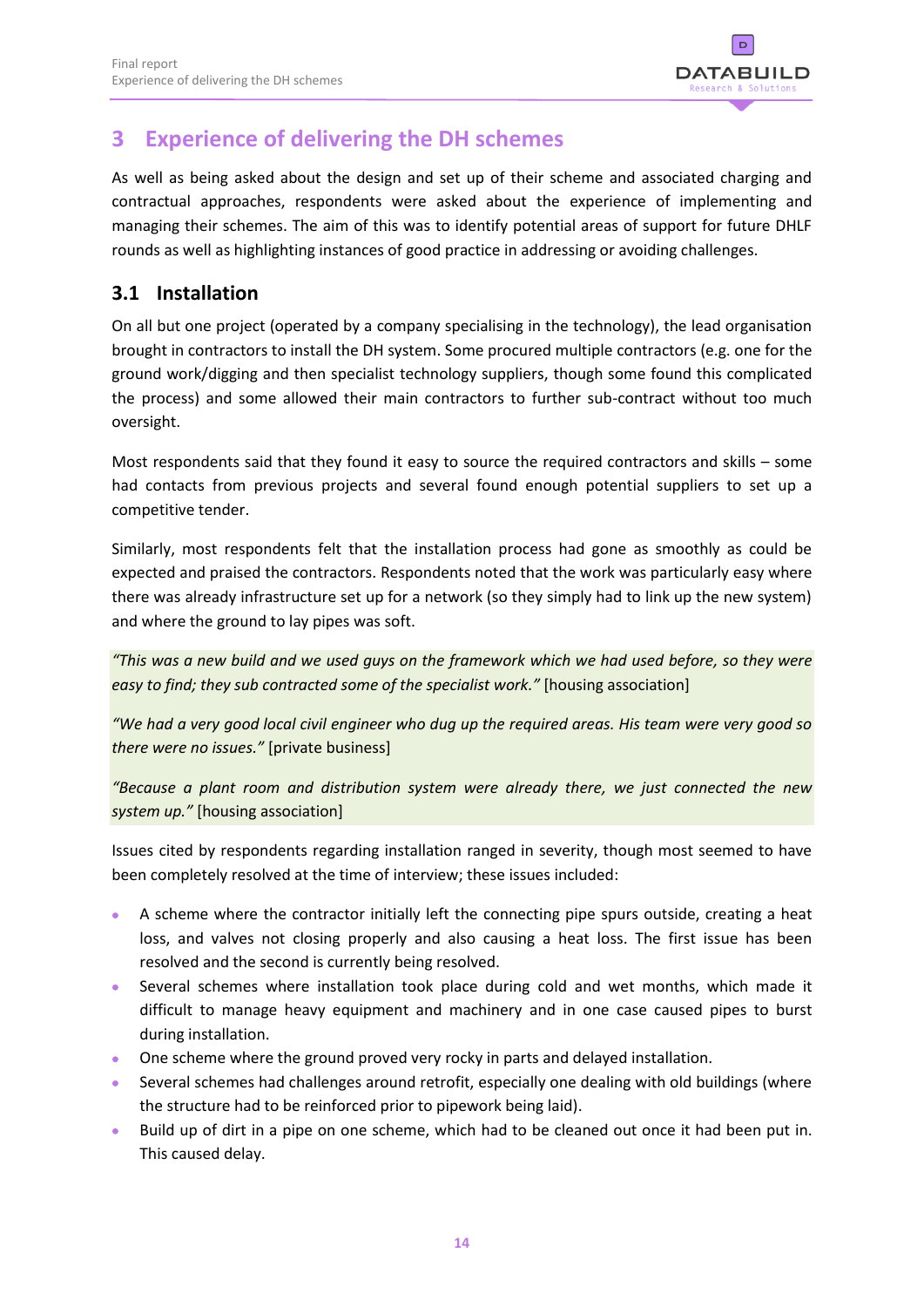

- Complications and costs in connecting new pipework into existing older systems not necessarily designed with expansion in mind.
- One scheme where the installers came across some large gas mains under the main building. This had to be moved and delayed the development by an estimated two months, as well as costing about £25,000.

# <span id="page-18-0"></span>**3.2 Metering**

All respondents were asked about the metering on their DH schemes. Most (19 out of 22) schemes have a meter per property; one scheme is working towards this and two just have a meter at the central building.

Where schemes have meters per property, no issues were reported with installing these except that it can take time and creates costs.

### <span id="page-18-1"></span>**3.3 Customer management and satisfaction**

### <span id="page-18-2"></span>**3.3.1 Organisation perspective**

All respondents were confident that the customers connected to the DH scheme were satisfied with the process and scheme going forward, though for schemes yet to become – or only just becoming – operational, the respondent acknowledged that it was difficult to yet tell. The potential cost/bill savings were the main reasons given by respondents for this customer satisfaction; increased reliability, efficiency/performance and impressive technology were also cited but each only by one respondent.

*"They have been very satisfied. For a typical property it saves them approximately £200 per year."* [private business]

*"They have been very happy with the scheme so far. Once the system is in place they will have more heating, currently their heating is very unreliable."* [private business]

*"They have been pleased with the idea of lower energy costs."* [private business]

*"Satisfied I think, but we will have to wait until the first bill!"* [private business]

Although not common and usually fairly minor, customer issues/dissatisfaction included:

- Some initial concerns about the level of construction work required and the resultant disruption.
- **•** Protracted negotiations as to where in the domestic properties meters are installed
- **•** Problems with the system i.e. occasional leaks and the system unexpectedly shutting down for a couple of hours.

When asked about the extent of engagement with their customers, most participants in the project lead focus group admitted that it had been limited or irregular (though at least one said their communication had been substantial and included a field trip to another scheme). Participants tended to feel that customers are not interested in engaging unless there is a problem to resolve; participants tended to agree that they should invest more time communicating and engaging with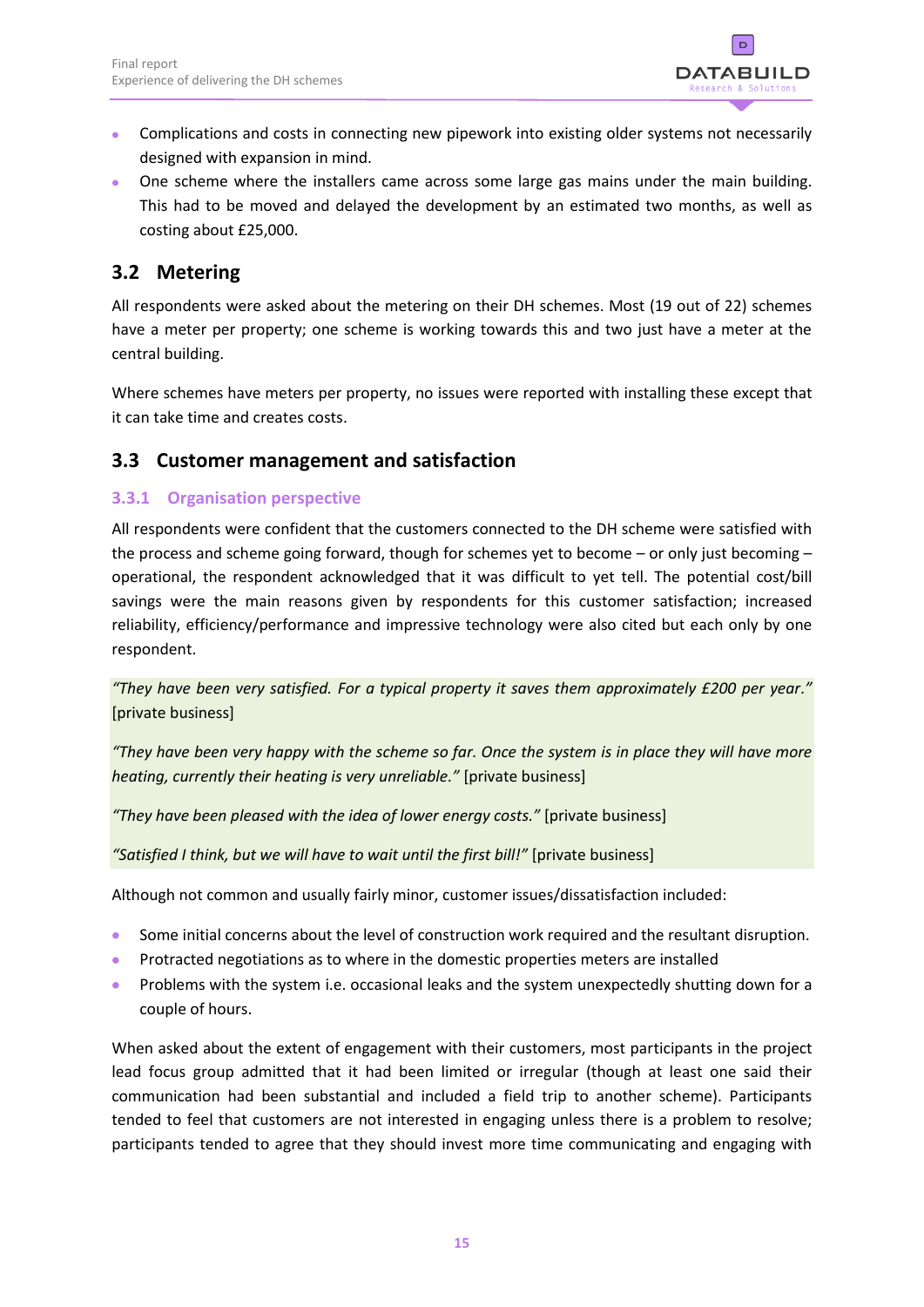

customers but that this often seems to be less critical than operational issues associated with managing a DH scheme day-to-day.

"*The reality is you are viewed as a service and a service that [our customers] would prefer not to think too deeply about because, let's be honest, there are more important things in peoples' lives than heating. So what they really want is a service where they know what it's going to cost them, they are confident it's going to give them value for money and it works. If you do all of those things, it is a quiet life for everybody."* [private business]

Participants were asked whether they had sought or received any advice from the DHLF on how to communicate with their customers; none had done so.

### <span id="page-19-0"></span>**3.3.2 Customer perspective**

EST are distributing and will be analysing a quantitative survey for all DH project customers to explore their experience of scheme installation and subsequent benefits or issues. To complement this, seven face-to-face interviews were conducted with customers of the Wick project across a range of demographics, exploring in more depth their experience of the whole process.

Whilst the Wick scheme was unusual (in the sense that the current managing organisation took over a pre-existing DH scheme from the council and built upon it) it provided a good example of a fairly large-scale scheme and of biomass technology.

Overall, customer satisfaction with the scheme – i.e. the costs, beneficial impacts and support provided - appears to be high.

"*It has been brilliant. That's the only thing I can say. It's been the best heating we've ever had*".

"*They [Ignis] always notify you. And they won't charge you if they are doing maintenance. They are good like that*."

*"I haven't had many dealings with them [Ignis] because everything has run fine".*

"*It is good value for money; that is all I can say."*

Conversations with both the customers and Ignis – which operates the DH scheme – identified several activities and approaches that may have helped to ensure this high satisfaction:

- **A considerable amount of consultation by Ignis with the existing customers at the time of scheme takeover and subsequently** Ignis initially distributed a postal survey to existing domestic customers to assess their willingness to remain in the scheme. When the postal survey yielded a poor response rate, the directors of Ignis conducted a door-to-door survey, as well as providing a Q&A session (though this was not well attended).
- **Deployment of incentives in addition to 'selling the benefits' of scheme participation** When Ignis took over the scheme, householders were given a choice to remain in the scheme or to have gas installed by the council. They were advised that the cost of their heating would be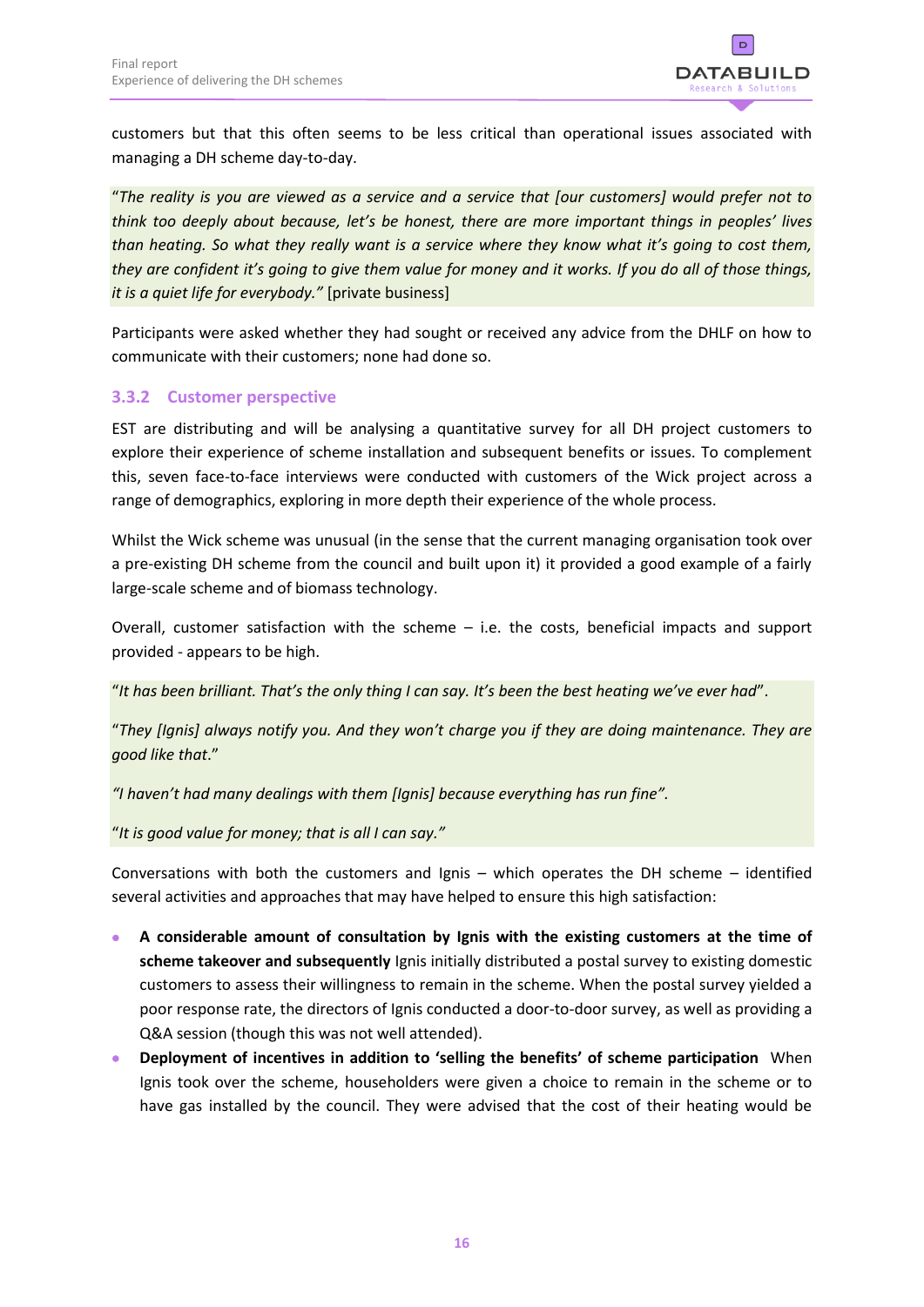

cheaper if they remained in the scheme and were also offered £50 in cash or £100 of credit as an incentive for doing so<sup>15</sup>.

- **Ad hoc availability** Ignis representatives frequently check in with the customers to make sure there are no issues (the general manager lives in the area) and as one customer stated Ignis are "*always at the end of the phone if we need them.*" In certain cases Ignis will collect payment from the household if the occupants have mobility issues.
- **Flexibility on payments** Whilst Ignis made it obligatory for customers with poor credit history to move onto a 'pay-as-you-use' meter, they allowed those with good credit history to remain on the original fixed monthly payment contract and also allow a small 'emergency credit' for any household if they trip over the limit. All types of payment can be made at local shops.
- **Good management of repairs/maintenance** Whilst Ignis do require the system to be switched off several times a year for maintenance works, customers said that they were always notified well in advance.
- **Swift resolution of issues** Where customers had encountered issues (e.g. a leaking hot water pipe) they said that this had been fixed *"very promptly"* by Ignis.
- **Realisation of benefits** The cost saving and heating benefits promised to customers by Ignis are being realised, as well as wider benefits not originally expected. These latter are discussed further in section 4.3.

The one concern customers still had was the viability and so longevity of the scheme. This may be limiting appetite for joining such schemes across the country, though the same customers noted that many of their friends and relatives wanted to join.

 $\overline{a}$ <sup>15</sup> Ignis retained 164 of the original 250 customers. Customers report that there a number of their friends and relatives want to access the scheme, though Ignis have stated that they could not expand to more domestic premises without further funding.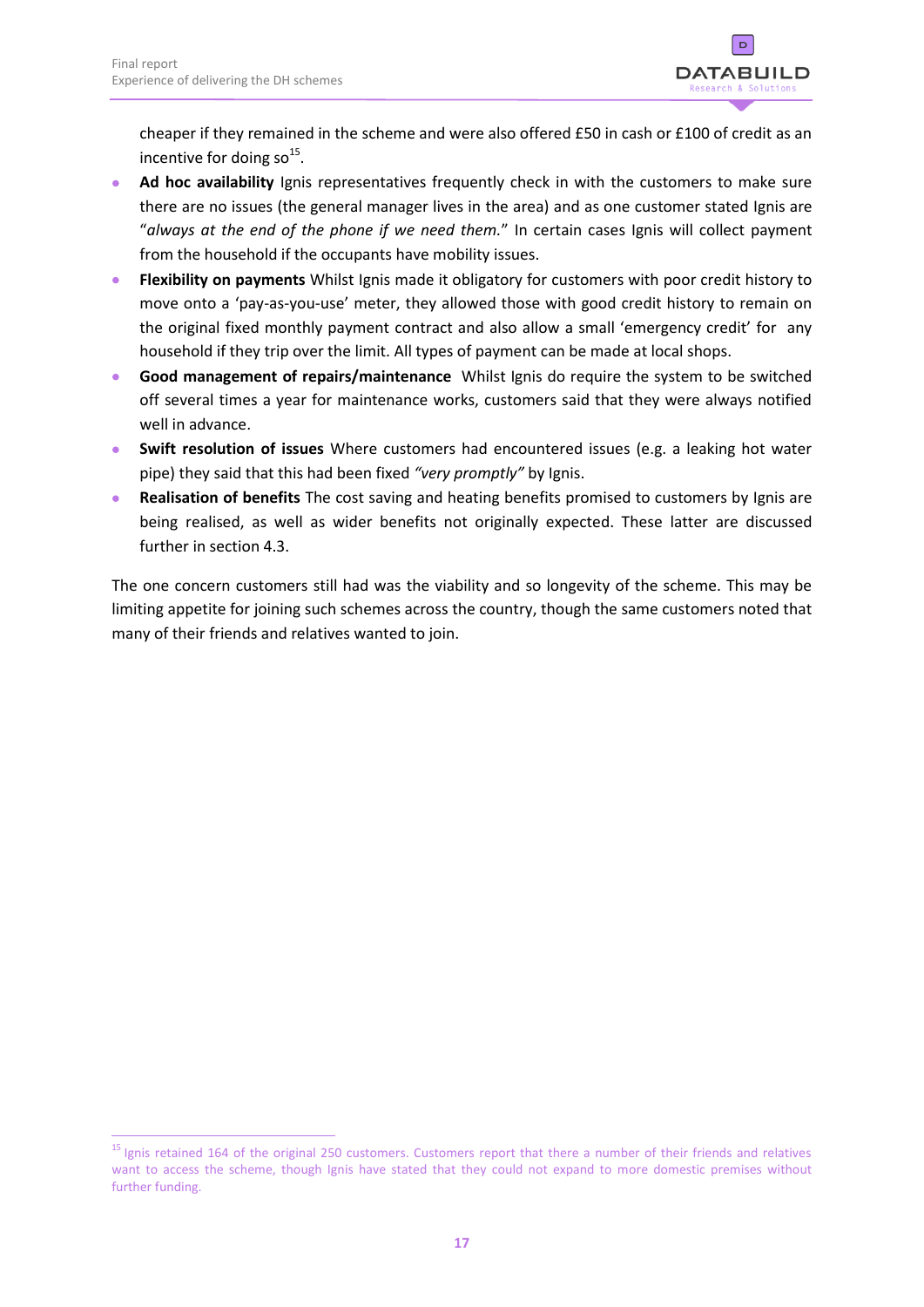

# <span id="page-21-0"></span>**3.4 Key barriers and learnings**

In order to capture all potential learnings from those that went through the experience of delivering a DH scheme, project leads were asked:

- a. What if anything had been a key barrier to the progress of the scheme. Respondents were split equally as to whether they felt there had been any barriers. Where they did not think that there had been any barriers, they were asked to articulate what design decisions, factors, characteristics and/or elements of their scheme had ensured no barriers arose.
- b. What if anything they might have done differently if they were to start the process again from scratch. Again some respondents did not think they would have done anything differently.

The responses provided are summarised in the table below to highlight what seem to be important 'success factors' and what appear to be 'risk factors':

| <b>Success factors</b>                                                                                                                                                                                                                                                                                                                                                                       | <b>Risk factors</b>                                                                                                                                                                                                                                                                                                                                                                                                                                      |  |
|----------------------------------------------------------------------------------------------------------------------------------------------------------------------------------------------------------------------------------------------------------------------------------------------------------------------------------------------------------------------------------------------|----------------------------------------------------------------------------------------------------------------------------------------------------------------------------------------------------------------------------------------------------------------------------------------------------------------------------------------------------------------------------------------------------------------------------------------------------------|--|
| Conducting in depth research into DH<br>schemes in advance of project design and<br>implementation; benefits of this included<br>identifying existing schemes to learn from,<br>signposting<br>of contacts<br>and<br>building<br>knowledge of technical elements of how the<br>system is installed and operates (enabling<br>better contingency planning and realistic<br>project planning). | Potentially insufficient pre-planning and research;<br>although not cited by respondents, one respondent<br>felt scheme issues were due to poor contractors<br>being appointed and another seemingly only began<br>to appreciate the full costs and likely payback of the<br>required retrofit once work had started.<br>"The houses being old which meant they needed<br>extra work. This delayed the project by about 2<br>months." [private business] |  |
| "We did a lot of research and found somebody<br>who had done something similar; we were<br>fortunate that these people were able to<br>share with us what they had done and what<br>we should expect. They put us in touch with a<br>company (Energy Works) which we would<br>never have heard of, they were brilliant."<br>[private business]                                               |                                                                                                                                                                                                                                                                                                                                                                                                                                                          |  |
| Collecting baseline data on the properties<br>involved in the scheme; this ensures that<br>data such as peak demand can be ascertained<br>and so the viability and impact of the<br>technology more accurately assessed.                                                                                                                                                                     | Not having/providing sufficient information on the<br>scheme; as well as this affecting DHLF applications<br>(see sections below), it affected a number of key<br>stakeholder interactions for some schemes.                                                                                                                                                                                                                                             |  |
| "We researched the technology and buildings<br>being connected so we knew whether the<br>technology could cope. There were<br>no<br>surprises." [private business]                                                                                                                                                                                                                           | "Getting the system approved by the local<br>environmental health department, getting all the<br>technical data and air quality monitoring done. The<br>problem was the time it took, it delayed things by<br>four weeks." [private business]                                                                                                                                                                                                            |  |
|                                                                                                                                                                                                                                                                                                                                                                                              | "Unexpectedly encountering the gas main, which<br>we had to move, costing us £25,000 and delaying<br>the project by two months."                                                                                                                                                                                                                                                                                                                         |  |

### **Table 1: Key scheme success and risk factors [drawn from responses on barriers and learnings]**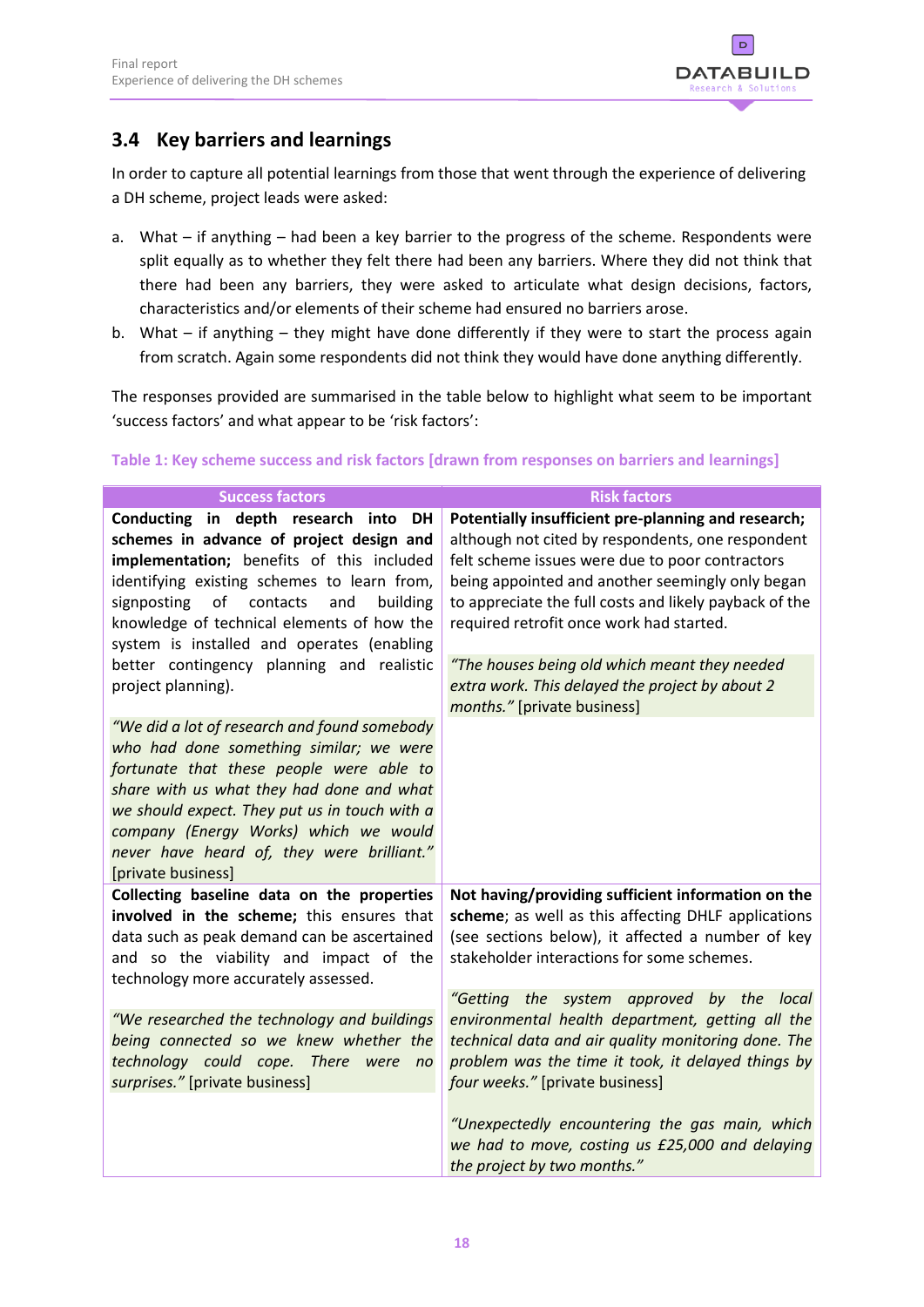

| <b>Excellent contractors;</b> as stated above, most<br>scheme managers brought in experienced<br>contractors to deliver key elements of the<br>work (where they did not, this was usually<br>because the lead organisation themselves had<br>the expertise in-house). | the<br><b>Selecting</b><br>wrong<br>contractors;<br>several<br>respondents felt that their selection of contractors<br>could have been better; this was attributed to<br>deciding to work with the first company they found<br>or lack of knowledge of others.                                             |
|-----------------------------------------------------------------------------------------------------------------------------------------------------------------------------------------------------------------------------------------------------------------------|------------------------------------------------------------------------------------------------------------------------------------------------------------------------------------------------------------------------------------------------------------------------------------------------------------|
|                                                                                                                                                                                                                                                                       | "I think in hindsight it's very important to use a local<br>contractor; you often have about five emergencies<br>to deal with in the first year, so you need your<br>contractors to be local." [private business]                                                                                          |
|                                                                                                                                                                                                                                                                       | "We are a small organisation without much<br>expertise/knowledge in this area. We relied on<br>other people's expertise and were let down. We also<br>encountered problems with the installers who did a<br>poor job and the system is not very efficient, with a<br>number of heat losses."[third sector] |
| Early and frequent customer liaison; this has<br>helped scheme managers to build customer<br>understanding of $-$ and trust in $-$ the<br>technology, as well as ensuring early buy-in<br>and managing expectations and concerns.                                     | Not winning and securing customer support;<br>several scheme managers reported that this had<br>been challenging and that they were regretting not<br>creating a more formal contract to better manage<br>the relationship.                                                                                |
| "Keeping the tenants as informed as possible<br>and explaining the technology clearly has<br>helped to prevent any surprises." [private<br>business]                                                                                                                  | "Winning the support of residents. One main<br>concern is that most residents have said yes, but we<br>have no contract with them, so they could turn<br>around and say no, which adds risk<br>and<br>uncertainty." [third sector]                                                                         |
|                                                                                                                                                                                                                                                                       | scheme                                                                                                                                                                                                                                                                                                     |
| <b>Efficient</b><br>project<br>management;<br>several<br>respondents felt that not involving too many<br>organisations<br>at<br>management<br>a<br>and<br>coordination level in schemes prevented<br>delays.                                                          | <b>Managing</b><br>the<br>alongside<br>other<br>commitments; this was particularly a challenge<br>where the lead organisation and its representatives<br>were not a specialist company but were a housing<br>association or community trust with other priorities<br>(either personal or organisational).  |
|                                                                                                                                                                                                                                                                       | "We were doing these projects at the same time as<br>our normal jobs, so it was time consuming and<br>perhaps delayed things a bit." [housing association]                                                                                                                                                 |
| Restricting installation work to times of the<br>year where good weather can be expected.                                                                                                                                                                             | Poor weather; several schemes suffered from<br>delays and on site issues relating to poor weather<br>during installation stages.                                                                                                                                                                           |
| "Everything has ran smoothly; a key learning<br>would be to fit the system in the summer<br>when the weather and ground conditions are<br>better." [private business]                                                                                                 | "We wouldn't install the system in November if<br>starting anew; we had some difficult ground<br>conditions. It should be installed in the summer."<br>[private business]                                                                                                                                  |

All participants in the project lead focus group endorsed the idea that it is vital for new projects to "do their homework" by commissioning a good feasibility study, ensuring the assumptions underpinning their business plan are sound.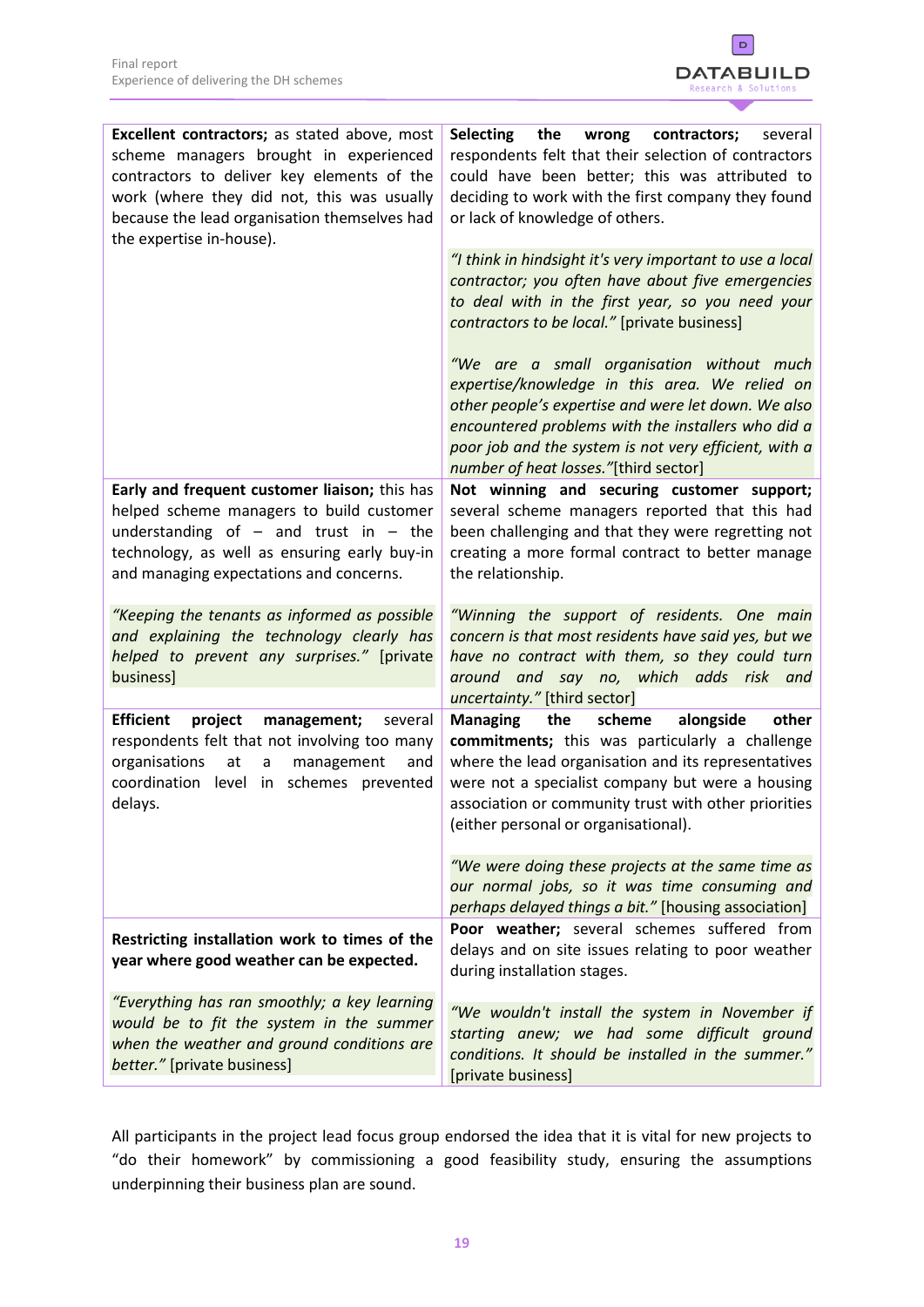

Regarding barriers encountered, no respondent said that they had sought DHLF support to address these and most did not see how the DHLF could have supported them on the issue. Indeed, only three respondents thought they would have benefitted from any sort of external support at all in relation to the barriers cited.

*"How do you see the unforeseeable? I'm not sure there is any support that could be offered with regards to solving issues that arise with residents such as where the meters are positioned."* [third sector]

Specific to the potential for further DHLF support, several respondents said that this could be valuable in providing more money should they seek to extend the scheme. One respondent felt that they would have benefitted from a step by step guide covering each stage of the project. They said that they would also have valued more technical and legal expertise, or at least signposting as to where they could obtain this.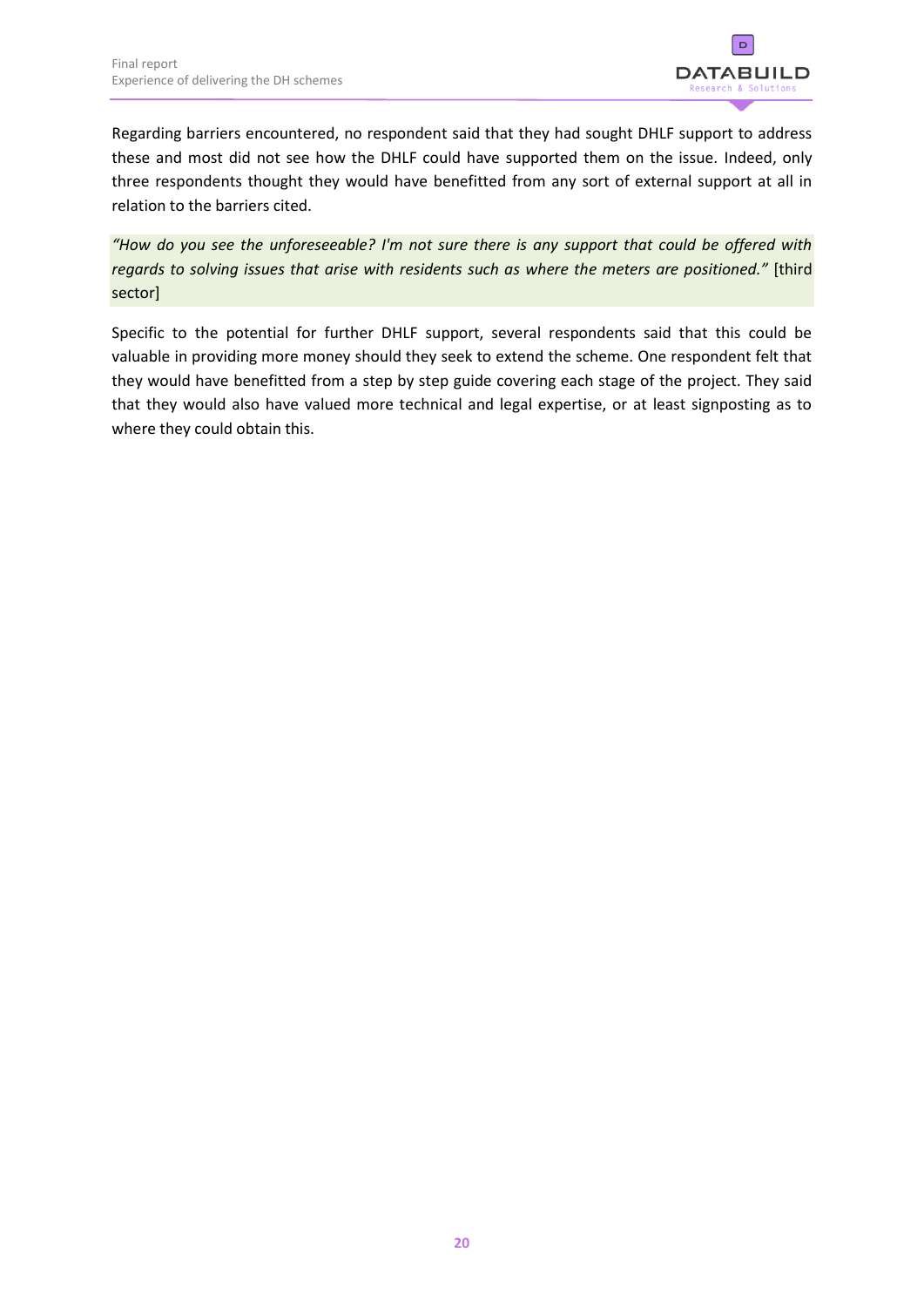

# <span id="page-24-0"></span>**4 Impact and attribution**

### <span id="page-24-1"></span>**4.1 Comparing anticipated and actual scheme impacts**

In terms of their expected technology and customer size, almost all projects have been delivered as anticipated.

The impact of each scheme is ascertained by entering the boiler efficiency percentage into EST impact calculation formulas. This was done at the outset based upon anticipated efficiency percentages. Based upon the responses provided to the evaluation survey, the table below shows the anticipated and actual scheme impacts where schemes have become operational and therefore boiler efficiency has been ascertained.

|                                      | <b>ANTICIPATED</b>       |                                     | <b>ACTUAL</b>            |                                               |
|--------------------------------------|--------------------------|-------------------------------------|--------------------------|-----------------------------------------------|
| Scheme                               | <b>Boiler efficiency</b> | Scheme impact<br>$(tCO2$ per annum) | <b>Boiler efficiency</b> | Scheme impact<br>(tCO <sub>2</sub> per annum) |
| Angus College                        | 90%                      | 200                                 | 92%                      | 204                                           |
| <b>Balgray Estate</b>                | 90%                      | 75                                  | 90%                      | 75                                            |
| Blackhill                            | 90%                      | 189                                 | 93%                      | 195                                           |
| <b>Brae</b>                          | 90%                      | 202                                 | 93%                      | 208                                           |
| Camaghael<br>Community               | 90%                      | 58                                  | 94.5%                    | 61                                            |
| <b>Colstoun Estates</b>              | 92%                      | 96                                  | 94%                      | 98                                            |
| Combie Court                         | 90%                      | 92                                  | 91%                      | 93                                            |
| Comrie<br>Development<br>Trust       | 90%                      | 133                                 | 65%                      | 96                                            |
| Dunbeg Corridor                      | 90%                      | 206                                 | 85%                      | 195                                           |
| Mull                                 | 90%                      | 200                                 | 85%                      | 189                                           |
| Queen Elizabeth<br>Court Fettercairn | 95%                      | 121                                 | 92.3%                    | 117                                           |
| Stevenson                            | 92%                      | 50                                  | 94%                      | 51                                            |
| Wick                                 | 90%                      | 600                                 | 85%                      | 567                                           |
| Yell                                 | 90%                      | 146                                 | 93%                      | 151                                           |
| OVERALL                              |                          | 2,368                               |                          | 2,300                                         |

### **Table 2: Anticipated and realised scheme impacts [n=14 operational projects]**

The table shows that across all schemes where the comparison is possible, actual impact is 97% of the predicted impact. If this percentage is applied across all funded projects (both those that were not included and those not yet operational<sup>16</sup>), the impact that will be delivered is 4,271tCO<sub>2</sub> per annum.

Various factors causing inefficiencies were cited (e.g. seasonal demand for heat and the use of variable heat pumps or accumulators), though there was also a general sense in the focus groups

1

<sup>&</sup>lt;sup>16</sup> Each of which is assumed here to generate the average (from the table) of 164tCO<sub>2</sub> per annum.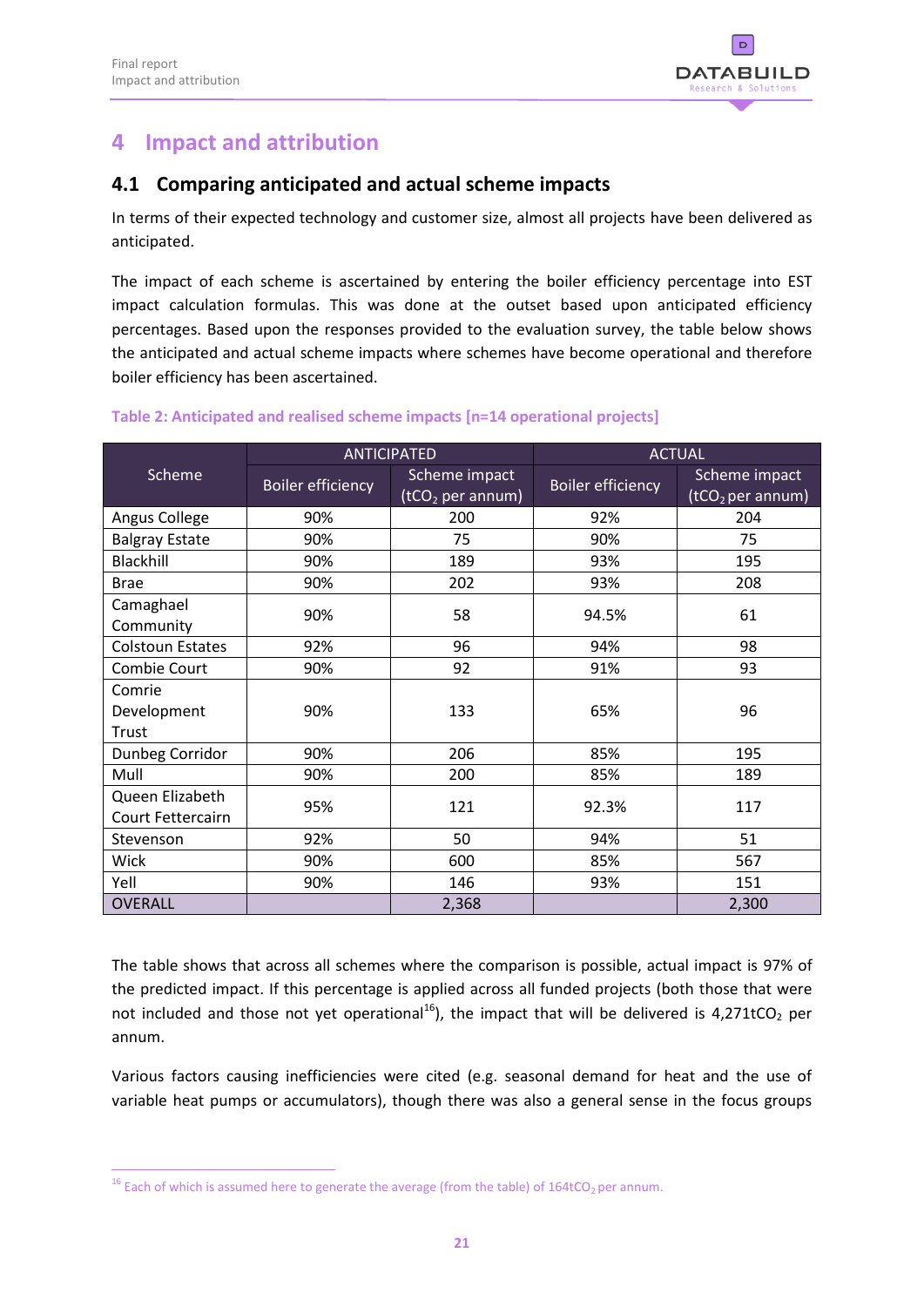

that the manufacturer quotes may be absolute maximum and so unrealistic. Participants tended to agree that it is extremely difficult to optimise scheme efficiencies.

### "L*osses in DH systems are a fact of life; it's just going into it with your eyes open."* [private business]

The impact of lower than predicted efficiencies on schemes has been slower returns on investment for the lead organisations and, in at least one case (Comrie Development Trust), the inability to pass savings onto customers in the short-medium term as originally intended.

### <span id="page-25-0"></span>**4.2 Attribution of scheme impacts**

To ascertain the importance of the DHLF to their scheme, respondents were asked whether or not the scheme would have gone ahead without the DHLF funding. All but one respondent said that their scheme would not have gone ahead without the DHLF funding. The remaining one stated that it saved them both time and money*: "my payments will be less as a result of the loan, this has enabled me to charge less to my customers for fuel."* [private business]

The reason given by all respondents who said that the project would not have happened without the DHLF was that they would not have been able to obtain the required level of funding from another source to make the scheme deliverable.

*"We wouldn't have been able to get the funding from elsewhere, the bank were not going to give me that level of loan."* [private business]

*"We wouldn't have been able to get the finance from elsewhere."* [housing association]

*"We couldn't have funded it ourselves and funding from elsewhere wasn't an option as interest rates would have been too high."* [housing association]

The attribution responses above would mean that impacts from all but one funded project should be attributed in full to the DHLF. However, whilst some had been rejected by commercial lenders as 'too risky', some explanations of attribution were less clear cut and imply that respondents may have been slightly overstating how crucial the DHLF was. Several stated in their explanation that they had not actually investigated any alternative sources of finance but simply speculated that it would have been too difficult or expensive (in terms of interest on repayments) to take finance from another source.

All respondents were asked separately about their motivation for applying for the DHLF and their responses further indicate that assuming projects would simply not have happened without the DHLF may have been too generous. Figure 6 summarises the extent to which different reasons for applying were cited by respondents in their answers: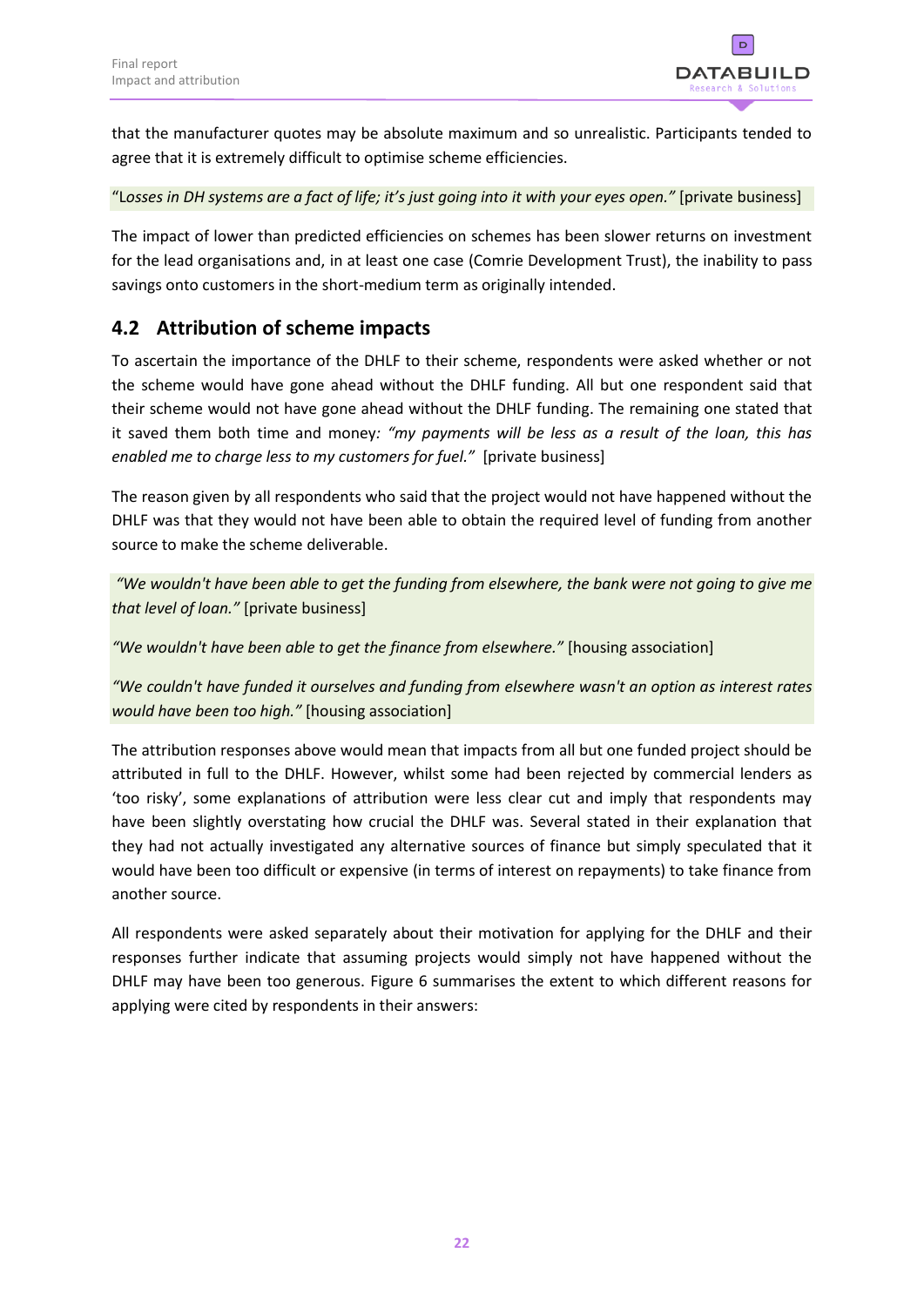

**Figure 6: Extent to which different factors motivated organisations to apply for DHLF support [n=22 projects]**



As the chart shows, whilst it was the most commonly cited reason for applying, half of respondents felt that they would not have been able to get funding from elsewhere. Several clearly stated that they *could* have used alternative sources but wanted to use the DHLF due to it being a much better deal and/to avoid having to dip into their organisation's reserves.

*"It was a low interest rate. I guess I could have taken out a finance deal, or there may have been ways for me to finance it myself, but the loan obviously made it a lot easier."* [private business]

*"I probably could have funded it myself but it would have meant using the income generated from the farm and would have put me in a more difficult situation."* [private business]

*"We needed some capital and the low interest rate really attracted us. We do have a source of income, but we wanted to do this project as much as possible without dipping into those reserves."* [third sector]

*"The interest rates were very desirable and I felt it was more flexible than a bank loan."* [private business]

The project lead focus group explored attribution in more depth, establishing that several participants had investigated commercial lenders/finance and discussed offers but found the levels of interest or personal guarantees required to be unpalatable. The general insistence in the group was that none would have progressed without the finance.

Overall, the survey responses indicate that in many cases the organisations could have accessed – and in some cases were in the process of accessing - finance elsewhere, albeit this would have made the process more challenging. Therefore for 11 of the 22 projects, the DHLF influenced the scheme rather than being essential to it.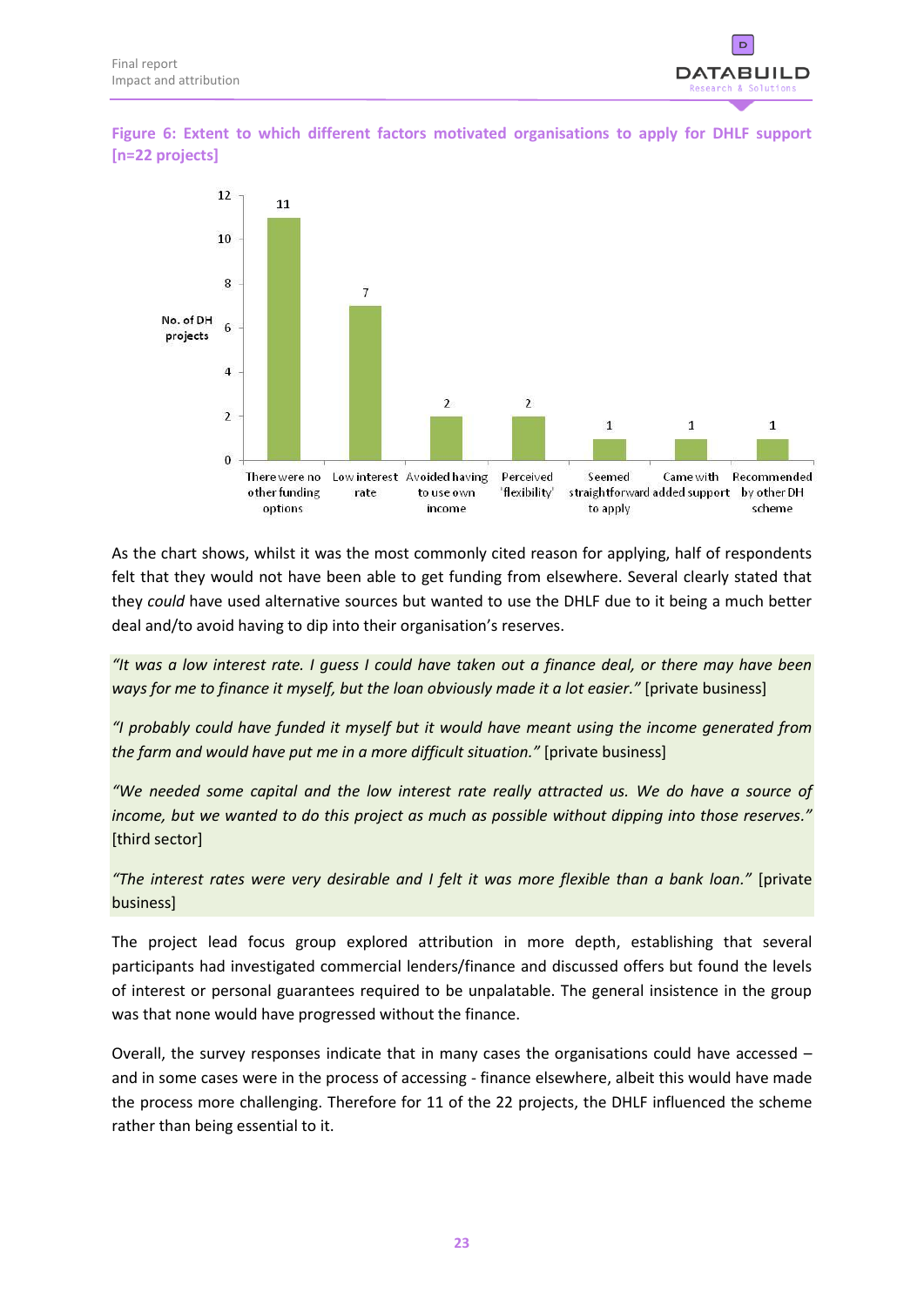

The following table and commentary explains what this means for understanding attributed impact:

| Total annual impact across all funded projects                   | $4,271$ tCO <sub>2</sub> |
|------------------------------------------------------------------|--------------------------|
| Total annual impact influenced by the programme                  | $4,271$ tCO <sub>2</sub> |
| Total annual impact to which the programme was deemed<br>crucial | $2.385$ t $CO2$          |

- As the DHLF was deemed crucial to 11 of the 22 schemes evaluated, we would assume that it would have been crucial to 13 schemes in total *if all 26 schemes had been evaluated*.
- Of the 14 projects for which impact calculation was possible, 9 would not have happened without the DHLF, equating to 1,729tCO<sub>2</sub> (75% of impact achieved across the 14 projects)<sup>17</sup>.
- In extrapolating to the total number of projects to which the programme was crucial (i.e. rather than just those for which impact calculation was possible), we have assumed a cautious per project impact of  $164$ tCO<sub>2</sub>.
- Applied to four projects, this requires adding  $656$ tCO<sub>2</sub><sup>18</sup> to the 1,729tCO<sub>2</sub>, meaning the DHLF has been/will be crucial to extrapolated annual impacts of  $2,385$ tCO<sub>2</sub> in total. This equates to 56% of achieved impact across the whole funded population.
- The remaining 44% of achieved impacts would still have been influenced by the DHLF even though it wasn't essential to those, meaning all  $4,271tCO<sub>2</sub>$  per annum was influenced by the programme.

### <span id="page-27-0"></span>**4.3 Impacts and benefits observed by customers**

"*I am one of the few people who doesn't have to eat or heat*".

Customers of the Wick scheme were asked about the extent to which the scheme had delivered the anticipated benefits to them.

### <span id="page-27-1"></span>**4.3.1 Cost savings**

 $\overline{a}$ 

A few customers had been sceptical about the promised cost savings. In fact, almost all reported that they had achieved savings, albeit none specifically compared their achieved savings to the amounts promised or the percentage expected by the DHLF team. Some did not have a clear idea of the level of their savings but knew they must be achieving some due to the prices being cited by non-participants they know. Examples of responses around achieved heating cost savings were as follows:

- Respondent A felt that their heating is significantly cheaper than other forms of energy; their view has been informed by discussions with their neighbours who complain of (ever increasing) gas bills.
- Respondent B reported that their heating costs have declined since they joined the scheme and that the cost was considerably less than gas or electric.

<sup>&</sup>lt;sup>17</sup> The DHLF tended to be most important for larger schemes i.e. the average impact per project to which the DHLF was crucial is 192tCO<sub>2</sub> whilst the average amongst those to which it was not crucial is 114tCO<sub>2</sub>.

 $18$  Due to the average of 164tCO<sub>2</sub> per project being applied to 4 more projects, covering 2 not yet operational that attributed in full and 2 non-evaluated projects that it is assumed would have attributed in full if interviewed.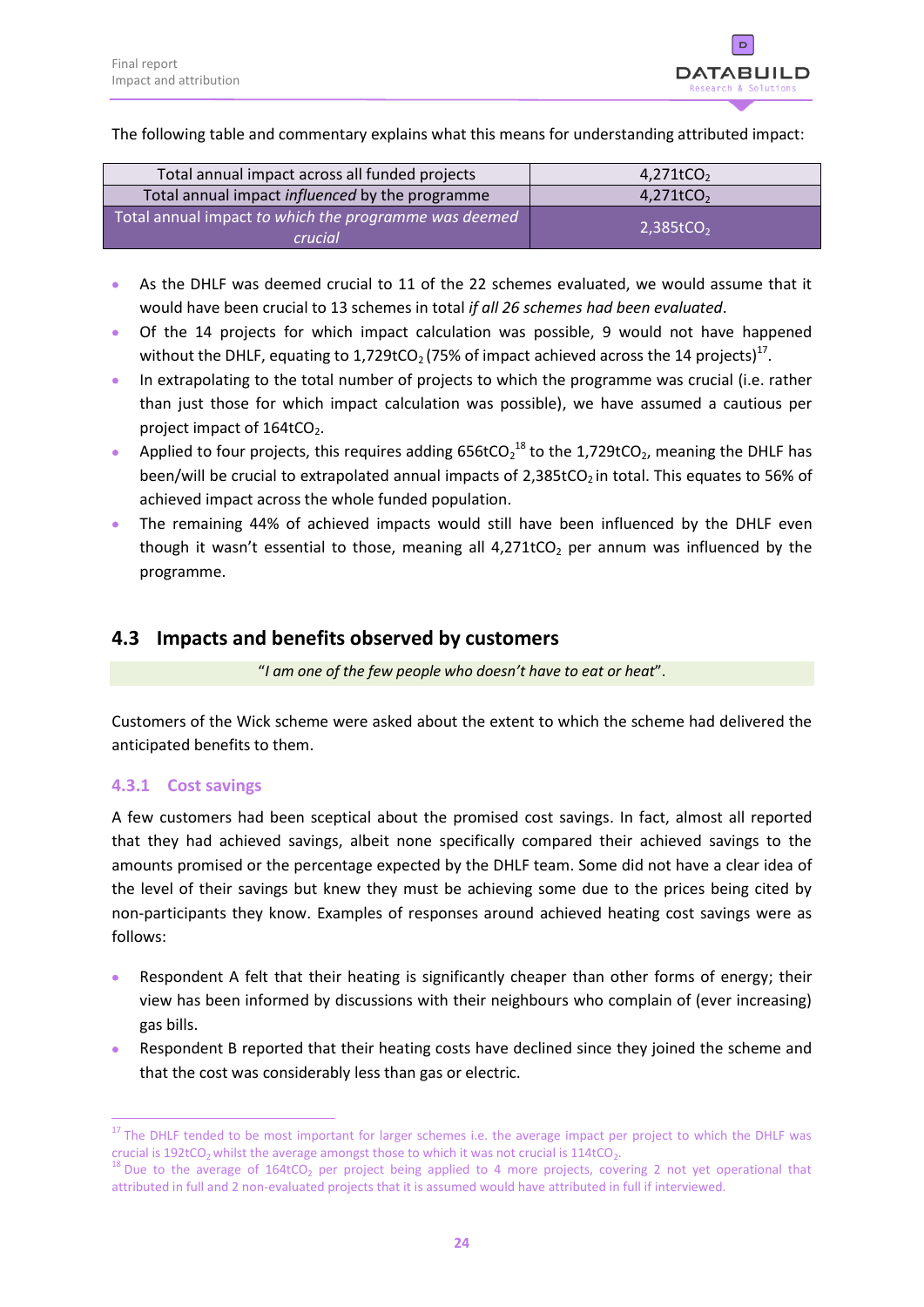

- Respondent C reported considerable cost savings in the region of £150 per year, though they mainly attributed this to the absence of standing charges associated with this scheme.
- Based upon conversations with friends and family, respondent D was sure that the scheme is cheaper than gas or coal.
- Since they have been part of the scheme, respondent E has seen the price of a bag of coal (which they previously used) increase from £13.50 to £20.00, compared to a fixed weekly cost of about £10.
- Respondent F worked out that their heating costs are about £8-10 per week, but noted that some of her friends are paying as much as £30-40 per week; "*they [my friends] think I have lots of money, but they don't realise how much money I am saving with this heating*".

Some project lead focus group participants (particularly those representing community groups) stated that the communities they serve are now more resilient because (a) they are not exposed to volatility in fuel prices and (b) they have a more powerful voice when negotiating price increases with their supplier.

Only one respondent was not certain about having made a saving. They said that in fact their monthly charge has increased slightly, though they acknowledged that this may have been to a far lesser degree than cost increases for other fuel types.

Aside from this, one respondent was worried that the large savings she was making on heating would mean she would no longer qualify for the winter heating fuel allowance.

### <span id="page-28-0"></span>**4.3.2 Wider benefits**

Customers were also asked about any other benefits aside from reductions in heating costs.

Linked to cost savings, two respondents said that the provision of meters as part of the scheme had helped them to monitor usage carefully. In addition, several respondents felt that heating cost reductions had been enabled because the new DH system was much more efficient than the previous one; this is exemplified by a household that had used storage heaters to heat a couple of rooms, whereas they now find the new system can heat the whole house in less time and with less cost. One respondent uses less energy now because their house is now warm enough to dry clothes in, negating the need to use the tumble dryer.

"*It's a lot warmer. I don't know how but the heating seems to come on more quickly and last for longer once it goes off*"

Several respondents noted that the water provided through the DH system is always very hot and doesn't run out, though one commented that it was too hot.

For most respondents this is a comfort benefit, though in one case there were potential health benefits - the occupants relied on the heating because one household member is immobile and feels the cold much more keenly. Regarding health benefits more generally, Ignis believe that the scheme has reduced condensation and damp issues in domestic properties, providing significant benefits to residents' health and wellbeing. However, it should be noted that previous issues with damp etc were not recognised by any of the interviewees.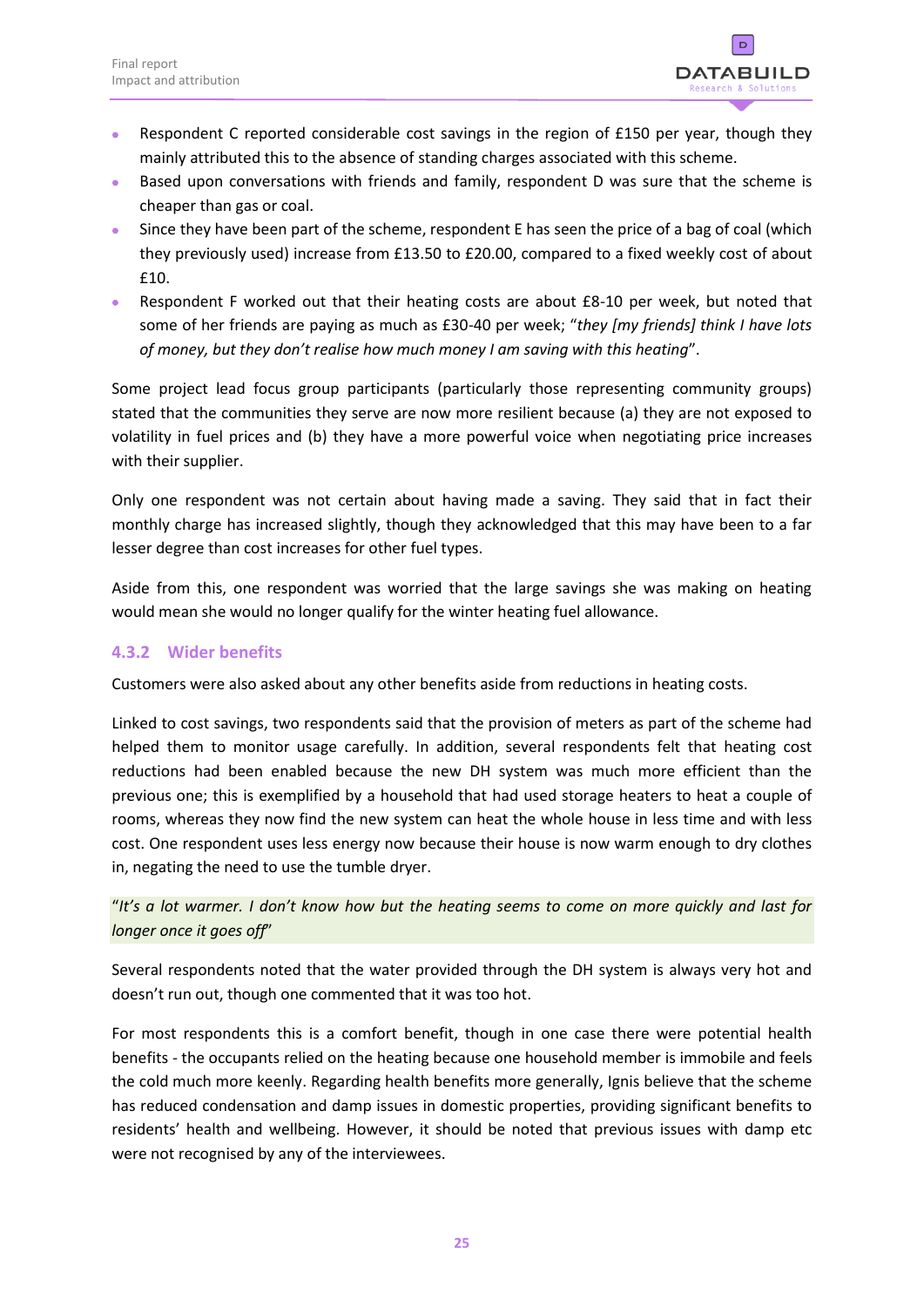1



In the project lead focus group, some participants reported that wider benefits recognised by commercial customers included a reduction in  $CO<sub>2</sub>$  emissions and using a renewable source of energy. They felt these provided CRC (carbon reduction commitment) benefits for some clients and/or marketing opportunities, though did not cite examples to show that they had received specific feedback about this.

Wick domestic customers were asked about their perceptions of the environmental benefits of the scheme i.e. using sustainable fuel sources. Some customers were not aware that the DH scheme was more environmentally friendly and most said that they were not particularly concerned about this, though one respondent not previously aware of this was pleased to find this was the case. Overall, customers saw the environmental aspect as good but for none was it a motivation for joining the scheme.

One respondent said that they were pleased that the scheme supported local businesses rather than large energy companies. This was a benefit echoed by the project lead focus group participants; one explained that investment in their DH scheme goes into the local economy (including engineers, forestry companies, contractors, designers, etc.)<sup>19</sup>.

<sup>&</sup>lt;sup>19</sup> There were calls for research to be commissioned on this issue to strengthen the case for supporting the DH sector.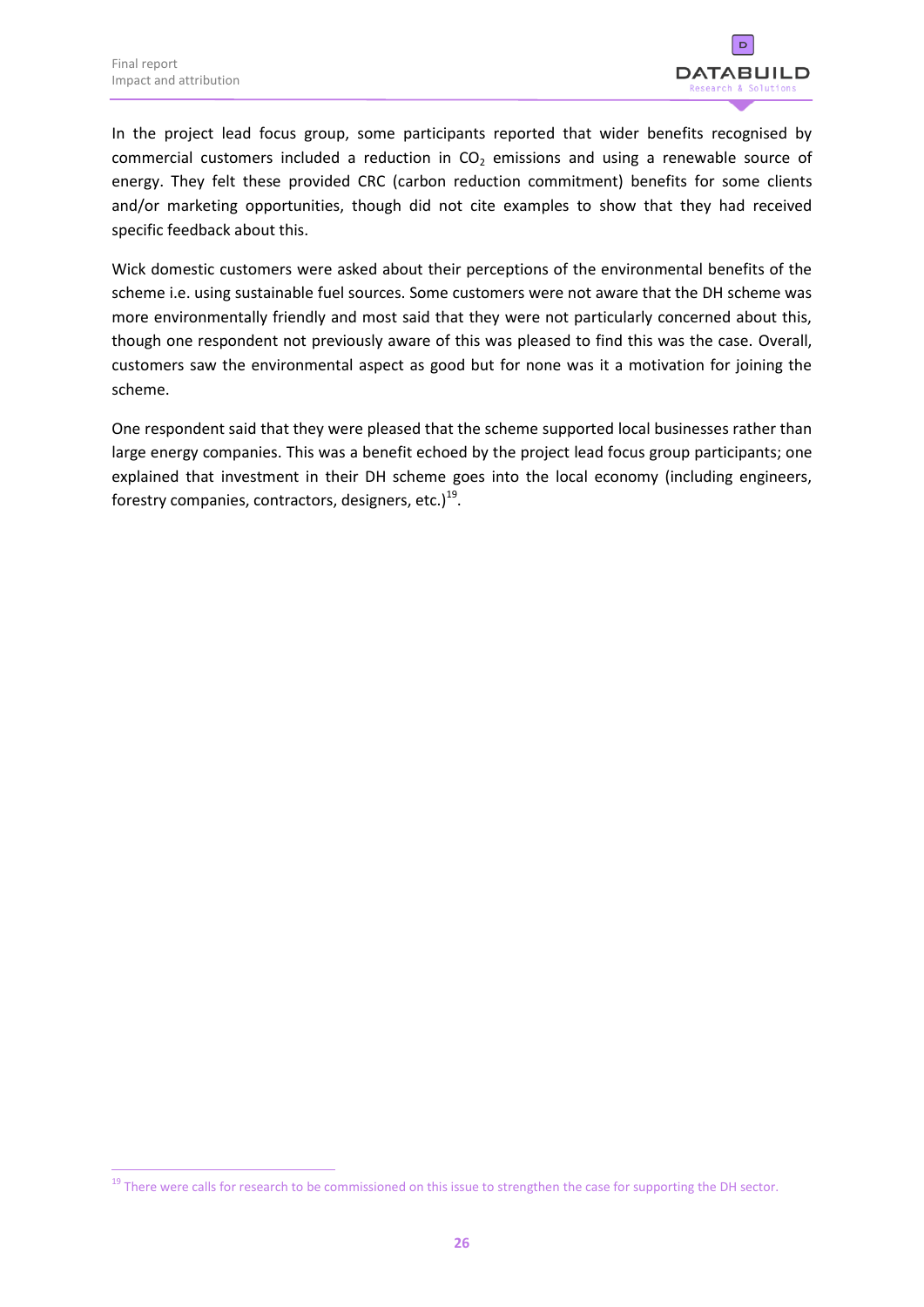

# <span id="page-30-0"></span>**5 The DHLF process**

*"It has been very valuable, it's been an easy process. The interest rates are good, the help from Ken has been good. It's made us relaxed loaning the money from them rather than a bank."* [third sector]

All respondents were asked about their experience of and satisfaction with various aspects of the DHLF; responses are summarised in the sections below. Overall, satisfaction with the programme is high, though the evaluation has highlighted some potential opportunities for improvement.

# <span id="page-30-1"></span>**5.1 Discovering the DHLF**

All respondents came upon the DHLF as they were searching for finance for the scheme, rather than the existence of the DHLF precipitating interest in this type of project. Figure 7 summarises the different ways in which they became aware of the programme:



**Figure 7: How applicants became aware of the DHLF [n=17 respondents]**

The chart shows that there is no one channel through which organisations have usually accessed the DHLF. EST liaison includes a seminar, a follow-up to discussions with EST about domestic boiler loans and discussions at a Scottish Government meeting.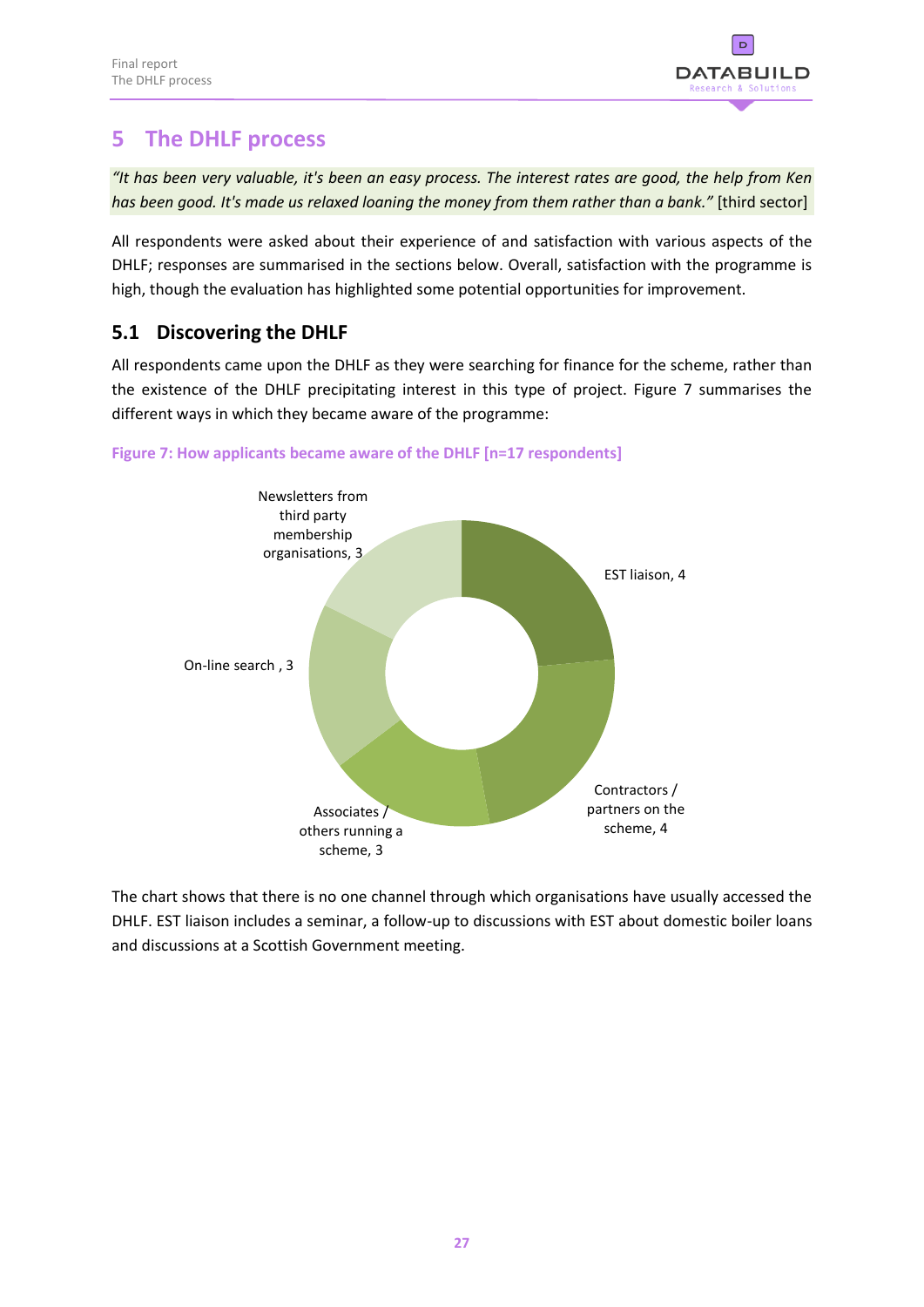

# <span id="page-31-0"></span>**5.2 The application process**

Respondents were asked about their level of satisfaction with three aspects of the application process. Their responses are summarised in the table below:

| <b>Aspect of the</b><br>application<br>process                                       | <b>Overall</b>                                                                                                                                                                             | <b>Any issues encountered?</b>                                                                                                                                                                                                                                                                                                                                                            | <b>Sample responses</b>                                                                                                                                                                                                                                                                                                                                                                                                                                                                                                                                |
|--------------------------------------------------------------------------------------|--------------------------------------------------------------------------------------------------------------------------------------------------------------------------------------------|-------------------------------------------------------------------------------------------------------------------------------------------------------------------------------------------------------------------------------------------------------------------------------------------------------------------------------------------------------------------------------------------|--------------------------------------------------------------------------------------------------------------------------------------------------------------------------------------------------------------------------------------------------------------------------------------------------------------------------------------------------------------------------------------------------------------------------------------------------------------------------------------------------------------------------------------------------------|
| Clarifying<br>eligibility<br>for<br>the loan.                                        | Deemed to very<br>straightforward<br>and EST<br>were<br>helpful<br>when<br>required.                                                                                                       | One applicant wasn't clear<br>from the outset exactly<br>what types of cost were<br>eligible, which led them to<br>independent<br>hire<br>an<br>assessor only to find the<br>loan would not cover that.<br>Although not an issue of<br>clarity, some focus group<br>participants<br>were<br>not<br>supportive of the emphasis<br>domestic<br>upon<br>having<br>customers.                 | "It was easy, I was e-mailed the<br>information and within a day I had sent<br>an application form off. A couple of days<br>after that they replied letting me know<br>that it seemed like an eligible scheme."<br>[private business]<br>"Ken was always available if I had any<br>questions but there was nothing specific<br>that I struggled<br>with."<br>[housing<br>association]<br>"EST couldn't have been more helpful,<br>they were easy to contact and the<br>information<br>was<br>clear."<br>[private<br>business]                          |
| Sourcing<br>the<br>information<br>requested to be<br>included in the<br>application  | Mostly<br>deemed<br>to<br>be<br>straightforward,<br>though applicants<br>were more reliant<br>partner<br>on<br>organisations<br>here and several<br>struggled<br>with<br>specific aspects. | One organisation struggled<br>with the required technical<br>information so had to seek<br>an outside consultant to<br>support them.<br>Another organisation found<br>their installers unwilling to<br>much<br>time<br>spend<br>supporting them on the<br>application so struggled to<br>complete it.                                                                                     | "I had most of the information already<br>as I was developing the project myself<br>and was aware of the technical<br>specifications." [private business]<br>"I would have struggled to fill it out on<br>my own; [the consultant] did all of this<br>for me." [private business]<br>"No problems; we have our own<br>technical team who are good with that<br>sort of information. If we had a problem<br>we would just contact Ken. There was<br>nothing<br>specific,<br>just<br>general<br>queries/checking<br>things."<br>[housing<br>association] |
| of<br>Level<br>support<br>provided by EST<br>during<br>the<br>application<br>process | did<br>Some<br>not<br>seek much if any<br>of this support<br>but where they<br>did all but one<br>found it helpful<br>met<br>and<br>their<br>needs.                                        | One organisation found the<br>NPV form difficult to read,<br>didn't fully understand it<br>and would have liked more<br>help on that. The same<br>organisation also felt that<br>they had run into difficulties<br>on the project through EST<br>not detecting an erroneous<br>'predicted efficiency' figure<br>in the application (provided<br>the<br>applicant's<br>by<br>consultants). | "EST were always available to speak if<br>any<br>questions."<br>had<br>[private]<br>we<br>business]<br>"It was very good; if I had any queries I<br>could call them up." [private business]<br>"It has been first class; I think we have<br>built a good relationship with them.<br>They are always available if we have any<br>small queries." [housing association]                                                                                                                                                                                  |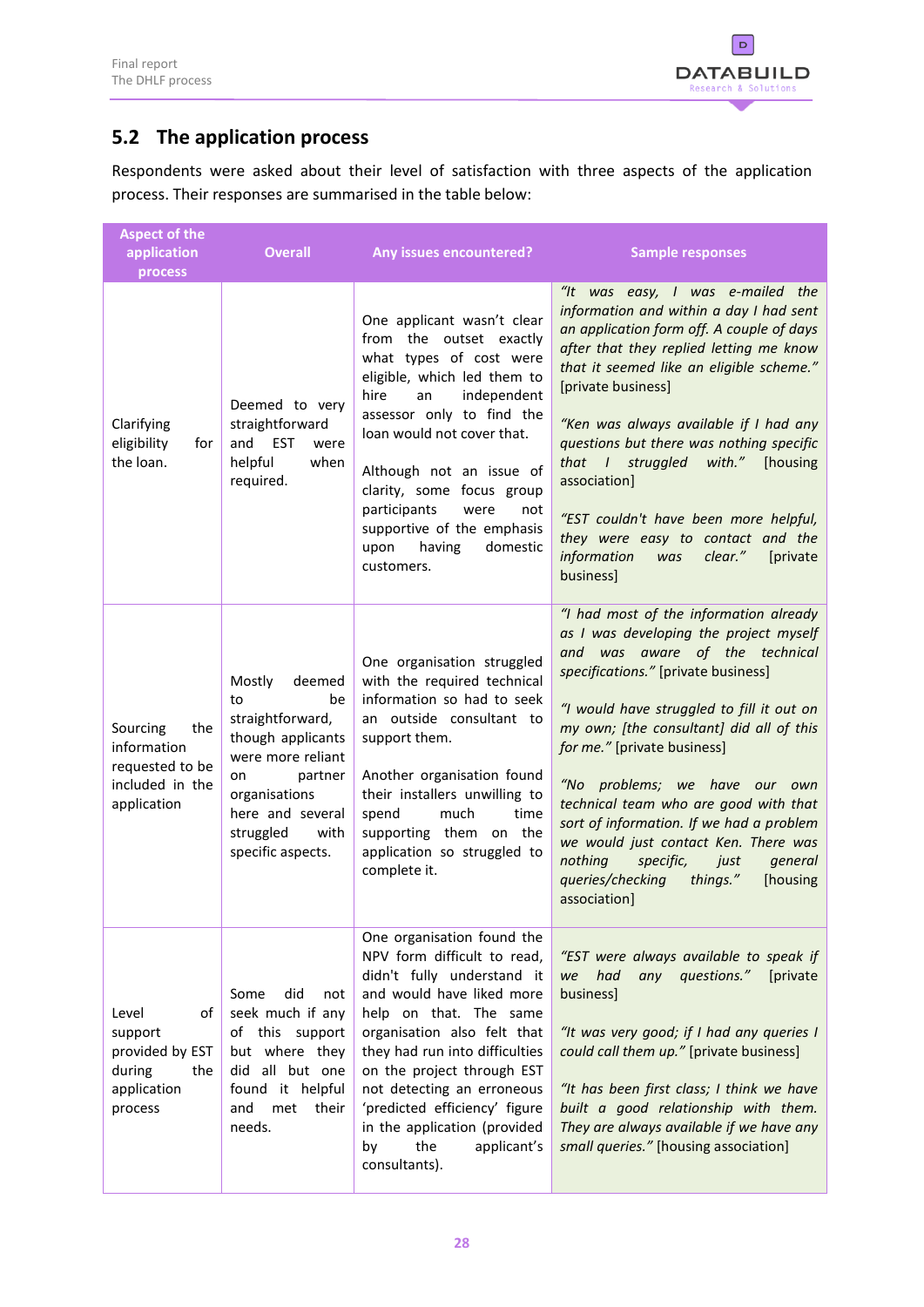

Some organisations said that they found the application process overall very straightforward, yet did caveat this by saying that they had involved consultants in some or most of the application work (which may have been a reason why they did not require EST support).

*"I had help from an outside agent. I would have found it all very difficult without that help. My knowledge of the more technical elements of a district heating scheme is quite limited."* [private business]

*"It was easy in that we used an agent; some of the technical information regarding the boiler and heat network would have been too difficult for us to handle ourselves as this is not our expertise."* [private business]

Feedback from the project lead focus group was that:

- The timeframe for submitting applications was too short and might not allow for sufficient due diligence<sup>20</sup>, though conversely others felt it got schemes off the ground quickly where other programmes have been too slow/bureaucratic.
- It would be helpful for EST to recommend good consultants/suppliers to advise schemes during the planning and development phases; this is not possible due to the public status of EST and the programme.

### <span id="page-32-0"></span>**5.3 Loan administration**

1

All but one respondent felt that the timing from application to decision was reasonable; the one respondent had to wait for three months and this delayed their project: *"I think an ideal amount of time would be six weeks."* In the focus group, it was generally agreed that it would be useful for organisations to have more time to spend the loan once awarded.

In terms of the repayment process, some schemes are yet to commence this but where they had, most respondents felt that this was working fine.

*"It has been seamless so far; I have not heard from the finance department about any problems."* [housing association]

*"It has been very straightforward; to date the payments have gone out in line with the figures suggested."* [private business]

*"It's been fine, no problems; we just have a direct debit set up."* [private business]

A small number of respondents cited initial issues with the process but these seem to have been resolved and usually served to impress the respondents as to the flexible and supportive nature of the programme. In the focus group, one participant felt that repayment schedules should be sympathetic to schemes with variable cash-flow across seasons, though this is something EST are already happy to negotiate on.

<sup>&</sup>lt;sup>20</sup> Linked to this, several participants felt it would be useful for the programme to require seasonal rather than annual revenues as these vary greatly depending upon temperature.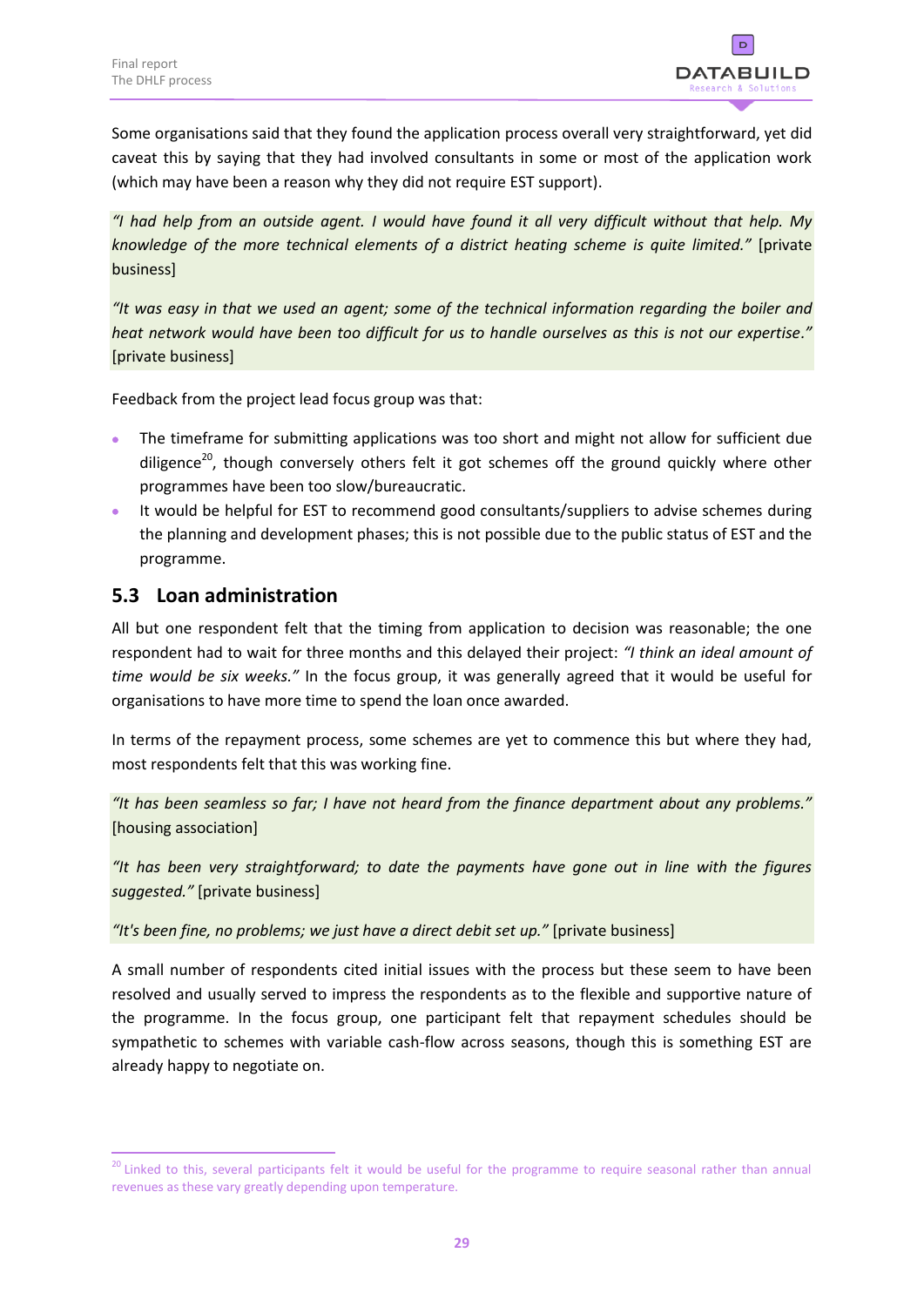

*"Generally with loans you carry out the capital work and begin repayment once income is generated. We won't be generating income until November, but the repayments begin in October."* [private business]

*"We have struggled to meet repayments at times due to the problems encountered with the installation. But they have been very flexible with us and gave us a six month loan repayment break."*  [third sector]

*"There was a small bit of confusion with the way that the interest was calculated - which was more like a car loan rather than a mortgage - but that was easily resolved."* [housing association]

*"The only issue is that it gets paid after you've generated an invoice, so for large projects and smaller companies there is a potential cash flow issue. This wasn't an issue for us though."* [private business]

*"It might have been a good idea for the repayments to be lower in summer time when we aren't making as much money (due to lower energy demands)."* [private business]

# <span id="page-33-0"></span>**5.4 The loan conditions**

To understand the potential for the DHLF to support larger schemes, all respondents were asked whether or not they would have bid for >£400,000 if the available loan per scheme had been higher. The actual bids made (just three asked for the maximum of £400,000) indicate that they would not have, and this was borne out in responses to this question, with only two respondents stating that they would have applied for more:

*"I needed an extra £100,000 which I got from the bank. I would have preferred to get it from EST due to the better interest rates. I also think the EST are more trustworthy."* [private business]

*"We would have applied for £800,000. It would have meant we could have considered doing more things and could have increased the size of the network."* [private business]

However, in the project lead focus group, one participant suggested that EST or Scottish Government should enable greater access for private companies to access the WHF (at higher levels of funding).

Respondents were then asked how they thought larger DH schemes could be encouraged (either by the DHLF or more widely). Many did not feel able to suggest a policy or approach to achieve this, on the basis that their own was as large a scheme as they would be interested in undertaking. A small number of respondents made the following suggestions:

- That that the effective cost of schemes could be reduced if the timeframe for repayment was extended.
- Greater marketing and promotion of schemes like the DHLF.
- Greater promotion of the range of potential schemes and technologies to broaden the horizons of those considering undertaking schemes.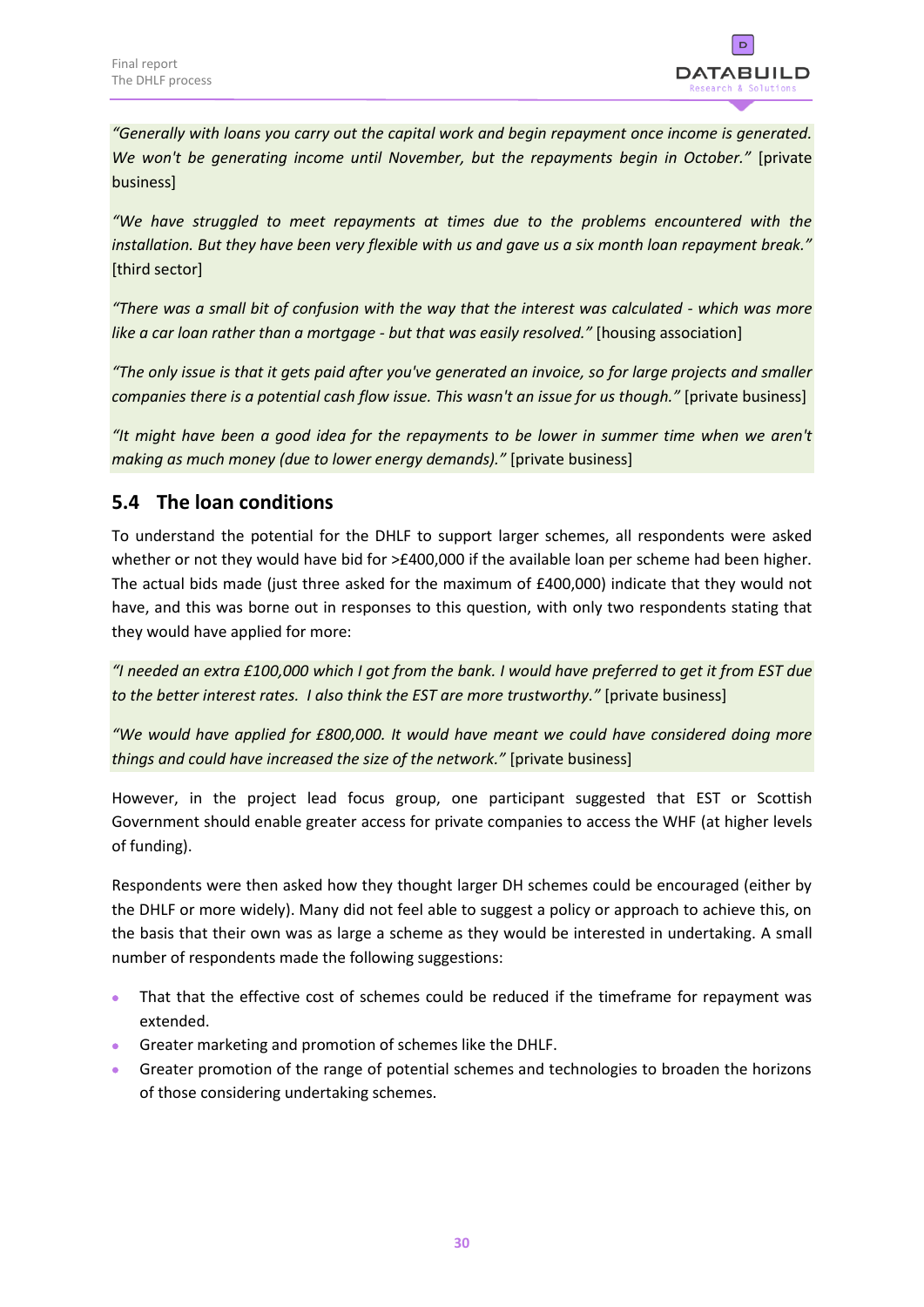

# <span id="page-34-0"></span>**6 Projects not taking up the loan**

Interviews were conducted with four lead contacts – covering 5 projects – whereby the project progressed to the DHLF Panel but funding was not taken up, principally to understand what has happened to this project subsequently and why, if funding was offered, it was not taken up.

The table below provides a summary of these findings for the schemes followed up; generally lack of take up was nothing to do with the DHLF (respondents were satisfied with the programme) but more to do with wider considerations of costs and return on investment. However, there was one instance where a change in DHLF conditions might have enabled the scheme to go ahead.

| <b>Scheme</b>  | Reason for not taking up the<br>loan                                                                                                                                                                                                                                                                                         | <b>Subsequent scheme progress</b>                                                                                                                                                                                                                                                                            | <b>Views on the DHLF</b>                                                                                                                                                                                                                                                                                                                                                                     |
|----------------|------------------------------------------------------------------------------------------------------------------------------------------------------------------------------------------------------------------------------------------------------------------------------------------------------------------------------|--------------------------------------------------------------------------------------------------------------------------------------------------------------------------------------------------------------------------------------------------------------------------------------------------------------|----------------------------------------------------------------------------------------------------------------------------------------------------------------------------------------------------------------------------------------------------------------------------------------------------------------------------------------------------------------------------------------------|
| $\mathbf{1}$   | Unexpected arising of new costs<br>significantly extended the likely<br>payback period of the scheme<br>from six to ten years and<br>"basically scared" the scheme<br>manager.<br>New unexpected costs were<br>principally the need for new<br>buildings to house the boiler<br>(not in the original plan)                   | further<br>Discontinued;<br>no<br>progress and no revival of the<br>scheme is expected                                                                                                                                                                                                                       | Positive; they found it easy to<br>the<br>requested<br>source<br>information for the application<br>and eligibility was made very<br>clear to them.                                                                                                                                                                                                                                          |
| $\overline{2}$ | Further investigation of scheme<br>costs made the scheme manager<br>realise that the scheme would<br>not be cost efficient.                                                                                                                                                                                                  | A subset of the properties that<br>were going to be connected<br>ended up putting in a new<br>boiler (not biomass) of their<br>own.<br>There are no plans to re-start<br>the project.                                                                                                                        | Positive;<br>the<br>application<br>process ran smoothly.                                                                                                                                                                                                                                                                                                                                     |
| 3              | The scheme initially had twelve<br>months to<br>spend the loan<br>money and this was revised<br>down to just nine months soon<br>after. The respondent felt that<br>eighteen months would have<br>been needed based upon their<br>organisations plans for housing<br>re-development. On that basis<br>the loan was not used. | Instead of a DH network, all<br>properties<br>in<br>the<br>redevelopment<br>are<br>individually heated<br>by gas<br>boilers.<br>The organisation needed to<br>get tenants into the houses<br>and didn't have time to go<br>through<br>the<br>application<br>process again or try and set up<br>a DH network. | Mixed; found it easy to find<br>out about eligibility and the<br>additional<br>information<br>required<br>was<br>clear<br>and<br>straightforward.<br>The<br>organisation<br>struggled<br>with the projected running<br>costs and savings - "it was<br>hard to make those kind of<br>predictions" - and would have<br>benefitted from<br>a<br>longer<br>period in which to claim the<br>loan. |
| 4 & 5          | Scheme 4 was large and got to<br>the point when it was about to<br>start. The organisation<br>had<br>anticipated ECO funding but that<br>was greatly reduced. There was<br>also an issue with one of the                                                                                                                     | On scheme 4, nothing further<br>has been done on the site and<br>the<br>respondent<br>did<br>not<br>envisage anything as they<br>would not know where to get<br>sufficient funding from and                                                                                                                  | Positive; the organisation have<br>their own technical team to<br>provide complex information<br>and if they had a problem they<br>would contact EST.                                                                                                                                                                                                                                        |

**Table 3: Reasons for non-take up of the loan and subsequent scheme progress [n=4 respondents]**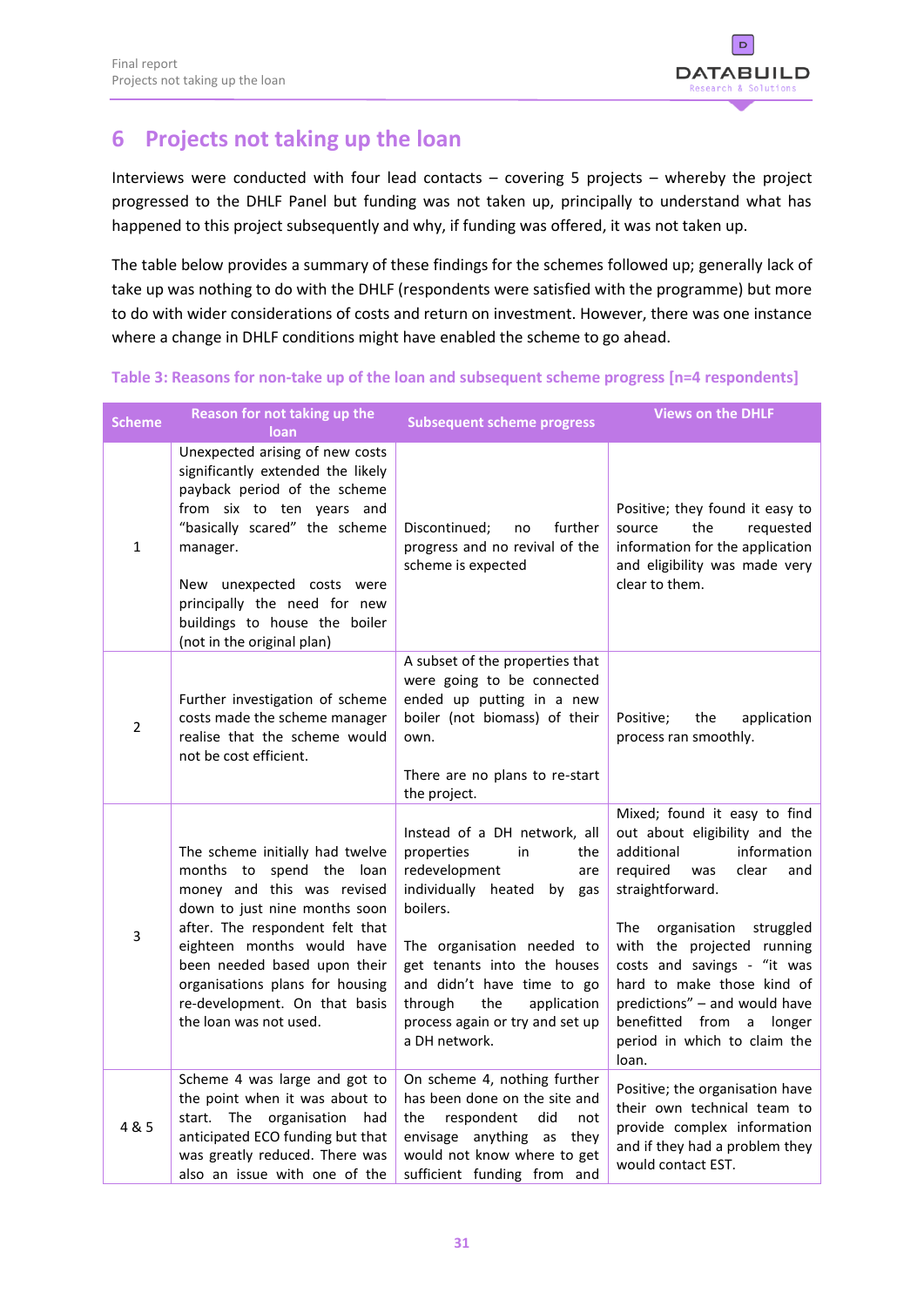

| main buildings on the site (which<br>would have comprised a lot of<br>heat sales) being demolished.                                                                                                                                                                                                                                                                                         | there are issues regarding the<br>number of<br>potential<br>customers.                                                                                                                                   |  |
|---------------------------------------------------------------------------------------------------------------------------------------------------------------------------------------------------------------------------------------------------------------------------------------------------------------------------------------------------------------------------------------------|----------------------------------------------------------------------------------------------------------------------------------------------------------------------------------------------------------|--|
| On scheme 5, again the funding<br>was approved to the amount<br>asked for, but there was a<br>problem with a large hospital<br>(which was going to be attached<br>to the network and was the<br>major heat customer) deciding<br>not to get involved as they were<br>unsure about the feasibility of<br>the network: "I think they got<br>cold feet and thought it was a bit<br>of a risk." | The respondent is "quite<br>confident" that scheme 5 will<br>start again in the future as<br>there have been further<br>discussions with the hospital.<br>The timetable for this is not<br>clear though. |  |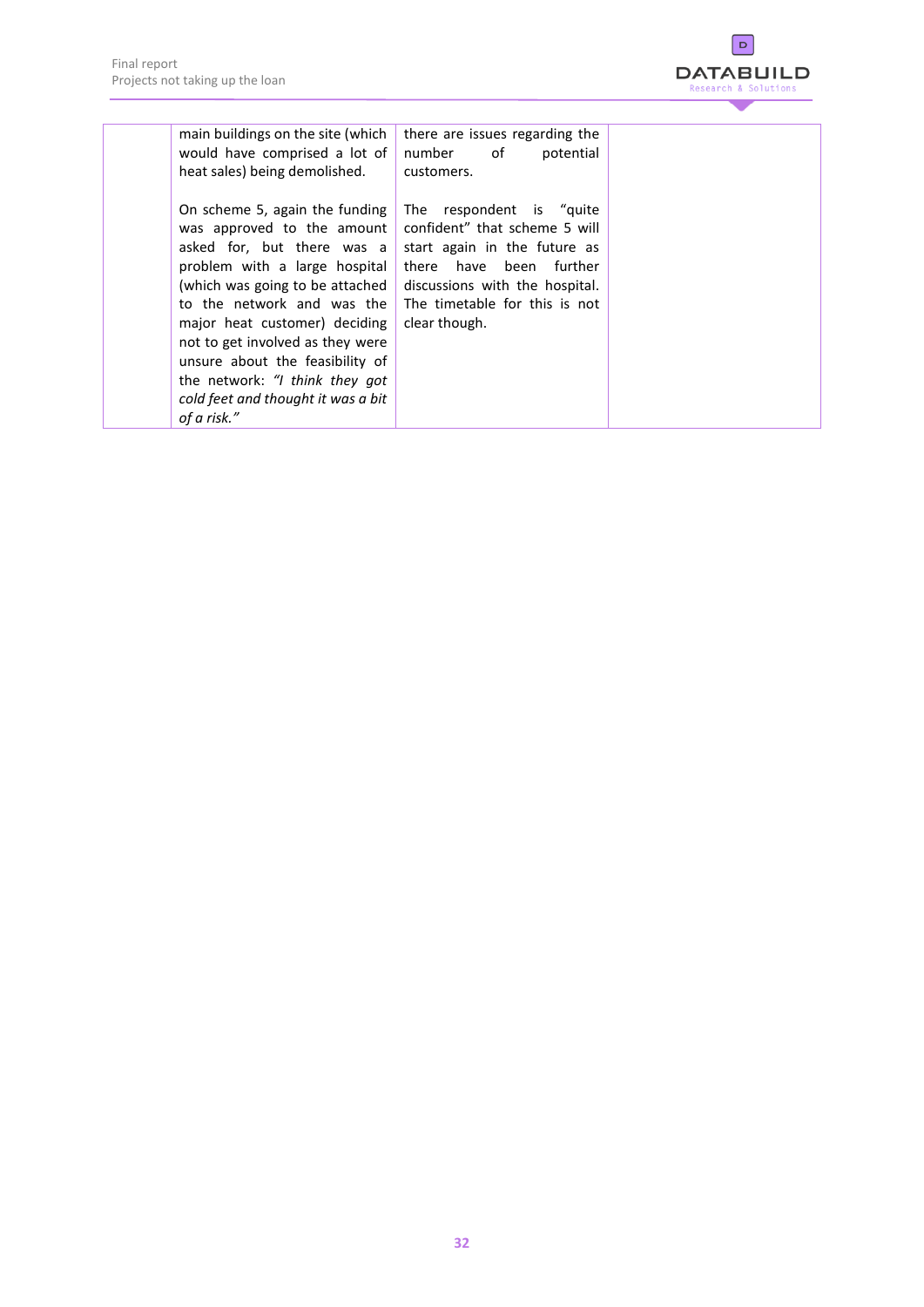

# <span id="page-36-0"></span>**7 Key conclusions and recommendations**

# <span id="page-36-1"></span>**7.1 Delivering anticipated impacts**

**Extrapolating the impacts being achieved by operational schemes covered in the evaluation to all funded schemes, total impact would be 4,271tCO<sup>2</sup> per annum/106,775tCO<sup>2</sup> lifetime<sup>21</sup> .**

For 11 of the 22 schemes explored, these would likely not have happened at all without DHLF funding; this equates to extrapolated savings of 2,385tCO<sub>2</sub> per annum/59,625tCO<sub>2</sub> lifetime (56% of the total achieved).

For the remaining projects, though these would still likely have happened (through sourcing other finance), the DHLF made these happen quicker, better and/or with fewer costs i.e. the remaining 44% of achieved impacts would still have been influenced by the DHLF. This would mean the programme influenced the total impact of  $4,271tCO<sub>2</sub>$  per annum/106,775tCO<sub>2</sub> lifetime.

# <span id="page-36-2"></span>**7.2 Encouraging greater numbers of DH schemes and enhancing existing ones**

Whilst word-of-mouth proved to be effective in raising awareness of the DHLF, in many cases applicants were reliant upon these DH-related relationships or existing work with EST in order to become aware of the programme. Blanket marketing to organisations with potential to take up DH schemes – e.g. housing associations or facilities management companies in shopping centres – may open up more and potentially larger applications<sup>22</sup>. The effect may not be immediate but these organisations may then consider  $DH -$  and the  $DHLF -$  when trigger points arise e.g. heating systems need replacing or utility costs need to be reduced. Further research could also be conducted to understand the potential for uptake – of DH schemes and the DHLF - amongst these large public sector bodies and what the barriers are.

Responses to the evaluation indicated a lack of organisational appetite for more money to deliver more ambitious schemes. Some organisations were very geographically focused (e.g. a specific community development trust or housing association) and therefore there may be no scope for a larger scheme. Some schemes were in very remote areas and there may be no realistic expansion potential.

However, responses also indicated that organisations sometimes do not see the opportunity for a large scheme or dismiss the idea as too difficult. It may therefore be that there is a role for the DHLF in driving consideration of this type of scheme. Specifically, the application assessment panel could assess the scheme area and customer potential and – where appropriate – offer both:

- The requested loan for the original project
- An 'enhanced'/'premium' loan offer (i.e. more money) to deliver a larger scheme that the panel could outline for the applicant. This would include recommendations as to what support might be needed to deliver it, as well as any potential further considerations/risks).

 $\overline{a}$ <sup>21</sup> Anticipated lifetime is 25 years.

<sup>&</sup>lt;sup>22</sup> It was recommended by participants in the project lead focus group that public sector organisations needed to move from an 'intent' to implement DH schemes and create some demand by doing so.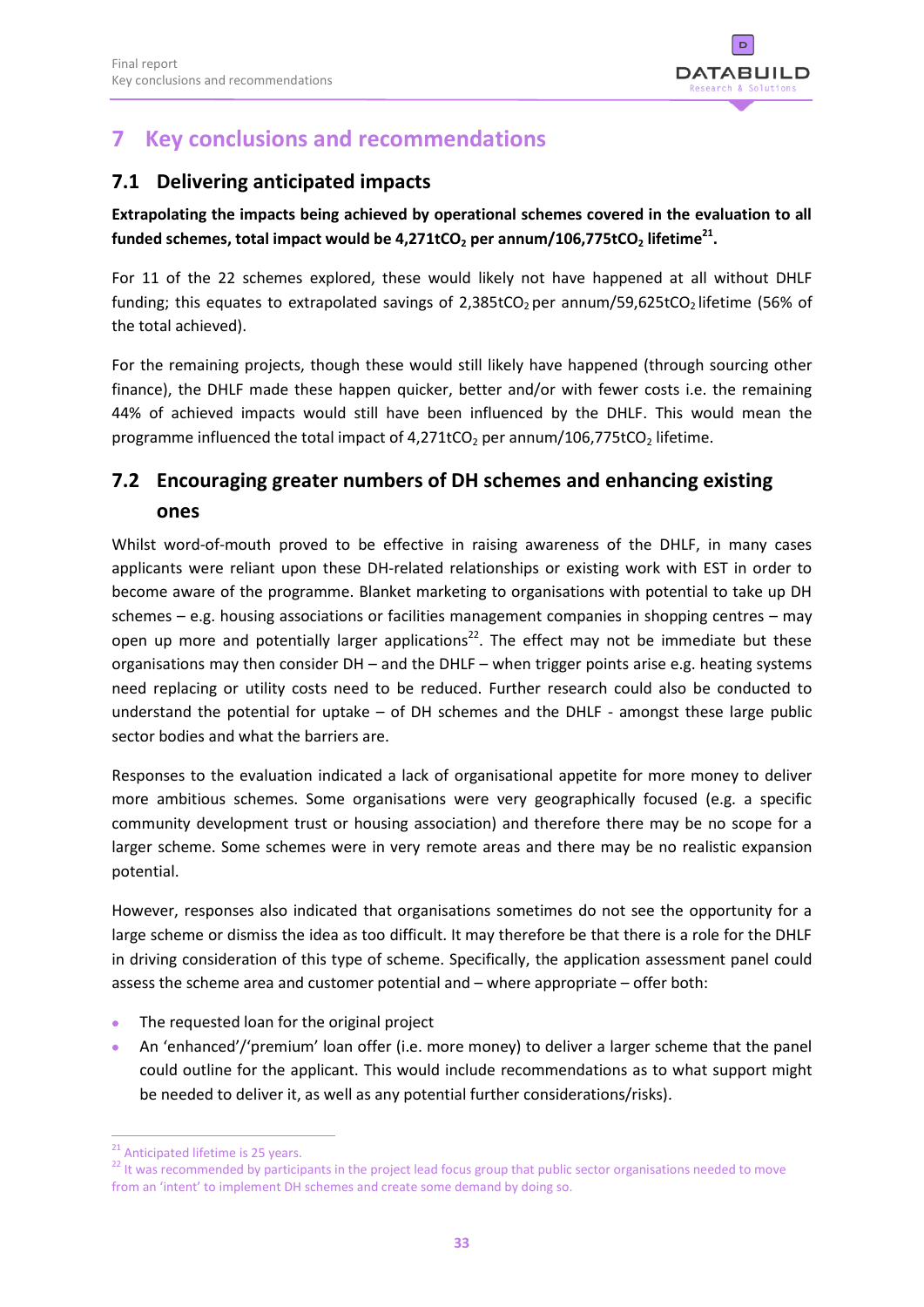

In the project lead focus group, several participants called for a more holistic evaluation of the DHLF in order to highlight the range of scheme benefits (beyond just the heating bill savings) and so create more appetite for uptake:

*"The existing financial drivers, I don't think are enough [for large DH projects to be viable] at the moment –the case needs to be made for there being wider economic multiplier benefits, in order to get more financial funding or support in place for these big district heating schemes.*"

As well as helping organisations to design schemes in the most efficient and effective way, a DHLF/EST best practice guide might help organisations to be more relaxed and reassured about pushing for an expansive and ambitious scheme, rather than – as at present – some treating it almost as a mini-pilot/feasibility study. The best practice guide could also cover some 'show stopper' factors which would address what factors enable success/guarantee failure so that potential applicants don't waste time and money going far down the route to implementation before realising the scheme is not going to be viable.

It is important to highlight that for several respondents, encouraging large schemes is not valuable and these respondents felt that the DHLF should continue to focus on small projects, arguing that these are more efficient and suffer less from heat loss. They were also concerned about smaller schemes being "drowned out" in the battle for funding by large, ambitious schemes. This perhaps indicates the value of funding both smaller and larger schemes.

In terms of the availability of infrastructure and professional support, there did not appear to be an issue or dearth of this for interviewed programme participants i.e. all found the contractors they needed fairly easily. However, schemes could benefit from DHLF providing exhaustive lists of contractors/signposting in order to maximise open competitive tenders. Based upon some experiences, there may also be benefits in DHLF hosting or signposting forums for rating contractors, which would not affect duty to remain neutral.

Regarding encouragement of more DH schemes (regardless of size) several project lead focus group participants felt that the "*dynamic policy environment*" was making it more difficult to develop and run viable DH schemes e.g. uncertainty surrounding RHI and changes to ECO were mentioned on numerous occasions during the discussion. Several also argued that if the aim is to increase scheme impact, 'off-network' communities should be targeted, as these yield the greatest potential impacts.

# <span id="page-37-0"></span>**7.3 Improving the DHLF process**

Overall, satisfaction with all aspects of the DHLF process was high; most found the application process clear and straightforward and found the payment terms to be flexible and manageable. There was also no strong appetite for adjustments to either the loan cap or conditions (e.g. interest rate) as it is already seen as very competitive.

The following suggestions for potential enhancements to the service are based upon responses from one or two respondents (so not widespread issues), though changes to this effect could benefit a larger proportion of applicants:

 Greater explanation and promotion of how the DHLF can help an organisation; many had encountered technical or contractor-related barriers at one stage or another of their scheme but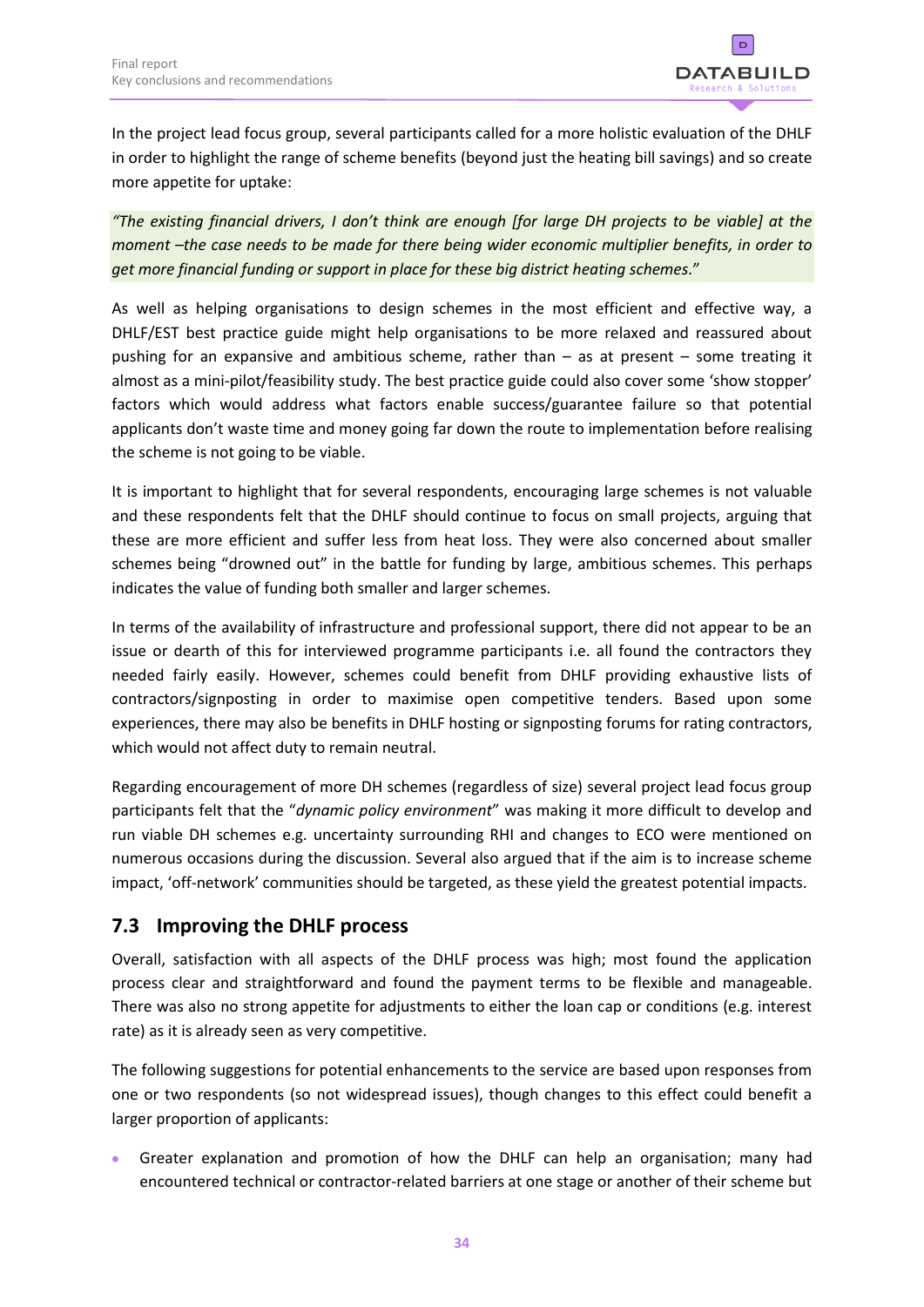

none saw the DHLF as being a programme that could help them. Consultation and adviceseeking from DHLF seemed to be limited to application clarifications.

- Ensure detailed checking of claims and figures (especially efficiency predictions) or expectation management if that that is not what DHLF can realistically deliver.
- There is a need for some applicants to receive more handholding on using the NPV spreadsheet.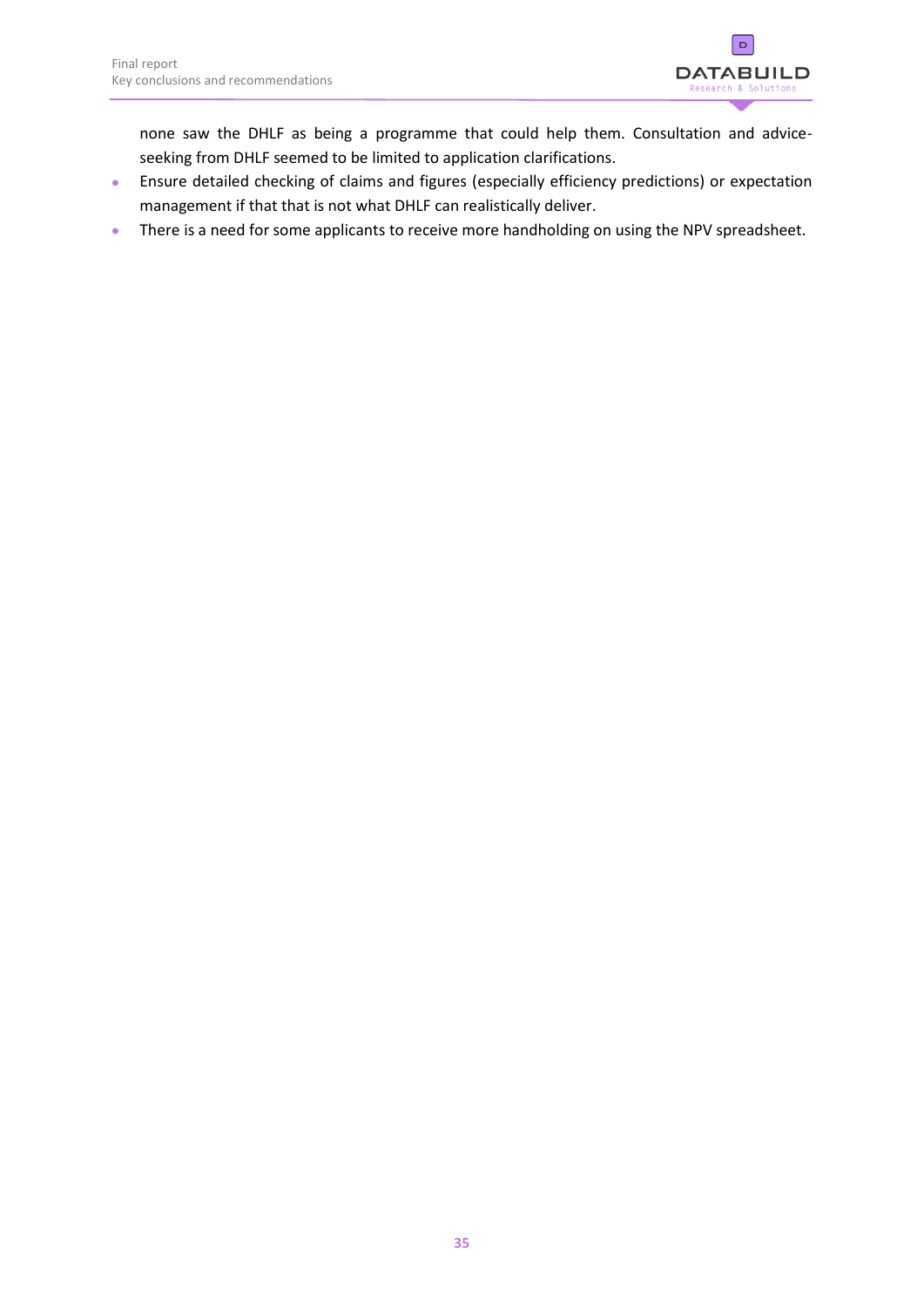

# <span id="page-39-0"></span>**8 Appendices**

# <span id="page-39-1"></span>**8.1 Appendix A: Evaluation topic guides**

### <span id="page-39-2"></span>**8.1.1 Participants**

### **Introduction<sup>23</sup>**

Good morning/afternoon; my name is [x] and I am calling from Databuild on behalf of the Energy Saving Trust. I am calling regarding the evaluation of the District Heating Loan Fund (DHLF). You may have received an email from Ken Brady at EST about this?

I am calling to arrange an appropriate date and time to speak to you about the project that was awarded DHLF funding. We are speaking to lead contacts at projects about the DHLF application experience and subsequent progress and experiences of delivering the DH project.

The conversation is expected to last around 40 minutes, so if you are happy to do this now, that would be great, but it would also be fine if you can specify a date and time that would be more convenient.

*If asked: Contact details were provided by the Energy Saving Trust.*

### **Confidentiality**

 $\overline{a}$ 

We would like to be able to make all your responses attributable to you/this project. Responses could be viewed by EST and Scottish Government but would not be published. Can I check that you are happy to proceed with the interview on this basis? We will check again at the end so you have the opportunity to change your mind.

- *If respondents are broadly comfortable with this but wish for particular comments to be kept 'off the record', we would allow this, perhaps covering them in an anonymised way in reporting.*
- *If respondents are uncomfortable with any of their feedback being attributable, we would try to understand the source of the respondent's concern, reassuring them that all feedback is useful to EST and would not prejudice any future support provision.*
- *Although unusual, if they were still unwilling to make their responses attributable, we may not be able to progress with the interview as we are looking to obtain a very high response rate and as (hopefully) few projects will require anonymity, EST may be able to identify them. We would ask the respondent if they would like to contact EST directly to discuss the issue.*

### **Respondent profile and project status<sup>24</sup>**

- Confirm the respondent's role on the project [OE]
- Confirm the organisations involved in the DH scheme and which one they represent (if multiple). [OE]
- Is the DH system in operation yet? [options of Y/N and then open end probes for each code as per below]
	- o If so, for how long has this been so?
	- o If not, when is it expected to start operating?<sup>25</sup>
	- Is this: [just coded options as per below]
		- o Single generation site and single ownership
		- o Single generation site and multi ownership
		- o Multi generation site and single ownership
		- o Multi generation site and multi ownership

 $^{23}$  This covers all lead contacts who have not responded to the email with a suitable date / time for interview. Where they have, we are assuming that no formal introduction is necessary. The introduction will need to be adapted slightly if the respondent is a WHF recipient.

<sup>&</sup>lt;sup>24</sup> Some of this content may have been provided in the templates but questions assume not in order to make sure all details are covered.

<sup>&</sup>lt;sup>25</sup> If not yet operational, all subsequent questions need to be phrased to acknowledge that some aspects of the DH project are being planned / anticipated rather than actually in existence.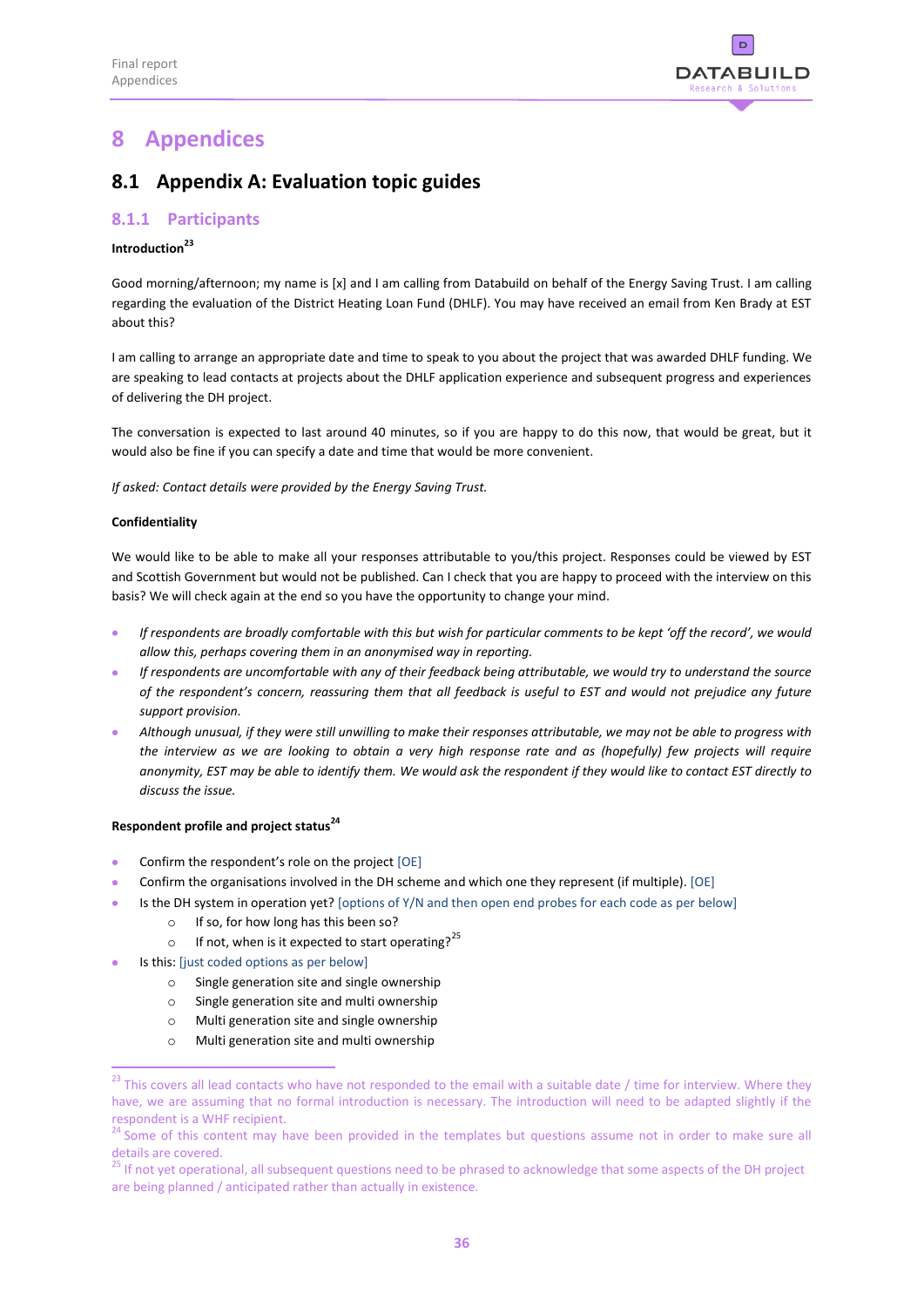

### **Pre-application and application experience**

- How did they first hear about the DHLF/WHF? [OE]
- Why did they decide to apply for it? *In particular try to explore why they needed funding in the first place what for specifically? Also, why those funds could not be obtained within the project team/from another external source. Or even if they COULD have got those funds through other sources, what was attractive about the DHLF offer?* [OE]
- How easy or difficult was it to find out about eligibility and how to apply for funding? *If difficult in some way, explore how.* [OE]
- How easy or difficult was it to obtain the information the DHLF team requested as part of the application process? *If difficult, which specific bits?* [OE]
- Was the level of support provided throughout the process sufficient for their needs? I*f not, why not? What did they need?* [options of Y/N and then open end for no]
- Can they think of any way in which the application process as a whole could have been improved? [options of Y/N and then open end probe for yes]

### **Loan offer**

- Do they feel the time from application to decision was reasonable? If not, why not and what problems did the timing cause? [options of Y/N and then open end probes for no]
- Confirm the amount offered. [OE]
- Was this the amount they had applied for? If not, did they get more or less, and was the reason for this explained to them? Also if more or less, how – if at all - did this affect their project design/implementation? [options of 'More / Same / Less' and then open end probes for 'More' or 'Less']
- How do they feel the loan repayment process has been managed by the programme so far? [OE]

### **Project design – structure/governance**

- Why did you decide to implement a DH project? How was the opportunity identified? *Want to understand their organisation's interest in this. There is a possibility that they were not originally involved but were brought in by another org, so in that case move onto next question.* [OE]
- Did they access any external support/guidance to help them design the project and if so what? *If received guidance on this from DHLF.* What support did they receive from the DHLF and how useful was this? *If it was signposting, how useful was the signposted source?* [Multiple choice of DHLF support / other support / none; should be able to choose both DHLF and other support options and have OE for both]

### **Project design – technology**

- What technology is the project utilising to generate heat? *Should know already so a confirmation question.* [OE]
- How did they decide upon that technology/mix of technologies? *In particular explore whether they did any options appraisals etc – how evidence based was their choice of tech and what were the key decision criteria i.e. set up cost, likely RoI, technical feasibility in that area...?* [OE]
- Did they use the NPV spreadsheet provided through the DHLF to influence their decision? If so, did this influence them at all /was it useful to them in any way? [options of Y/N and then open end probe for yes]
- *Specific to biomass –* upon what basis did they decide between wood chips vs pellets? [single choice options of wood chip and pellets and OE for both]
- What if any other heat generation systems are being used in conjunction? [OE]

### **Project implementation**

- What approach was taken to:
	- o Installing the pipework
	- o Work on ground conditions
	- o Metering

*Want to understand who did it, and, whether there were any issues. If there were issues, what these were and whether/how these were overcome.* [Option and OE for each sub-bullet above; have to provide answer in all]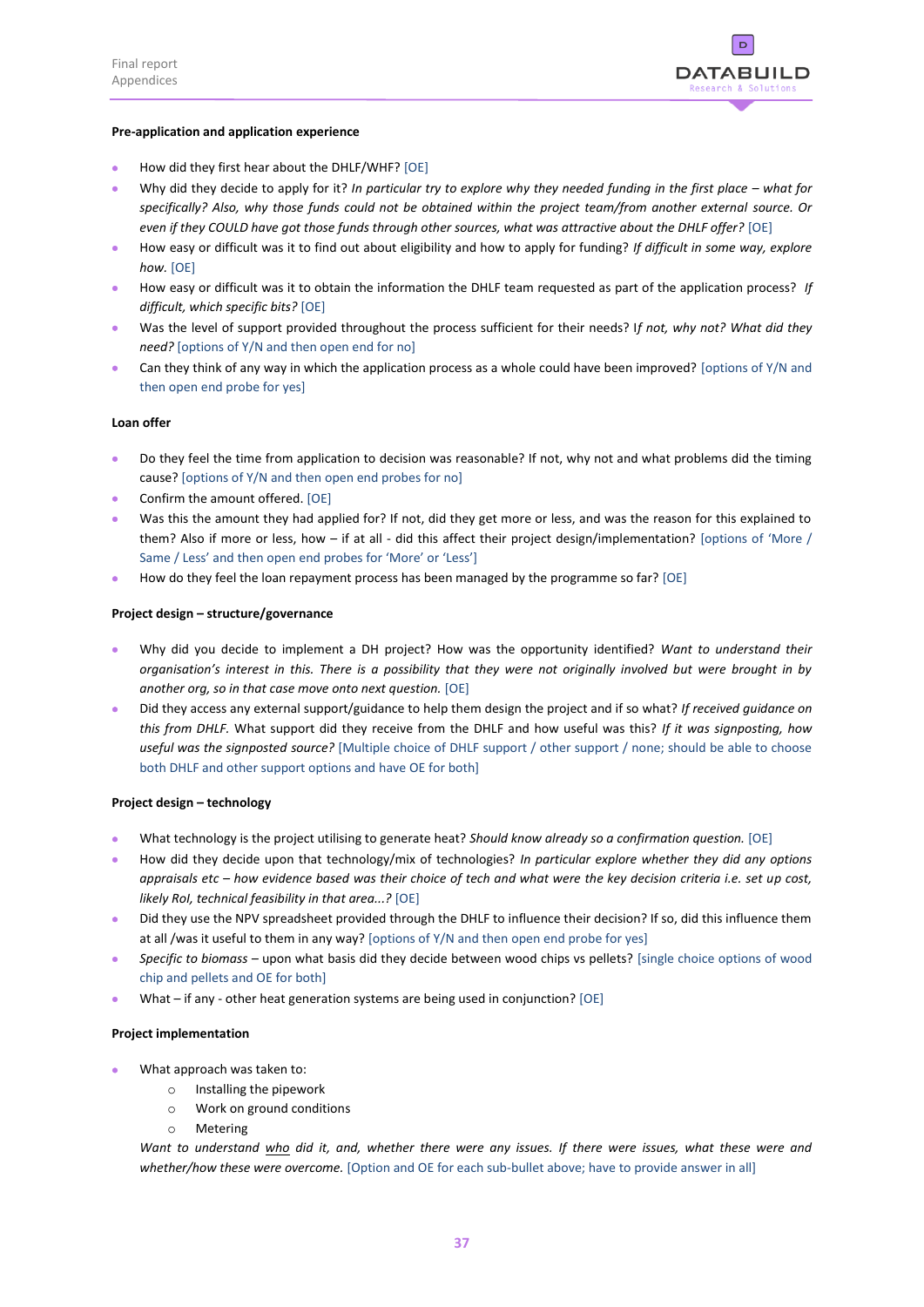

- *If they needed to bring in contractors to do installation.* How easy was it to find appropriate contractors to install the system? [Yes / no on whether they had to bring in contractors or not and open end probe on yes]
- *If applicable.* Where do they get their wood chip/pellets from and was it easy to find suppliers? How reliable has the supply been to date? [OE; just enter N/A if the tech wasn't either of these]

### **Project – costs**

- Overall, what have been the total costs<sup>26</sup> from setting up and running the DH project to date? Can get total and then this could be broken down (perhaps rough %s) by type of cost? *Could explore:*
	- o *Studies and appraisals*
	- o *Planning dept approval process*
	- o *Construction / installation*
	- o *Equipment*
	- o *Fuel supply*
	- o *Administration* [space for total and then spaces below for each sub-bullet, but not compulsory to enter into anything but the 'total' space]
- Are running costs expected to grow/shrink/stay roughly the same? [coded options and OE "why?" for 'grow' or 'shrink']
- How much energy is being used to fuel the heat network?
- Aside from DHLF, what finance<sup>27</sup> did they access in order to set up the project? *Establish internal contribution but also get information on each external source, amount contributed.* [OE]
- Thinking in particular about ensuring the expected level of boiler efficiency, but also about technical elements more generally, what are the key learnings for them from this project? What – if anything – would they do differently if starting out again? [OE]

### **Project – customer management**

- What is the number of domestic and non-domestic properties connected? [Space for 'total' and then 'dom' and 'nondom', but all compulsory to have something in them.
- Is this the same as originally planned? *If not, explore original intended and why this hasn't been reached.* [Ask for dom and non-dom separate; options are Yes / No and open end probe on no]
- How did they decide upon customers? Was this opt in what recruitment activities took place and what sorts of responses did they get? *Particularly interested in customer concerns – what these were and how – if at all – they were reassured.* [OE]
- How is the heat charged to properties i.e. per unit, standing charge, flat rate, pre-payment? [OE]
- Do customers have a contract for the heat supply and what are the key points? *Costs per unit of heat, rates of increase, standing charges, length of contract, supply guarantees, compensation, etc.?* [OE]
- What proportion of customers have had a meter installed as part of the project? [OE]
- Overall, how satisfied do they think the customers have been with the scheme so far? [OE]

### **Project barriers**

- What barriers have they encountered so far throughout the process of designing and implementing the DH project? *If there haven't been any*, why do they think this is i.e. what about their project has kept it free of hurdles? *If there have been any*, were these overcome? If so, how? If not, what problem(s) has this caused for them /is this still causing? [options on 'can cite barriers' and 'no barriers', with probes as above relevant to response]
- To what extent did the DHLF technical guidance help them to overcome any barriers? [OE]
- Would they have benefitted from any further support in overcoming barriers? If so, what? [options of Y/N and then open end probe for yes]
- Would they still benefit from any support now? If so, what? [options of Y/N and then open end probe for yes]

### **Project impact<sup>28</sup>**

1

<sup>&</sup>lt;sup>26</sup> May have been completed on the template so can either not ask or use the information to further tailor the questions.

<sup>&</sup>lt;sup>27</sup> May have been completed on the template so can either not ask or use the information to further tailor the questions.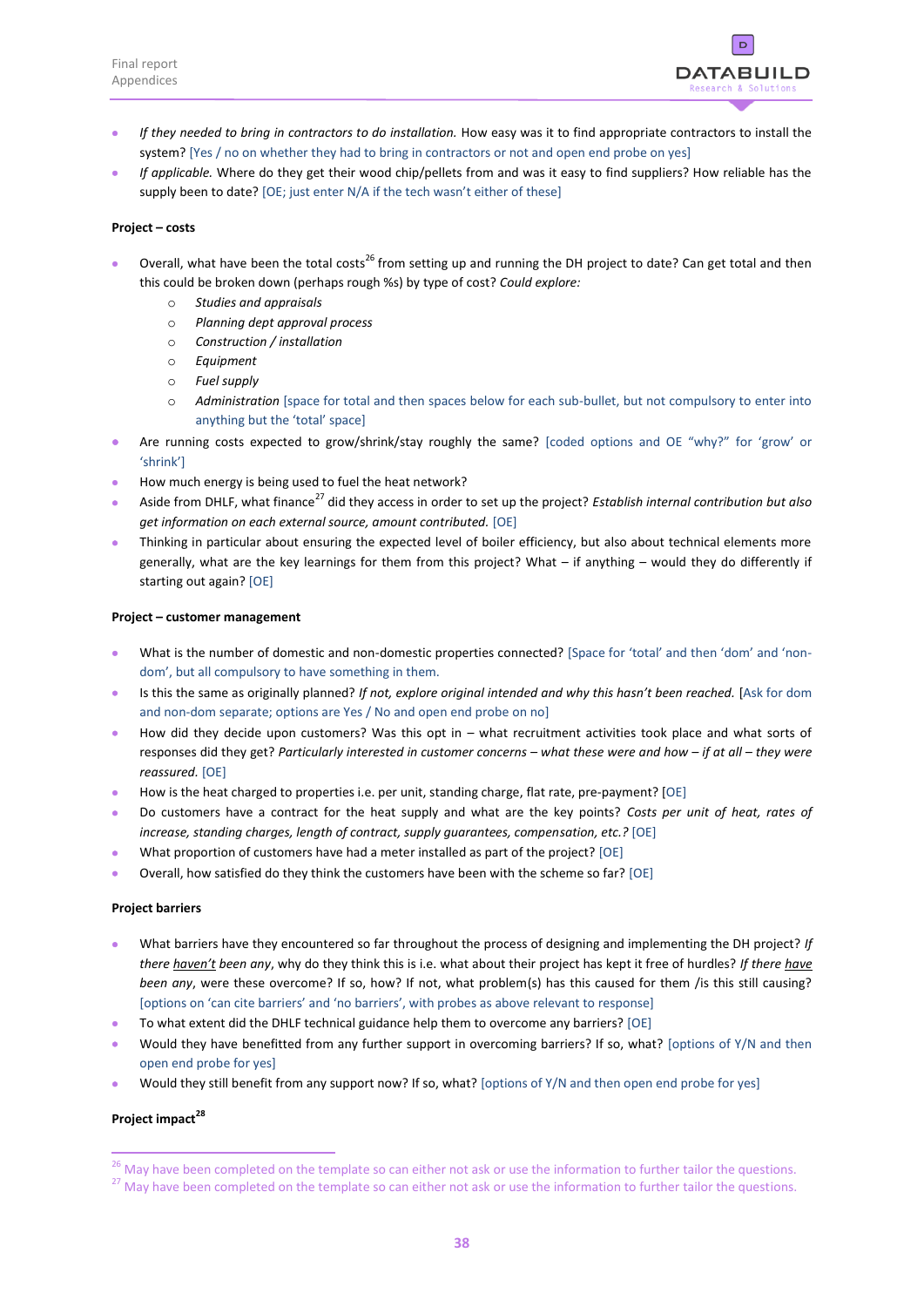

 I'd like to explore some of the achieved and forecast impacts of the project. *May be most straightforward to open the template and take them through this row by row. But need from them.* Need boiler efficiencies as priority. [Spaces for each part of Excel template]

### **Importance of DHLF**

- How has the DHLF assisted in the implementation of the project? What was the money specifically used for? [OE]
- Would the DH project have happened without the DHLF funding? If so, did the DHLF mean that it happened quicker than it otherwise would have (*why and how much quicker)* or were they able to make it bigger/better due to DHLF (*how and with what effect – larger capacity/more customers etc?).* [options of Y/N and then open end probes for yes] *If they think they could have achieved exactly the same outcomes without the DHLF, explore several things:*
	- o *How else they would have funded the elements that DHLF funded (i.e. was there another source as quickly accessible?) or were those elements not that important?*
	- o *Why they bothered applying for DHLF at all i.e. if they had another ready source/what the DHLF funded wasn't important, why did they bother?*
	- o *Remind them of their response on the original application form and enquire as to why they said here (as they would have needed to do to get the funding) that the project would have struggled without the DHLF?*
- Overall, how valuable was the DHLF to the project? [OE]
- Aside from DHLF, what funding sources have been contributed to this project? *Would be useful to capture both sources and amounts (including organisations within the project team).* [options of 'other sources' and 'none' and open end probes for 'other sources']
- *For DHLF only; not WHF.* The loan cap is currently £400k; would you have bid for more money if the cap had been higher? If so, how much would you have ideally wanted from the DHLF? *If they would have liked the DHLF to offer more and would have bid for this, explore whether this would simply have meant obtaining less finance from elsewhere to do the same as they have done, or whether it would have meant they did something bigger. If the latter, what would they have done?* [options of Y/N and then open end probes for yes]
- In what way do they think the DHLF could encourage and support even larger projects? [OE]

### **General / closing**

**.** 

- Are they aware of the Independent Heat Customers Protection Scheme? If so, do they think this would provide more confidence to householders in connecting to a system/help to promote confidence in the sector? *Ask them to explain their answer.* [options of Y/N and then open end probes for yes]
- Get permission to call back.
- Re-check attributable response permission.

<sup>&</sup>lt;sup>28</sup> Ideally, much of this section would have been completed in the template.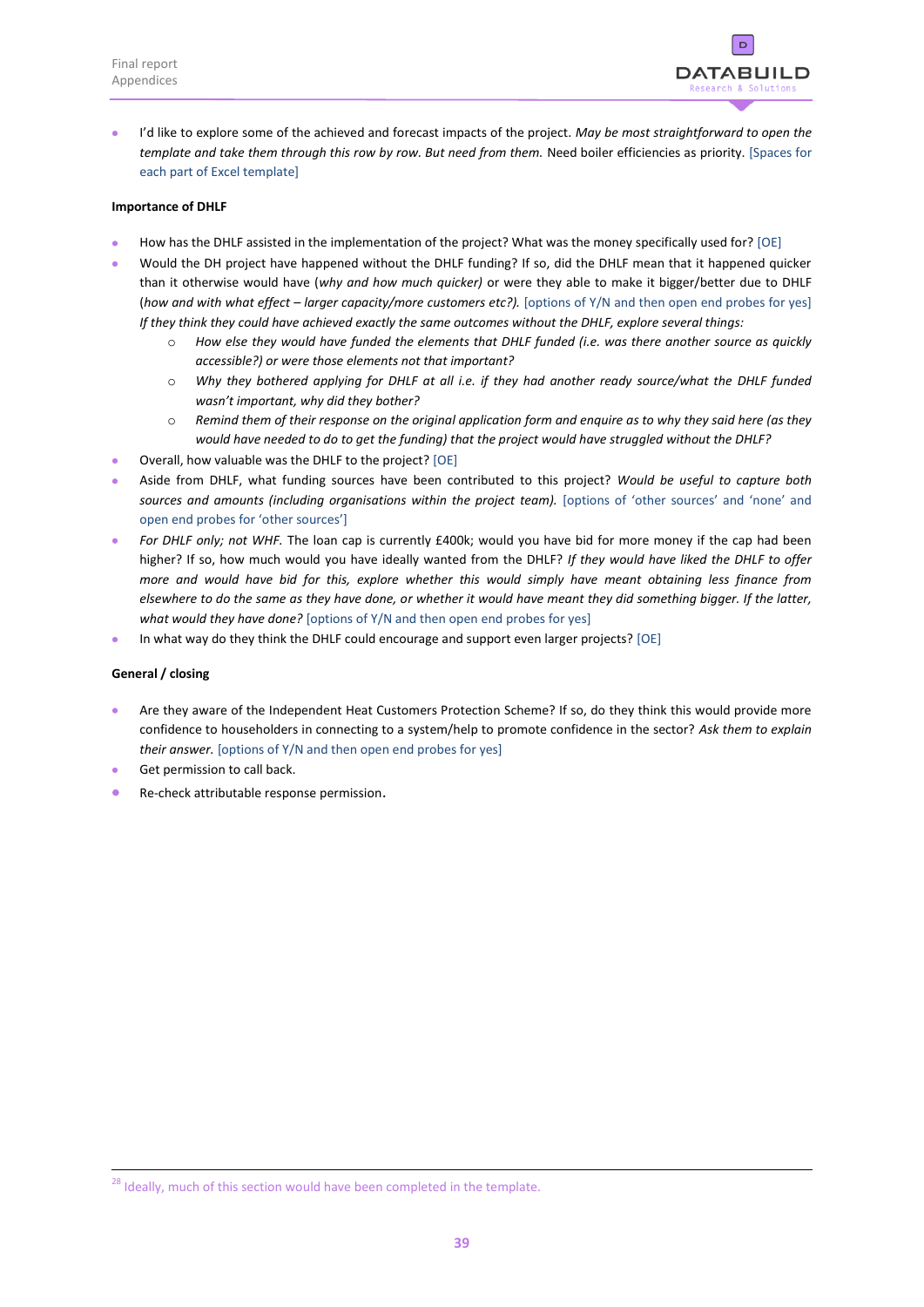

### <span id="page-43-0"></span>**8.1.2 Non-participants**

### **Introduction<sup>29</sup>**

Good morning/afternoon; my name is [x] and I am calling from Databuild on behalf of the Energy Saving Trust. I am calling regarding the evaluation of the District Heating Loan Fund (DHLF).

We are speaking to lead contacts of projects that reached the Panel stage of the DHLF application process but did not receive funding. I was hoping to have around 10-15 minutes of your time to understand what has happened to the project since the DHLF process.

Are you happy to talk about this now?

*If asked: Contact details were provided by the Energy Saving Trust.*

### **Confidentiality**

We would like to be able to make all your responses attributable to you / this project. Responses could be viewed by EST and Scottish Government but would not be published. Can I check that you are happy to proceed with the interview on this basis?

- *If respondents are broadly comfortable with this but wish for particular comments to be kept 'off the record', we would allow this, perhaps covering them in an anonymised way in reporting.*
- *If respondents are uncomfortable with any of their feedback being attributable, we would try to understand the source of the respondent's concern, reassuring them that all feedback is useful to EST and would not prejudice any future support provision.*

### **Initial check questions<sup>30</sup>**

- Confirm the respondent's role on the project
- Is the project:

1

- o Discontinued why? *Explore lack of finance, changes in Government funding streams, lack of appropriate technical information, unable to secure heat supply contracts/planning/match funding etc.? Any plans to resurrect the project?*
- o Still at the planning stage *when is implementation anticipated?*
- o Implemented
- Confirm summary reason for not being funded:
	- o Application unsuccessful was the reason for this clear? Do they agree with it?
	- o Successful but not enough offered what had they wanted and what were they offered? Was the reason for this clear? Do they agree with it?
	- o Successful but not taken up for another reason what reason?

### **Pre-application and application experience**

- How did they first hear about the DHLF/WHF?
- Why did they decide to apply for it? *In particular try to explore why they needed funding in the first place what for specifically? Also, why those funds could not be obtained within the project team / from another external source. Or even if they COULD have got those funds through other sources, what was attractive about the DHLF offer?*

 $29$  This covers all lead contacts who have not responded to the email with a suitable date / time for interview. Where they have, we are assuming that no formal introduction is necessary. The introduction will need to be adapted slightly if the respondent is a WHF recipient.

 $30$  Some of this content may have been provided in the templates but questions assume not in order to make sure all details are covered.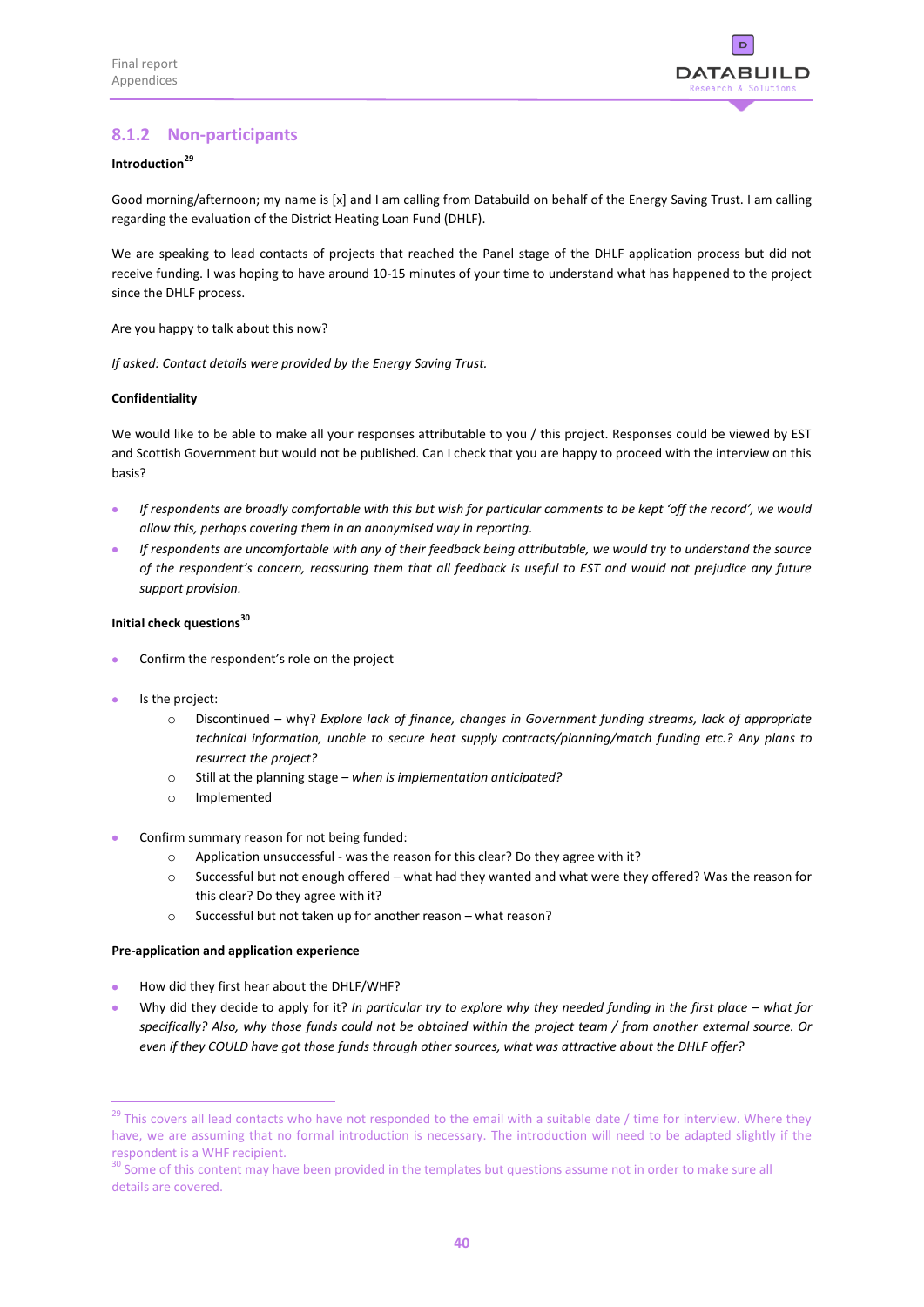

- How easy or difficult was it to find out about eligibility and how to apply for funding? *If difficult in some way, explore how.*
- **How easy or difficult was it to obtain the information requested by the DHLF team as part of the application process?** *If difficult, which specific bits?*
- Was any additional information required throughout the process? If so, what? And how clear was it what extra information had to be provided?
- Was the level of support provided throughout the application process sufficient for their needs? *Again, if not, why not? What did they need?*
- Can they think of any way in which the application process could have been improved?
- Do they feel the time from application to decision was reasonable? If not, why not and what problems did the timing cause?
- Confirm the amount offered.
- Was this the amount they had applied for? If not, more or less, and was the reason for this explained to them? Also if more or less, how – if at all - did this affect their project design/implementation?

### **Effect of not accessing DHLF funding**

- What were they planning to use the DHLF funding for?
- What difference did not accessing DHLF funding make to your project? *Obviously can partly infer this from the check questions at the start, but explore further:*
	- o *If project has stalled – is that because of the DHLF or other reasons?*
	- o *If project has still gone ahead – did lack of DHLF mean this was slower/smaller than it would otherwise have been? If so, by how much?*
- *If their project is still being planned /is now operational.* Can they summarise the key aspects of this?
	- o Motivation for running a DH project?
	- o Multi or single generation site?
	- o Multi or single project team members?
	- o Financial / legal structure?
	- o What technology? How did they choose?
	- o (Anticipated) Size in terms of generation capacity/customers?
	- o What external support if any they have accessed to help with the project funding, advice, technical / construction skills?
	- o Overall costs to date (set up, ongoing)...?
	- o Issues and barriers encountered throughout the process? How these were overcome (if they have been)?

### **General/closing**

- Get permission to call back.
- Re-check attributable response permission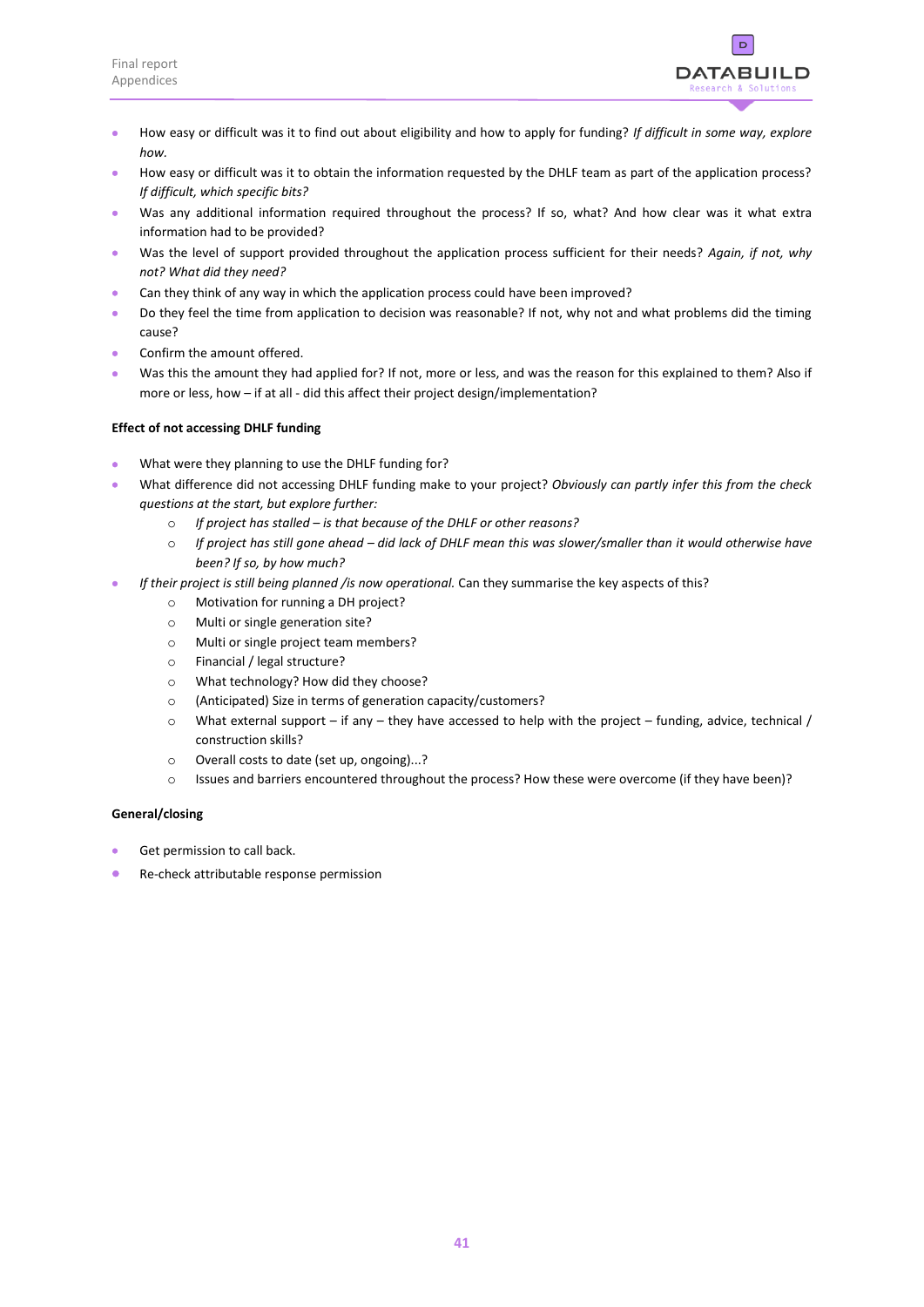

### <span id="page-45-0"></span>**8.1.3 Resident face-to-face interview topic guide**

### **Introduction**

- Useful to lead with a few questions about them and their circumstances how long living in the area, other occupants, level of need for heating.
- Confirm the purpose of the interview and wider evaluation.
- Offer anonymity (though if accompanied by Ignis rep then obviously this cannot be guaranteed at that level).

### **Engagement and expectations**

- How did they first hear about the DH scheme?
- Why did they want to be involved in it? Did they feel they had a choice?
- What expectations and understanding were they given about:
	- o What a DH scheme is and how it works?
	- o What the potential benefits to them might be?
	- o What the potential issues might be during installation?
	- o What the potential issues might be after installation?
- **How** did they get information on the scheme before, during and after installation work?
- Was the level of information and communication sufficient for them? Or would they have liked more / less? If so, ask them to describe.

### **Impacts**

- what did they think of the DH scheme installation<sup>31</sup> process? Want to keep this fairly neutral i.e. not invite negative *responses by asking them how "disruptive" the installation process was!*
- How well or otherwise has the metering and billing process worked?
- In terms of their energy costs, has there been (a) a reduction in costs? (b) the level of reduction promised? If no to either, do they know why (i.e. are they comfort taking?) and whether this can be remedied?
- **•** Have there been any other (i.e. non-financial) benefits to them from being part of the scheme?
	- o Increased comfort (through more efficient boiler / cheaper energy so longer heating)?
	- o Attitudinal change being part of a sustainable energy project has encouraged them to consider other living costs or environmental issues?
	- o Any others?

### **Summary**

1

- Is there anything else that they can think of about the Wick DH scheme that has either gone:
	- o Well/better than expected
	- o Poorly/worse than expected
- Would they recommend being part of a DH scheme to another household? If so, why? If not, why not?

 $31$  The work was to some extent an update / expansion rather than installation from scratch so will be interesting to see if they are aware of that / recall the council scheme.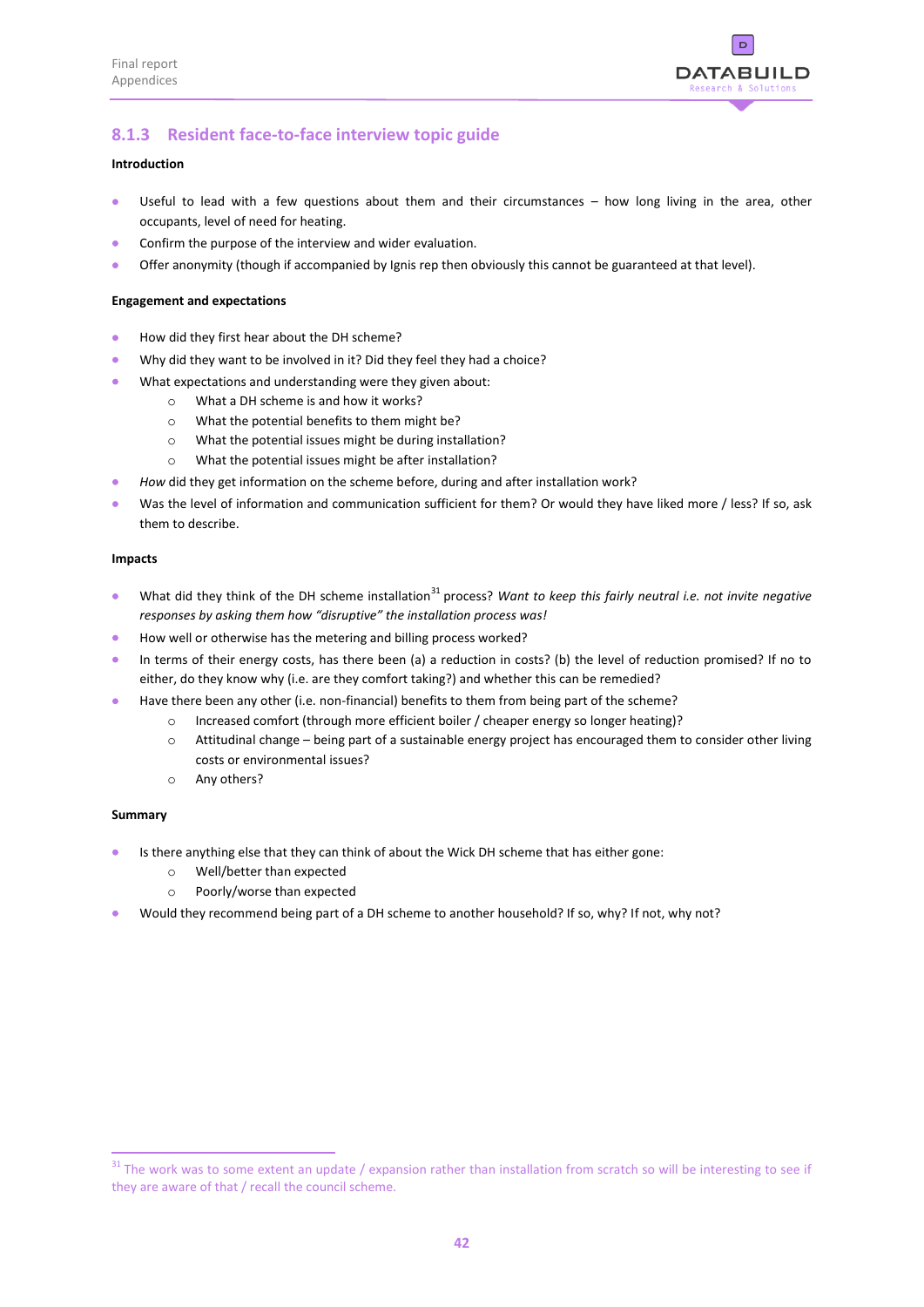

### <span id="page-46-0"></span>**8.1.4 Project lead focus group discussion guide**

### **Experience of delivering DH**

- Core question: "Have there been any differences between the scheme and impact *as anticipated* and the reality? If so, why?
- Core question: "What have been the principal successes and principal challenges in delivering your DH scheme?"
	- o Original idea and design
	- o Sourcing required support and contractors
	- o Actual installation/implementation
	- o Enable RHI discussion at this point to get it out the way?
	- o Emphasise that customer management will be addressed separately (unless there is something very pertinent to achieving impacts).
- Challenge question: For the future, what effect might the compulsory metering per property have on the scheme in terms of costs/technical issues? *Might need to outline what the requirement will be.*

#### **Customer experience**

- Core question: "how do you think customers connected to your DH scheme have felt about the whole process?"
	- o What customer engagement was there from start to post-completion i.e. format and at what points?
	- o What information on the DH scheme was provided to customers i.e. content and format?
	- o What feedback mechanisms have there been for customers?
	- o Overall, what has worked particularly well and what not so well in terms of customer engagement and encouragement?
- Challenge question "does customer buy-in matter?" *Interesting to explore as some interview indicated that customers might be relatively oblivious to the change in system and in some other cases they are tenants on land owned by the project team, so cannot formally oppose the scheme.*

### **The value of the DHLF**

- Core question: "What difference has the existence of the DHLF made to your scheme?"
	- o Lots of interview statements to the effect that the banks would never have loaned the required money. Why is it so hard to make the case for financing DH to other, commercial loan providers?
	- o Aside from the finance and terms, how valuable was the advice element? Any examples of this influencing scheme decisions/design would be very interesting.
- Challenge question there were lots of responses in the interviews [*and might be true of the focus group as well]* to the effect that the scheme would not have happened without DHLF funding. Would they really have folded the scheme without DHLF? Unless they only started planning the scheme after becoming aware of DHLF, they must have had some plan in place as to obtaining finance...?

#### **Wider policy questions**

- Core question: "What policies or levers would drive or enable (a) greater numbers of schemes/participation in DHLF (b) larger DH networks or schemes in Scotland?"
	- o Amount of money available; would they have done something more ambitious different tech, more properties, etc – if more money had been available, or did they already have clear plan in mind? Presumably their plans must – to some extent – have been developed with at least a vague sense of budget parameters, so what ideas were dropped (even at very early stages) as unfeasible?
	- o Is money the only barrier to more/bigger projects or are there others technical installation issues, availability of required expertise, availability of require equip and materials...?

#### **Closing questions**

- If you were to give one piece of advice to new project team starting out on a DH scheme, what would it be?
- If you were to give one recommendation to Scottish Government on how to encourage greater levels of DH schemes, what would it be?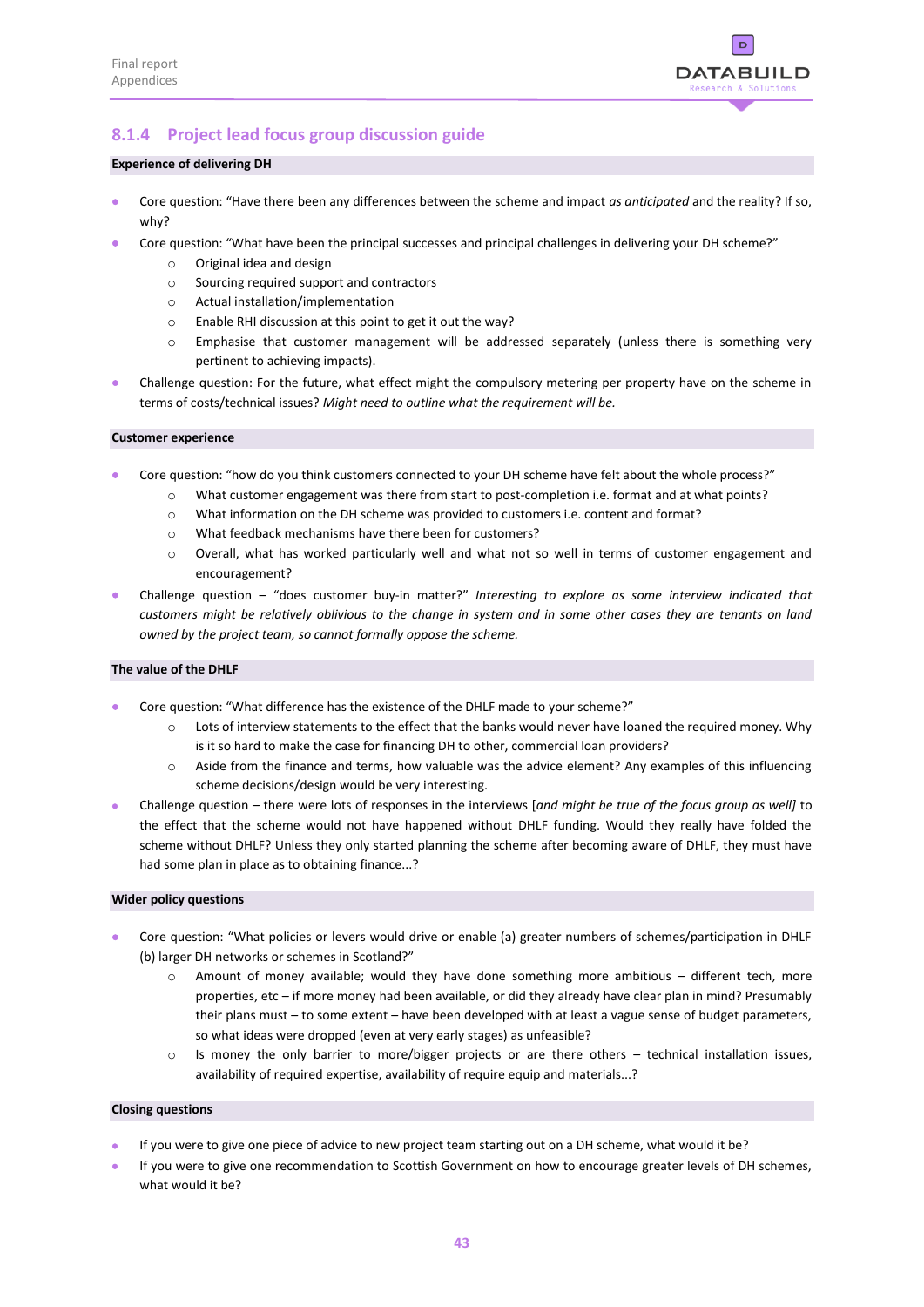

# <span id="page-47-0"></span>**8.2 Appendix B: Data template for recipients to populate**

| Scheme information                                                                                                                                                                                                                                                                                         |   |  |  |
|------------------------------------------------------------------------------------------------------------------------------------------------------------------------------------------------------------------------------------------------------------------------------------------------------------|---|--|--|
| Scheme name                                                                                                                                                                                                                                                                                                |   |  |  |
| Management organisation                                                                                                                                                                                                                                                                                    |   |  |  |
| Network owners                                                                                                                                                                                                                                                                                             |   |  |  |
| Length of time the scheme has been operating (years and months)                                                                                                                                                                                                                                            |   |  |  |
| Generation technology. [If multiple, please provide broad breakdown of heat<br>provision (acknowledging that there may be variations depending upon the time of<br>day etc)]                                                                                                                               |   |  |  |
| Fuel                                                                                                                                                                                                                                                                                                       |   |  |  |
| Capacity                                                                                                                                                                                                                                                                                                   |   |  |  |
| Length of pipework                                                                                                                                                                                                                                                                                         |   |  |  |
| Energy supply                                                                                                                                                                                                                                                                                              |   |  |  |
| Flow temperature                                                                                                                                                                                                                                                                                           |   |  |  |
| Return temperature                                                                                                                                                                                                                                                                                         |   |  |  |
| Per customer charge for the heat                                                                                                                                                                                                                                                                           |   |  |  |
| Scheme participants                                                                                                                                                                                                                                                                                        |   |  |  |
| The number of households originally intended to be on the network                                                                                                                                                                                                                                          |   |  |  |
| The number of households currently connected to the network                                                                                                                                                                                                                                                |   |  |  |
| [if any difference between the two rows above] Why do you think this is?                                                                                                                                                                                                                                   |   |  |  |
| The number of non-domestic customers originally intended to benefit from / be<br>involved in the scheme                                                                                                                                                                                                    |   |  |  |
| The number of non-domestic customers currently connected to the scheme                                                                                                                                                                                                                                     |   |  |  |
| [if any difference between the two rows above] Why do you think this is?                                                                                                                                                                                                                                   |   |  |  |
| Total household domestic demand (including - if known - breakdown by season)                                                                                                                                                                                                                               |   |  |  |
| Per household domestic demand                                                                                                                                                                                                                                                                              |   |  |  |
| Total non-domestic demand                                                                                                                                                                                                                                                                                  |   |  |  |
| Per customer non-domestic demand                                                                                                                                                                                                                                                                           |   |  |  |
| What costs were incurred in developing the district heating scheme? Please<br>provide as detailed a breakdown as possible - e.g. planning dept approval process,<br>construction, equipment, administration etc - but a total as a minimum, perhaps<br>with approximate % breakdown across specific costs? |   |  |  |
| Cost type 1                                                                                                                                                                                                                                                                                                | £ |  |  |
| $\cdots$                                                                                                                                                                                                                                                                                                   | £ |  |  |
|                                                                                                                                                                                                                                                                                                            | £ |  |  |
|                                                                                                                                                                                                                                                                                                            | £ |  |  |
|                                                                                                                                                                                                                                                                                                            |   |  |  |
| <b>TOTAL</b>                                                                                                                                                                                                                                                                                               | £ |  |  |
| What ongoing costs are there? Again, please provide as detailed a breakdown as<br>possible - e.g. maintenance, fuel supply etc - but a total as a minimum.                                                                                                                                                 |   |  |  |
| Cost type 1                                                                                                                                                                                                                                                                                                | £ |  |  |
|                                                                                                                                                                                                                                                                                                            | £ |  |  |
|                                                                                                                                                                                                                                                                                                            | £ |  |  |
|                                                                                                                                                                                                                                                                                                            | £ |  |  |
|                                                                                                                                                                                                                                                                                                            |   |  |  |
| <b>TOTAL</b>                                                                                                                                                                                                                                                                                               | £ |  |  |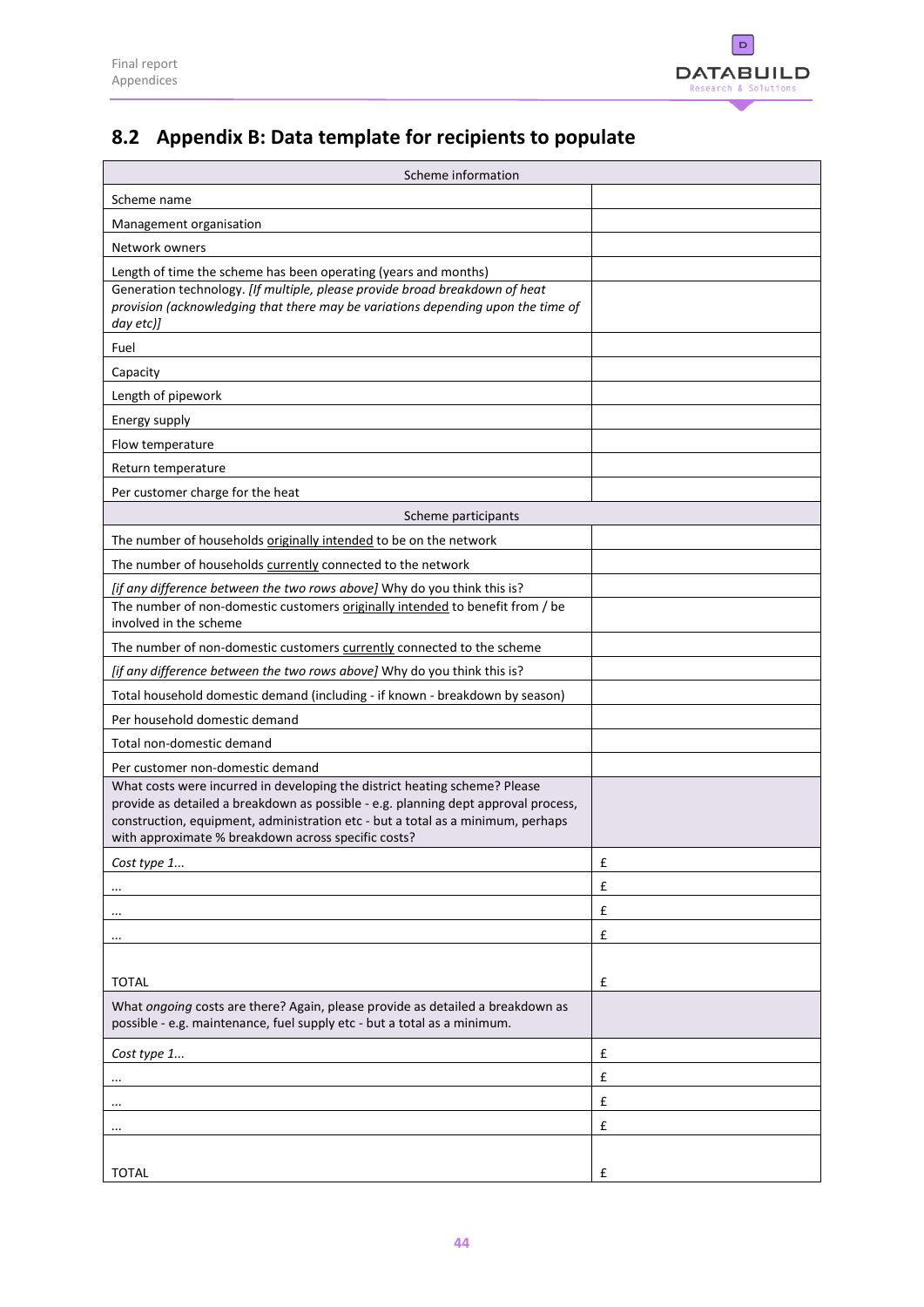

| Please list the source and quantity of any external funding from sources other<br>than the District Heating or Warm Homes Loan Fund [please provide as detailed a<br>breakdown as possible but a total is fine if not feasible] |              |
|---------------------------------------------------------------------------------------------------------------------------------------------------------------------------------------------------------------------------------|--------------|
| External source 1                                                                                                                                                                                                               | £            |
| $\cdots$                                                                                                                                                                                                                        | £            |
| $\cdots$                                                                                                                                                                                                                        | £            |
| $\cdots$                                                                                                                                                                                                                        | £            |
| <b>TOTAL</b>                                                                                                                                                                                                                    | $\mathbf{f}$ |
| Impacts                                                                                                                                                                                                                         |              |
| The efficiency of the boilers installed                                                                                                                                                                                         |              |
| Extent of electricity generated?                                                                                                                                                                                                |              |
| Income through selling electricity to the grid                                                                                                                                                                                  |              |